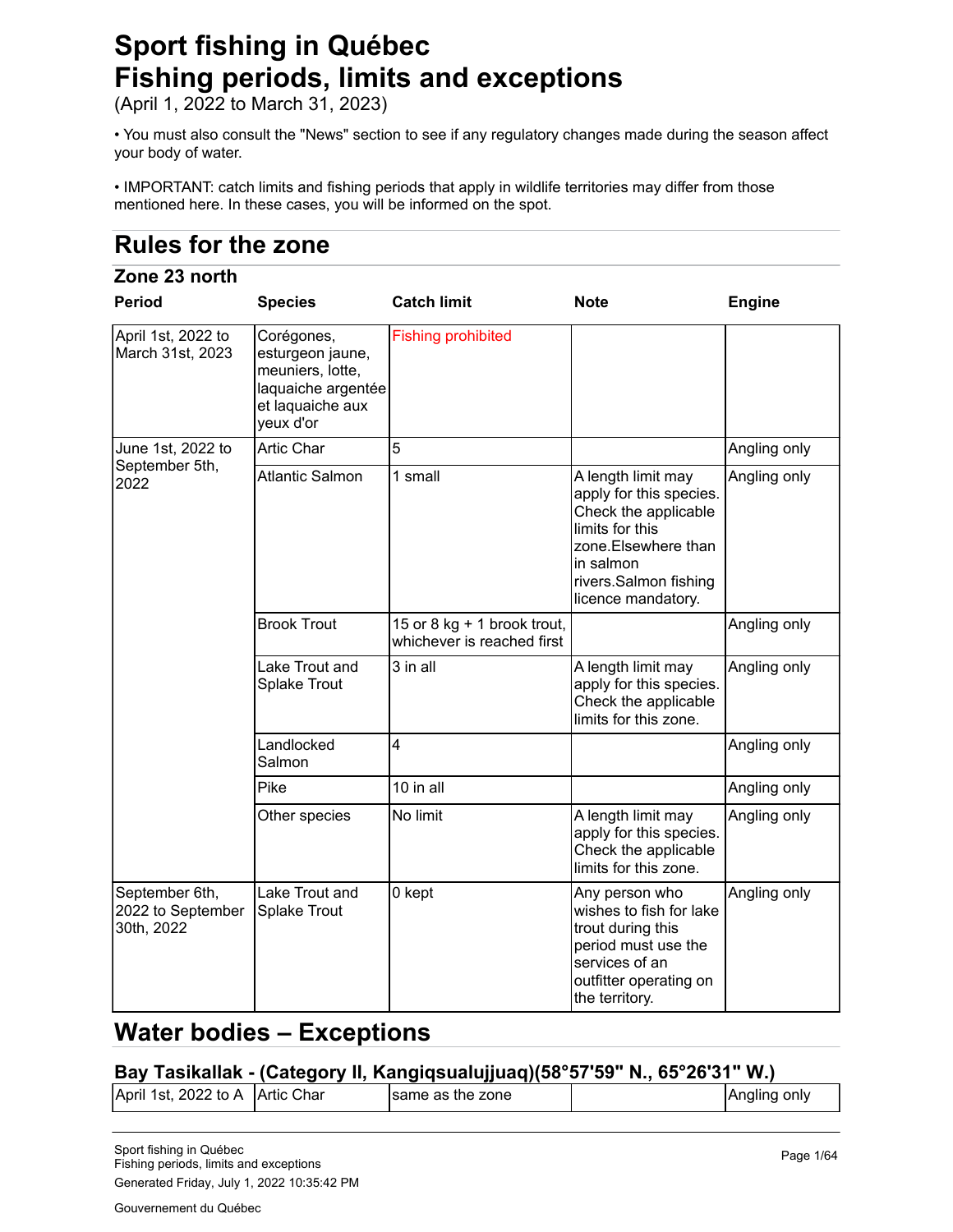| April 1st, 2022 to                           | <b>Brook Trout</b>                                                                                        | same as the zone                                                                              |                                                                                                                                       | Angling only |
|----------------------------------------------|-----------------------------------------------------------------------------------------------------------|-----------------------------------------------------------------------------------------------|---------------------------------------------------------------------------------------------------------------------------------------|--------------|
| April 30th, 2022                             | Lake Trout                                                                                                | same as the zone                                                                              | A length limit may<br>apply for this species.<br>Check the applicable<br>limits for this zone.                                        | Angling only |
|                                              | Pike                                                                                                      | same as the zone                                                                              |                                                                                                                                       | Angling only |
|                                              | Other species                                                                                             | No limit                                                                                      | A length limit may<br>apply for this species.<br>Check the applicable<br>limits for this zone.                                        | Angling only |
| April 1st, 2022 to<br>March 31st, 2023       | Corégones,<br>esturgeon jaune,<br>meuniers, lotte,<br>laquaiche argentée<br>et laquaiche aux<br>yeux d'or | <b>Fishing prohibited</b>                                                                     |                                                                                                                                       |              |
| June 1st, 2022 to                            | Artic Char                                                                                                | same as the zone                                                                              |                                                                                                                                       | Angling only |
| September 5th,<br>2022                       | <b>Atlantic Salmon</b>                                                                                    | same as the zone                                                                              | A length limit may<br>apply for this species.<br>Check the applicable<br>limits for this<br>zone.Salmon fishing<br>licence mandatory. | Angling only |
|                                              | <b>Brook Trout</b>                                                                                        | same as the zone                                                                              |                                                                                                                                       | Angling only |
|                                              | Lake Trout                                                                                                | same as the zone                                                                              | A length limit may<br>apply for this species.<br>Check the applicable<br>limits for this zone.                                        | Angling only |
|                                              | Landlocked<br>Salmon                                                                                      | same as the zone                                                                              | A length limit may<br>apply for this species.<br>Check the applicable<br>limits for this zone.                                        | Angling only |
|                                              | Pike                                                                                                      | same as the zone                                                                              |                                                                                                                                       | Angling only |
|                                              | Other species                                                                                             | No limit                                                                                      | A length limit may<br>apply for this species.<br>Check the applicable<br>limits for this zone.                                        | Angling only |
| December 1st,<br>2022 to March 31st,<br>2023 | <b>Artic Char</b>                                                                                         | same as the zone                                                                              |                                                                                                                                       | Angling only |
|                                              | <b>Brook Trout</b>                                                                                        | same as the zone                                                                              |                                                                                                                                       | Angling only |
|                                              | Lake Trout                                                                                                | same as the zone                                                                              | A length limit may<br>apply for this species.<br>Check the applicable<br>limits for this zone.                                        | Angling only |
|                                              | Pike                                                                                                      | same as the zone                                                                              |                                                                                                                                       | Angling only |
|                                              | Other species                                                                                             | No limit<br>Cove Bell - between points 59°58'02" N., 65°07'50" W. and 59°53'39" N., 65°00'38" | A length limit may<br>apply for this species.<br>Check the applicable<br>limits for this zone.                                        | Angling only |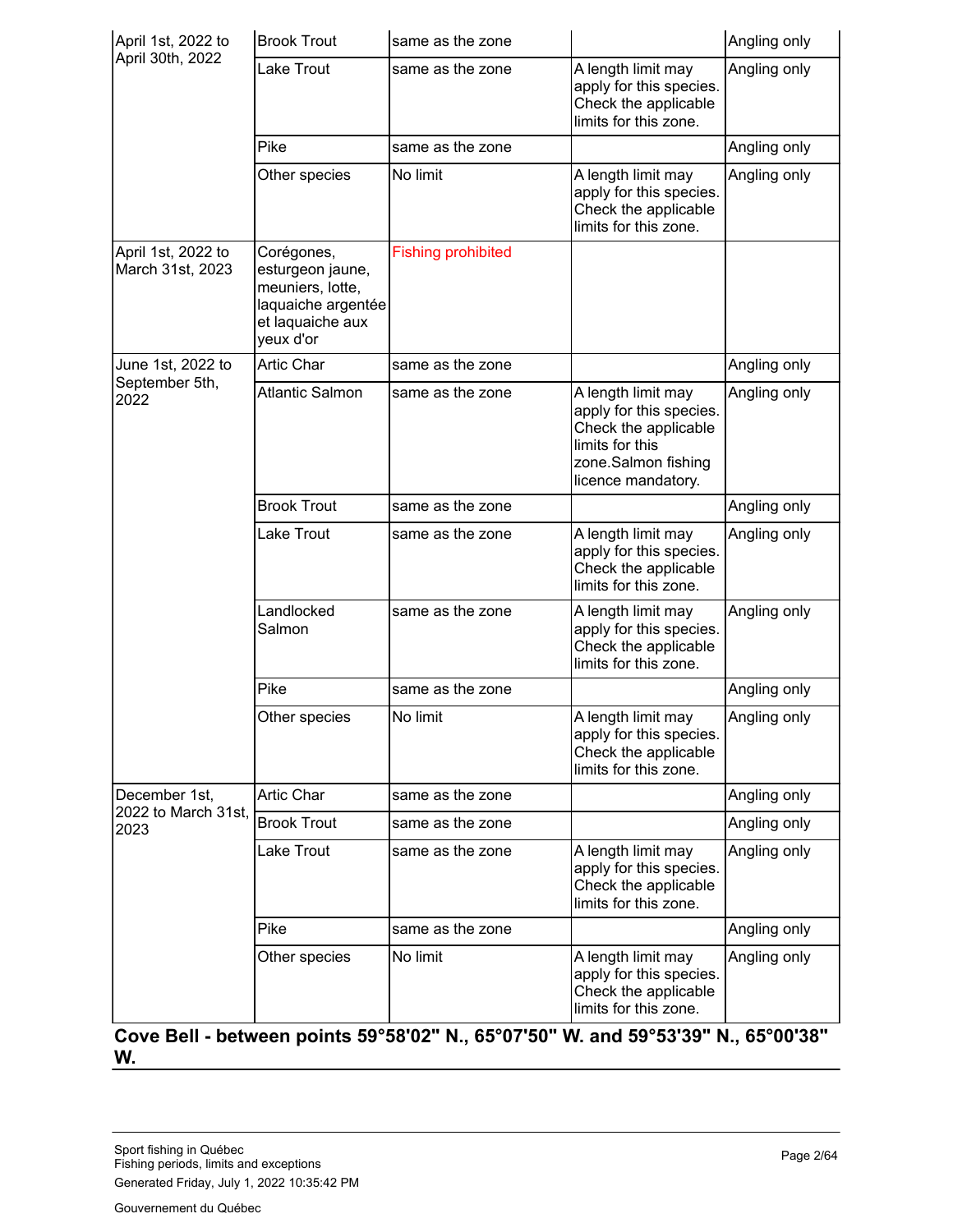| April 1st, 2022 to<br>April 30th, 2022                    | Lake Trout and<br><b>Splake Trout</b>                                                                     | same as the zone          | A length limit may<br>apply for this species.<br>Check the applicable<br>limits for this zone.                                        | Angling only |
|-----------------------------------------------------------|-----------------------------------------------------------------------------------------------------------|---------------------------|---------------------------------------------------------------------------------------------------------------------------------------|--------------|
| April 1st, 2022 to<br>March 31st, 2023                    | Corégones,<br>esturgeon jaune,<br>meuniers, lotte,<br>laquaiche argentée<br>et laquaiche aux<br>yeux d'or | <b>Fishing prohibited</b> |                                                                                                                                       |              |
| June 1st, 2022 to<br>September 5th,<br>2022               | <b>Atlantic Salmon</b>                                                                                    | same as the zone          | A length limit may<br>apply for this species.<br>Check the applicable<br>limits for this<br>zone.Salmon fishing<br>licence mandatory. | Angling only |
|                                                           | <b>Brook Trout</b>                                                                                        | same as the zone          |                                                                                                                                       | Angling only |
|                                                           | Lake Trout and<br><b>Splake Trout</b>                                                                     | same as the zone          | A length limit may<br>apply for this species.<br>Check the applicable<br>limits for this zone.                                        | Angling only |
|                                                           | Landlocked<br>Salmon                                                                                      | same as the zone          | A length limit may<br>apply for this species.<br>Check the applicable<br>limits for this zone.                                        | Angling only |
|                                                           | Pike                                                                                                      | same as the zone          |                                                                                                                                       | Angling only |
| June 1st, 2022 to<br>September 30th,<br>2022              | <b>Artic Char</b>                                                                                         | same as the zone          |                                                                                                                                       | Angling only |
|                                                           | Other species                                                                                             | No limit                  | A length limit may<br>apply for this species.<br>Check the applicable<br>limits for this zone.                                        | Angling only |
| December 1st,<br>2022 to March 31st, Splake Trout<br>2023 | Lake Trout and                                                                                            | same as the zone          | A length limit may<br>apply for this species.<br>Check the applicable<br>limits for this zone.                                        | Angling only |

#### **Cove Davis - (Inlet), between points 59°15' N., 65°37' W. and 59°10' N., 65°34' W.**

| April 1st, 2022 to<br>April 30th, 2022      | Lake Trout and<br>Splake Trout                                                                            | same as the zone          | A length limit may<br>apply for this species.<br>Check the applicable<br>limits for this zone.                                        | Angling only |
|---------------------------------------------|-----------------------------------------------------------------------------------------------------------|---------------------------|---------------------------------------------------------------------------------------------------------------------------------------|--------------|
| April 1st, 2022 to<br>March 31st, 2023      | Corégones,<br>esturgeon jaune,<br>meuniers, lotte,<br>laquaiche argentée<br>et laquaiche aux<br>yeux d'or | <b>Fishing prohibited</b> |                                                                                                                                       |              |
| June 1st, 2022 to<br>September 5th,<br>2022 | Atlantic Salmon                                                                                           | same as the zone          | A length limit may<br>apply for this species.<br>Check the applicable<br>limits for this<br>zone.Salmon fishing<br>licence mandatory. | Angling only |
|                                             | <b>Brook Trout</b>                                                                                        | same as the zone          |                                                                                                                                       | Angling only |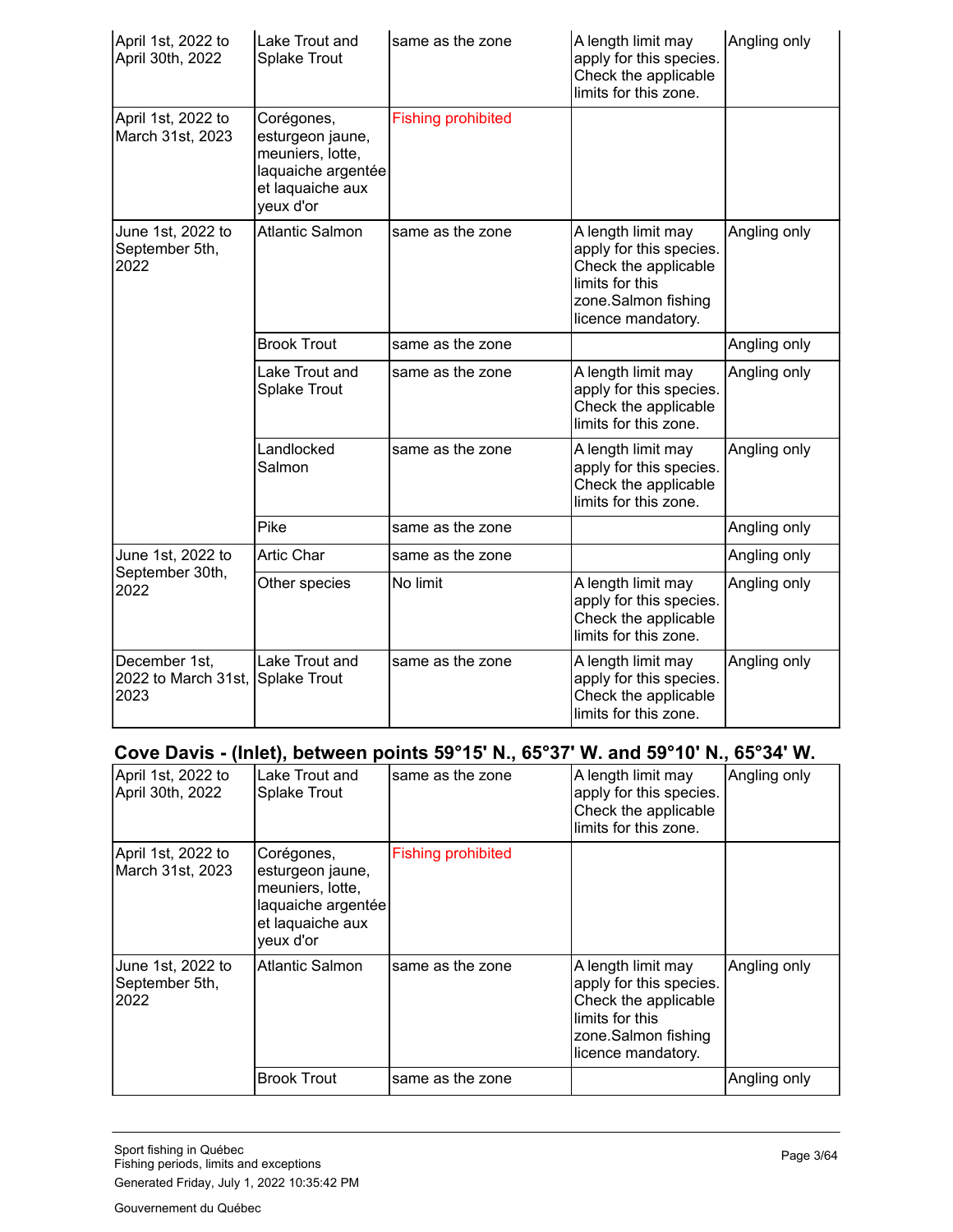| June 1st, 2022 to<br>September 5th,<br>2022  | Lake Trout and<br>Splake Trout | same as the zone | A length limit may<br>apply for this species.<br>Check the applicable<br>limits for this zone. | Angling only |
|----------------------------------------------|--------------------------------|------------------|------------------------------------------------------------------------------------------------|--------------|
|                                              | Landlocked<br>Salmon           | same as the zone | A length limit may<br>apply for this species.<br>Check the applicable<br>limits for this zone. | Angling only |
|                                              | Pike                           | same as the zone |                                                                                                | Angling only |
| June 1st, 2022 to<br>September 30th,<br>2022 | <b>Artic Char</b>              | same as the zone |                                                                                                | Angling only |
|                                              | Other species                  | No limit         | A length limit may<br>apply for this species.<br>Check the applicable<br>limits for this zone. | Angling only |
| December 1st,<br>2022 to March 31st,<br>2023 | Lake Trout and<br>Splake Trout | same as the zone | A length limit may<br>apply for this species.<br>Check the applicable<br>limits for this zone. | Angling only |

#### **Cove Gregson - (Inlet), between points 59°15' N., 65°35' W. and 59°08' N., 65°29' W.**

| April 1st, 2022 to<br>April 30th, 2022       | Lake Trout and<br><b>Splake Trout</b>                                                                     | same as the zone          | A length limit may<br>apply for this species.<br>Check the applicable<br>limits for this zone.                                        | Angling only |
|----------------------------------------------|-----------------------------------------------------------------------------------------------------------|---------------------------|---------------------------------------------------------------------------------------------------------------------------------------|--------------|
| April 1st, 2022 to<br>March 31st, 2023       | Corégones,<br>esturgeon jaune,<br>meuniers, lotte,<br>laquaiche argentée<br>et laquaiche aux<br>yeux d'or | <b>Fishing prohibited</b> |                                                                                                                                       |              |
| June 1st, 2022 to<br>September 5th,<br>2022  | <b>Atlantic Salmon</b>                                                                                    | same as the zone          | A length limit may<br>apply for this species.<br>Check the applicable<br>limits for this<br>zone.Salmon fishing<br>licence mandatory. | Angling only |
|                                              | <b>Brook Trout</b>                                                                                        | same as the zone          |                                                                                                                                       | Angling only |
|                                              | Lake Trout and<br><b>Splake Trout</b>                                                                     | same as the zone          | A length limit may<br>apply for this species.<br>Check the applicable<br>limits for this zone.                                        | Angling only |
|                                              | Landlocked<br>Salmon                                                                                      | same as the zone          | A length limit may<br>apply for this species.<br>Check the applicable<br>limits for this zone.                                        | Angling only |
|                                              | Pike                                                                                                      | same as the zone          |                                                                                                                                       | Angling only |
| June 1st, 2022 to<br>September 30th,<br>2022 | <b>Artic Char</b>                                                                                         | same as the zone          |                                                                                                                                       | Angling only |
|                                              | Other species                                                                                             | No limit                  | A length limit may<br>apply for this species.<br>Check the applicable<br>limits for this zone.                                        | Angling only |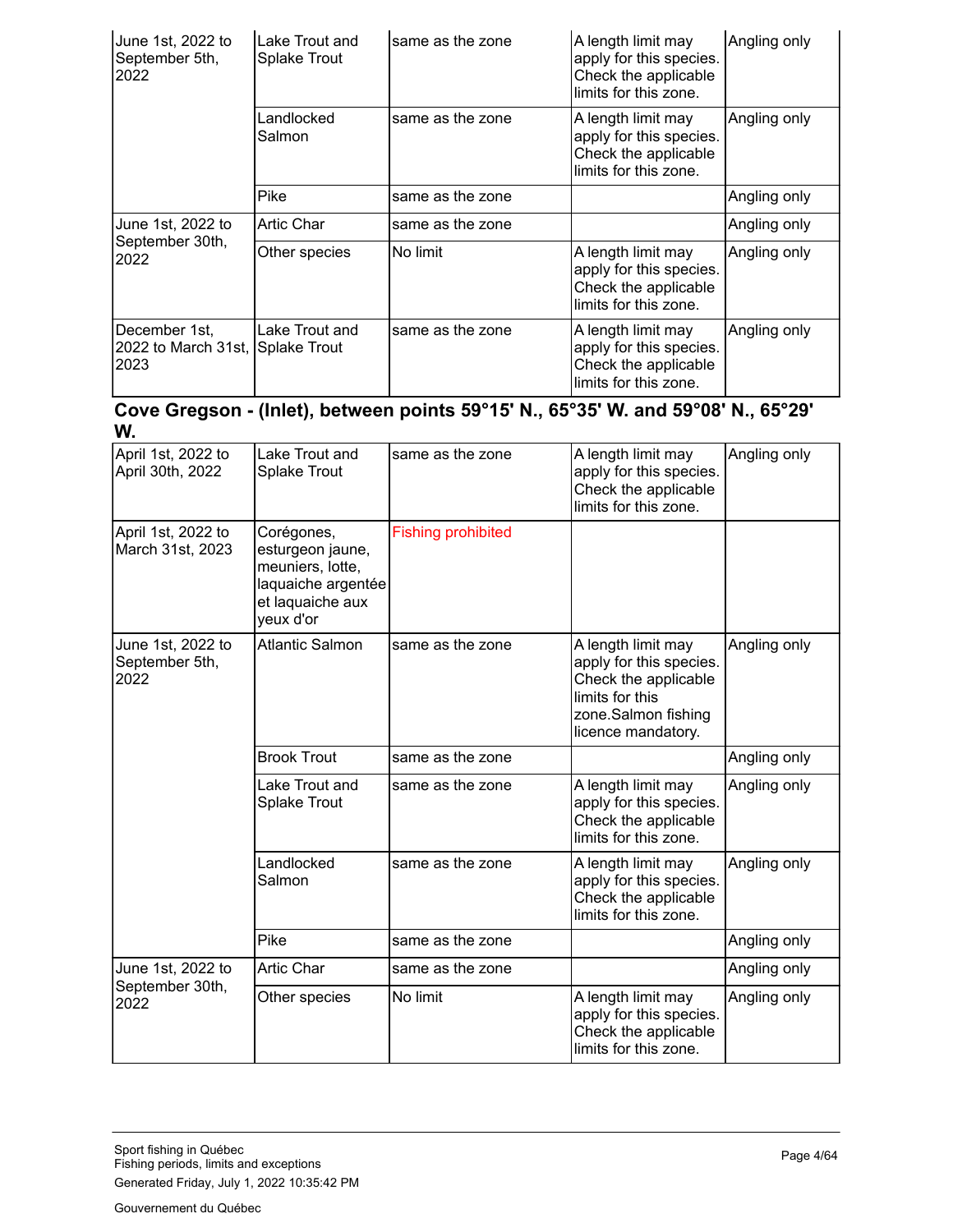| December 1st.                    | Lake Trout and | Isame as the zone | A length limit may      | Angling only |
|----------------------------------|----------------|-------------------|-------------------------|--------------|
| 2022 to March 31st, Splake Trout |                |                   | apply for this species. |              |
| 2023                             |                |                   | Check the applicable    |              |
|                                  |                |                   | llimits for this zone.  |              |

**Cove Sans nom - \* between points 59°28' N., 65°22' W. and 59°24' N., 65°15' W. \* between points 59°25' N., 65°25' W. and 59°23' N., 65°19' W.**

| April 1st, 2022 to<br>April 30th, 2022       | Lake Trout and<br><b>Splake Trout</b>                                                                     | same as the zone          | A length limit may<br>apply for this species.<br>Check the applicable<br>limits for this zone.                                        | Angling only |
|----------------------------------------------|-----------------------------------------------------------------------------------------------------------|---------------------------|---------------------------------------------------------------------------------------------------------------------------------------|--------------|
| April 1st, 2022 to<br>March 31st, 2023       | Corégones,<br>esturgeon jaune,<br>meuniers, lotte,<br>laquaiche argentée<br>et laquaiche aux<br>yeux d'or | <b>Fishing prohibited</b> |                                                                                                                                       |              |
| June 1st, 2022 to<br>September 5th,<br>2022  | <b>Atlantic Salmon</b>                                                                                    | same as the zone          | A length limit may<br>apply for this species.<br>Check the applicable<br>limits for this<br>zone.Salmon fishing<br>licence mandatory. | Angling only |
|                                              | <b>Brook Trout</b>                                                                                        | same as the zone          |                                                                                                                                       | Angling only |
|                                              | Lake Trout and<br><b>Splake Trout</b>                                                                     | same as the zone          | A length limit may<br>apply for this species.<br>Check the applicable<br>limits for this zone.                                        | Angling only |
|                                              | Landlocked<br>Salmon                                                                                      | same as the zone          | A length limit may<br>apply for this species.<br>Check the applicable<br>limits for this zone.                                        | Angling only |
|                                              | Pike                                                                                                      | same as the zone          |                                                                                                                                       | Angling only |
| June 1st, 2022 to<br>September 30th,<br>2022 | <b>Artic Char</b>                                                                                         | same as the zone          |                                                                                                                                       | Angling only |
|                                              | Other species                                                                                             | No limit                  | A length limit may<br>apply for this species.<br>Check the applicable<br>limits for this zone.                                        | Angling only |
| December 1st,<br>2022 to March 31st,<br>2023 | Lake Trout and<br><b>Splake Trout</b>                                                                     | same as the zone          | A length limit may<br>apply for this species.<br>Check the applicable<br>limits for this zone.                                        | Angling only |

### **Cove Weymouth - (59°20'42" N., 65°28'25" W.)**

| April 1st, 2022 to<br>April 30th, 2022 | Lake Trout and<br><b>Splake Trout</b>                                                                     | same as the zone          | A length limit may<br>apply for this species.<br>Check the applicable<br>llimits for this zone. | Angling only |
|----------------------------------------|-----------------------------------------------------------------------------------------------------------|---------------------------|-------------------------------------------------------------------------------------------------|--------------|
| April 1st, 2022 to<br>March 31st, 2023 | Corégones,<br>esturgeon jaune,<br>meuniers, lotte,<br>laquaiche argentée<br>et laquaiche aux<br>yeux d'or | <b>Fishing prohibited</b> |                                                                                                 |              |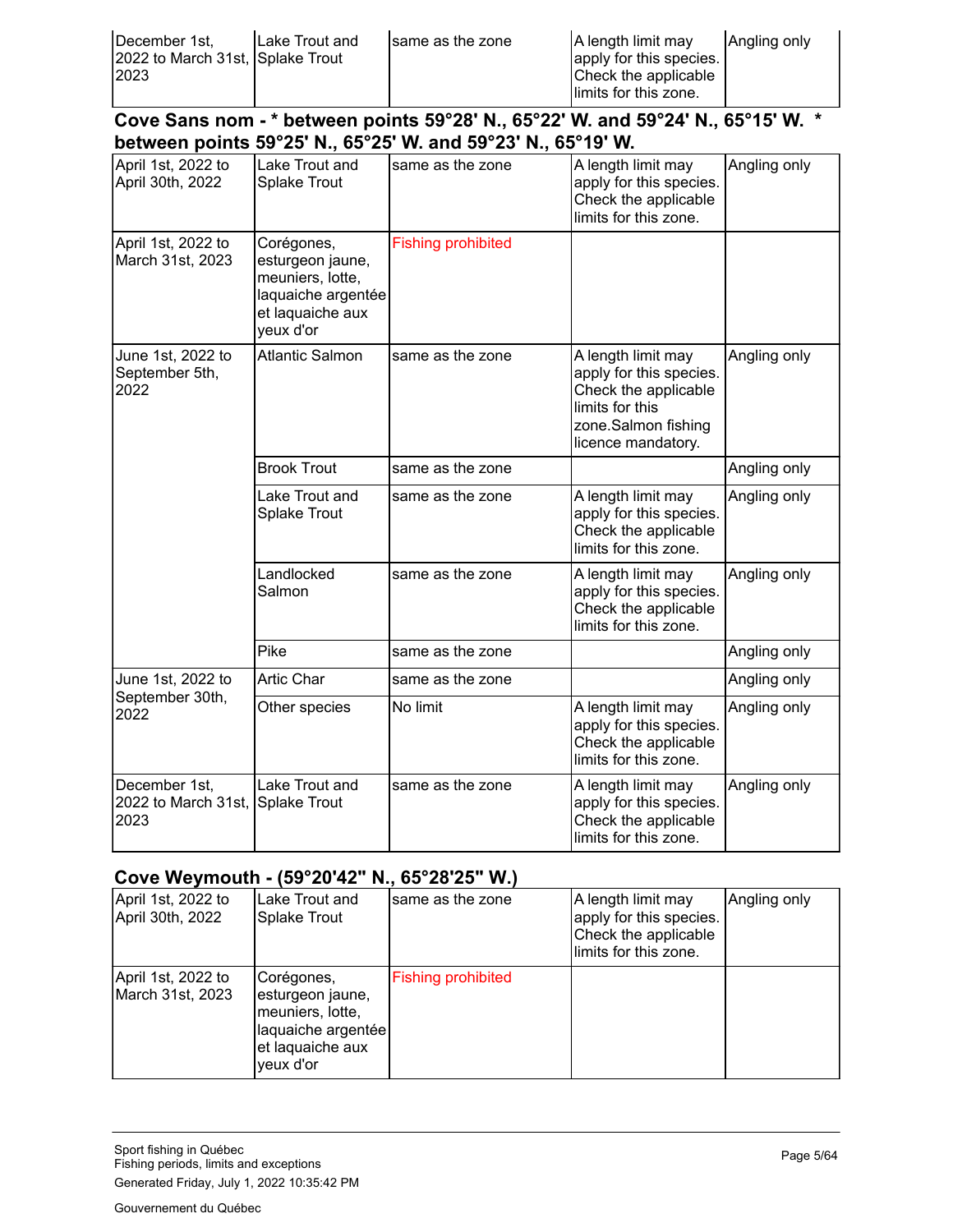| June 1st, 2022 to<br>September 5th,<br>2022  | Atlantic Salmon                | same as the zone | A length limit may<br>apply for this species.<br>Check the applicable<br>limits for this<br>zone.Salmon fishing<br>licence mandatory. | Angling only |
|----------------------------------------------|--------------------------------|------------------|---------------------------------------------------------------------------------------------------------------------------------------|--------------|
|                                              | <b>Brook Trout</b>             | same as the zone |                                                                                                                                       | Angling only |
|                                              | Lake Trout and<br>Splake Trout | same as the zone | A length limit may<br>apply for this species.<br>Check the applicable<br>limits for this zone.                                        | Angling only |
|                                              | Landlocked<br>Salmon           | same as the zone | A length limit may<br>apply for this species.<br>Check the applicable<br>limits for this zone.                                        | Angling only |
|                                              | Pike                           | same as the zone |                                                                                                                                       | Angling only |
| June 1st, 2022 to<br>September 30th,<br>2022 | <b>Artic Char</b>              | same as the zone |                                                                                                                                       | Angling only |
|                                              | Other species                  | No limit         | A length limit may<br>apply for this species.<br>Check the applicable<br>limits for this zone.                                        | Angling only |
| December 1st,<br>2022 to March 31st,<br>2023 | Lake Trout and<br>Splake Trout | same as the zone | A length limit may<br>apply for this species.<br>Check the applicable<br>limits for this zone.                                        | Angling only |

#### **Fjord Alluviaq - between points 59°29'40,26" N., 65°23'02,57" W. and 59°22'18,84 N., 64°56'23,53" W.**

| April 1st, 2022 to<br>April 30th, 2022      | Lake Trout and<br><b>Splake Trout</b>                                                                     | same as the zone          | A length limit may<br>apply for this species.<br>Check the applicable<br>limits for this zone.                                        | Angling only |
|---------------------------------------------|-----------------------------------------------------------------------------------------------------------|---------------------------|---------------------------------------------------------------------------------------------------------------------------------------|--------------|
| April 1st, 2022 to<br>March 31st, 2023      | Corégones,<br>esturgeon jaune,<br>meuniers, lotte,<br>laquaiche argentée<br>et laquaiche aux<br>yeux d'or | <b>Fishing prohibited</b> |                                                                                                                                       |              |
| June 1st, 2022 to<br>September 5th,<br>2022 | <b>Atlantic Salmon</b>                                                                                    | same as the zone          | A length limit may<br>apply for this species.<br>Check the applicable<br>limits for this<br>zone.Salmon fishing<br>licence mandatory. | Angling only |
|                                             | <b>Brook Trout</b>                                                                                        | same as the zone          |                                                                                                                                       | Angling only |
|                                             | Lake Trout and<br><b>Splake Trout</b>                                                                     | same as the zone          | A length limit may<br>apply for this species.<br>Check the applicable<br>limits for this zone.                                        | Angling only |
|                                             | Landlocked<br>Salmon                                                                                      | same as the zone          | A length limit may<br>apply for this species.<br>Check the applicable<br>limits for this zone.                                        | Angling only |
|                                             | Pike                                                                                                      | same as the zone          |                                                                                                                                       | Angling only |
| June 1st, 2022 to S Artic Char              |                                                                                                           | same as the zone          |                                                                                                                                       | Angling only |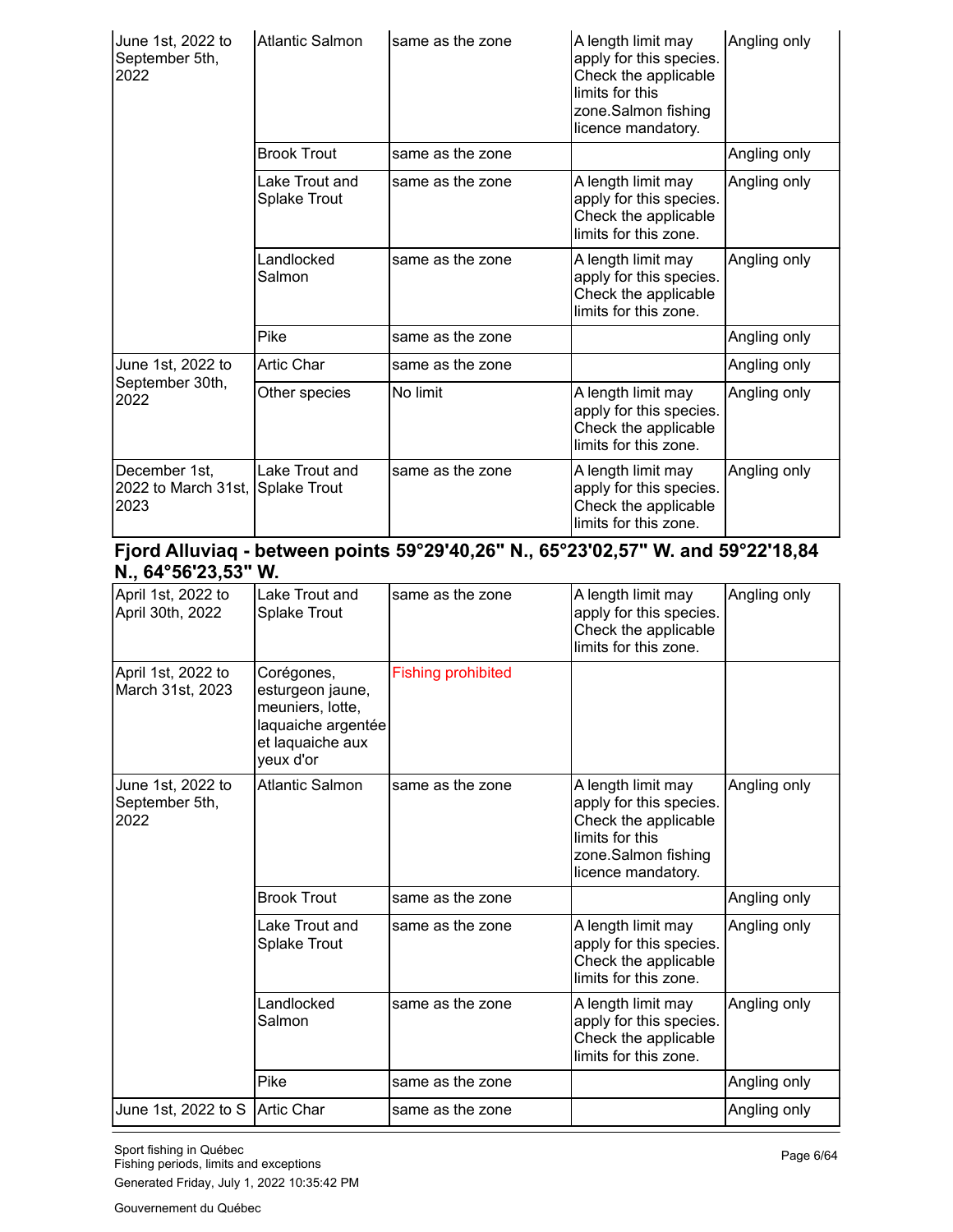| June 1st, 2022 to<br>September 30th,<br>2022              | Other species  | No limit          | A length limit may<br>apply for this species.<br>Check the applicable<br>limits for this zone. | Angling only |
|-----------------------------------------------------------|----------------|-------------------|------------------------------------------------------------------------------------------------|--------------|
| December 1st,<br>2022 to March 31st, Splake Trout<br>2023 | Lake Trout and | Isame as the zone | A length limit may<br>apply for this species.<br>Check the applicable<br>limits for this zone. | Angling only |

# **Lake Aannaniavik - (58°39'41" N., 66°26'29" W.)**

| April 1st, 2022 to                     | <b>Artic Char</b>                                                                                         | same as the zone          |                                                                                                                                       | Angling only |
|----------------------------------------|-----------------------------------------------------------------------------------------------------------|---------------------------|---------------------------------------------------------------------------------------------------------------------------------------|--------------|
| April 30th, 2022                       | <b>Brook Trout</b>                                                                                        | same as the zone          |                                                                                                                                       | Angling only |
|                                        | Pike                                                                                                      | same as the zone          |                                                                                                                                       | Angling only |
|                                        | Other species                                                                                             | No limit                  | A length limit may<br>apply for this species.<br>Check the applicable<br>limits for this zone.                                        | Angling only |
| April 1st, 2022 to<br>March 31st, 2023 | Corégones,<br>esturgeon jaune,<br>meuniers, lotte,<br>laquaiche argentée<br>et laquaiche aux<br>yeux d'or | <b>Fishing prohibited</b> |                                                                                                                                       |              |
| June 1st, 2022 to                      | <b>Artic Char</b>                                                                                         | same as the zone          |                                                                                                                                       | Angling only |
| September 5th,<br>2022                 | <b>Atlantic Salmon</b>                                                                                    | same as the zone          | A length limit may<br>apply for this species.<br>Check the applicable<br>limits for this<br>zone.Salmon fishing<br>licence mandatory. | Angling only |
|                                        | <b>Brook Trout</b>                                                                                        | same as the zone          |                                                                                                                                       | Angling only |
|                                        | Lake Trout and<br><b>Splake Trout</b>                                                                     | same as the zone          | A length limit may<br>apply for this species.<br>Check the applicable<br>limits for this zone.                                        | Angling only |
|                                        | Landlocked<br>Salmon                                                                                      | same as the zone          | A length limit may<br>apply for this species.<br>Check the applicable<br>limits for this zone.                                        | Angling only |
|                                        | Pike                                                                                                      | same as the zone          |                                                                                                                                       | Angling only |
|                                        | Other species                                                                                             | No limit                  | A length limit may<br>apply for this species.<br>Check the applicable<br>limits for this zone.                                        | Angling only |
| December 1st,                          | Artic Char                                                                                                | same as the zone          |                                                                                                                                       | Angling only |
| 2022 to March 31st,<br>2023            | <b>Brook Trout</b>                                                                                        | same as the zone          |                                                                                                                                       | Angling only |
|                                        | Pike                                                                                                      | same as the zone          |                                                                                                                                       | Angling only |
|                                        | Other species                                                                                             | No limit                  | A length limit may<br>apply for this species.<br>Check the applicable<br>limits for this zone.                                        | Angling only |

# **Lake Aatamialuk - (Category I, Salluit)(62°03' N., 75°41' W.)**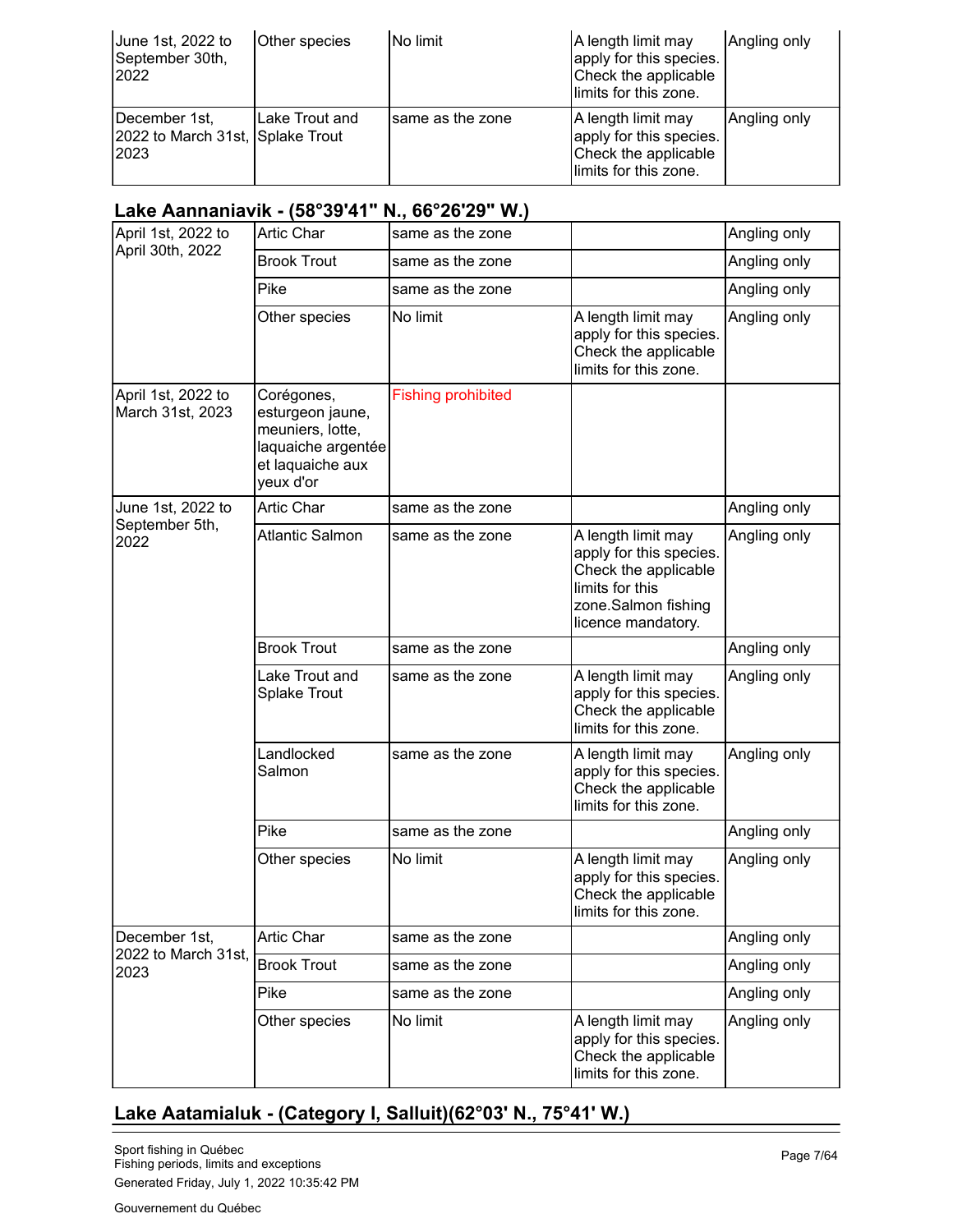| April 1st, 2022 to<br>March 31st, 2023 | Corégones,<br>esturgeon jaune,<br>meuniers, lotte,<br>laquaiche argentée<br>et laquaiche aux<br>yeux d'or | <b>Fishing prohibited</b> |                                                                                                                                       |              |
|----------------------------------------|-----------------------------------------------------------------------------------------------------------|---------------------------|---------------------------------------------------------------------------------------------------------------------------------------|--------------|
| June 1st, 2022 to                      | <b>Artic Char</b>                                                                                         | same as the zone          |                                                                                                                                       | Angling only |
| September 5th,<br>2022                 | <b>Atlantic Salmon</b>                                                                                    | same as the zone          | A length limit may<br>apply for this species.<br>Check the applicable<br>limits for this<br>zone.Salmon fishing<br>licence mandatory. | Angling only |
|                                        | <b>Brook Trout</b>                                                                                        | same as the zone          |                                                                                                                                       | Angling only |
|                                        | Lake Trout                                                                                                | same as the zone          | A length limit may<br>apply for this species.<br>Check the applicable<br>limits for this zone.                                        | Angling only |
|                                        | Landlocked<br>Salmon                                                                                      | same as the zone          | A length limit may<br>apply for this species.<br>Check the applicable<br>limits for this zone.                                        | Angling only |
|                                        | Pike                                                                                                      | same as the zone          |                                                                                                                                       | Angling only |
|                                        | Other species                                                                                             | No limit                  | A length limit may<br>apply for this species.<br>Check the applicable<br>limits for this zone.                                        | Angling only |

# **Lake Amaluttuq - (Category II, (Quaqtaq)(60°43'09" N., 69°44'29" W.)**

| April 1st, 2022 to                     | <b>Artic Char</b>                                                                                         | same as the zone          |                                                                                                                                       | Angling only |
|----------------------------------------|-----------------------------------------------------------------------------------------------------------|---------------------------|---------------------------------------------------------------------------------------------------------------------------------------|--------------|
| April 30th, 2022                       | <b>Brook Trout</b>                                                                                        | same as the zone          |                                                                                                                                       | Angling only |
|                                        | Lake Trout                                                                                                | same as the zone          | A length limit may<br>apply for this species.<br>Check the applicable<br>limits for this zone.                                        | Angling only |
|                                        | Pike                                                                                                      | same as the zone          |                                                                                                                                       | Angling only |
|                                        | Other species                                                                                             | No limit                  | A length limit may<br>apply for this species.<br>Check the applicable<br>limits for this zone.                                        | Angling only |
| April 1st, 2022 to<br>March 31st, 2023 | Corégones,<br>esturgeon jaune,<br>meuniers, lotte,<br>laquaiche argentée<br>et laquaiche aux<br>yeux d'or | <b>Fishing prohibited</b> |                                                                                                                                       |              |
| June 1st, 2022 to                      | <b>Artic Char</b>                                                                                         | same as the zone          |                                                                                                                                       | Angling only |
| September 5th,<br>2022                 | <b>Atlantic Salmon</b>                                                                                    | same as the zone          | A length limit may<br>apply for this species.<br>Check the applicable<br>limits for this<br>zone.Salmon fishing<br>licence mandatory. | Angling only |
|                                        | <b>Brook Trout</b>                                                                                        | same as the zone          |                                                                                                                                       | Angling only |

Gouvernement du Québec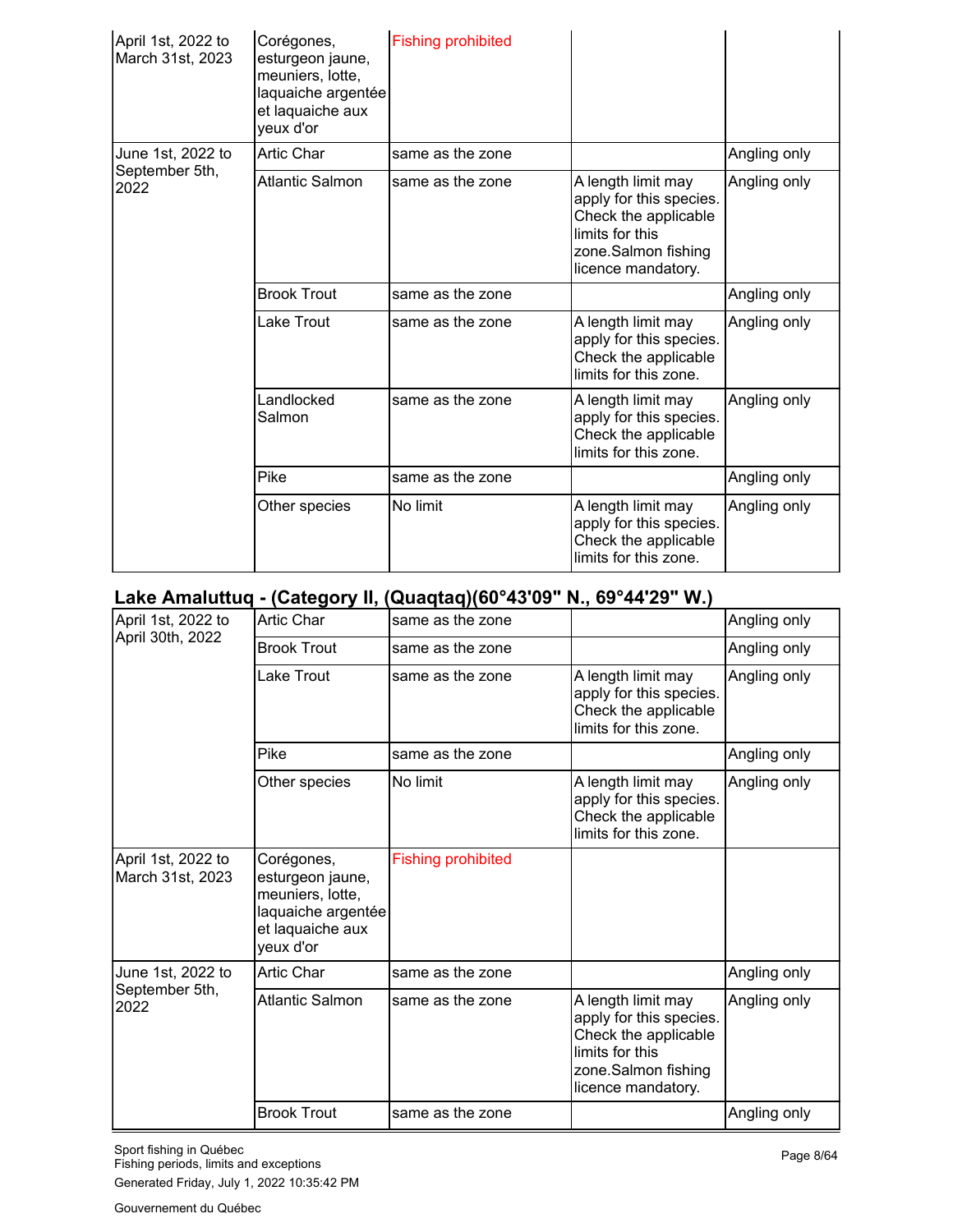| June 1st, 2022 to<br>September 5th,<br>2022 | Lake Trout           | same as the zone | A length limit may<br>apply for this species.<br>Check the applicable<br>limits for this zone. | Angling only |
|---------------------------------------------|----------------------|------------------|------------------------------------------------------------------------------------------------|--------------|
|                                             | Landlocked<br>Salmon | same as the zone | A length limit may<br>apply for this species.<br>Check the applicable<br>limits for this zone. | Angling only |
|                                             | Pike                 | same as the zone |                                                                                                | Angling only |
|                                             | Other species        | No limit         | A length limit may<br>apply for this species.<br>Check the applicable<br>limits for this zone. | Angling only |
| December 1st,                               | Artic Char           | same as the zone |                                                                                                | Angling only |
| 2022 to March 31st,<br>2023                 | <b>Brook Trout</b>   | same as the zone |                                                                                                | Angling only |
|                                             | Lake Trout           | same as the zone | A length limit may<br>apply for this species.<br>Check the applicable<br>limits for this zone. | Angling only |
|                                             | Pike                 | same as the zone |                                                                                                | Angling only |
|                                             | Other species        | No limit         | A length limit may<br>apply for this species.<br>Check the applicable<br>limits for this zone. | Angling only |

# **Lake Amarutaliup - (58°38' N., 66°28' W.)**

| April 1st, 2022 to                     | <b>Artic Char</b>                                                                                         | same as the zone          |                                                                                                                                       | Angling only |
|----------------------------------------|-----------------------------------------------------------------------------------------------------------|---------------------------|---------------------------------------------------------------------------------------------------------------------------------------|--------------|
| April 30th, 2022                       | <b>Brook Trout</b>                                                                                        | same as the zone          |                                                                                                                                       | Angling only |
|                                        | Pike                                                                                                      | same as the zone          |                                                                                                                                       | Angling only |
|                                        | Other species                                                                                             | No limit                  | A length limit may<br>apply for this species.<br>Check the applicable<br>limits for this zone.                                        | Angling only |
| April 1st, 2022 to<br>March 31st, 2023 | Corégones,<br>esturgeon jaune,<br>meuniers, lotte,<br>laquaiche argentée<br>et laquaiche aux<br>yeux d'or | <b>Fishing prohibited</b> |                                                                                                                                       |              |
| June 1st, 2022 to                      | <b>Artic Char</b>                                                                                         | same as the zone          |                                                                                                                                       | Angling only |
| September 5th,<br>2022                 | <b>Atlantic Salmon</b>                                                                                    | same as the zone          | A length limit may<br>apply for this species.<br>Check the applicable<br>limits for this<br>zone.Salmon fishing<br>licence mandatory. | Angling only |
|                                        | <b>Brook Trout</b>                                                                                        | same as the zone          |                                                                                                                                       | Angling only |
|                                        | Lake Trout and<br><b>Splake Trout</b>                                                                     | same as the zone          | A length limit may<br>apply for this species.<br>Check the applicable<br>limits for this zone.                                        | Angling only |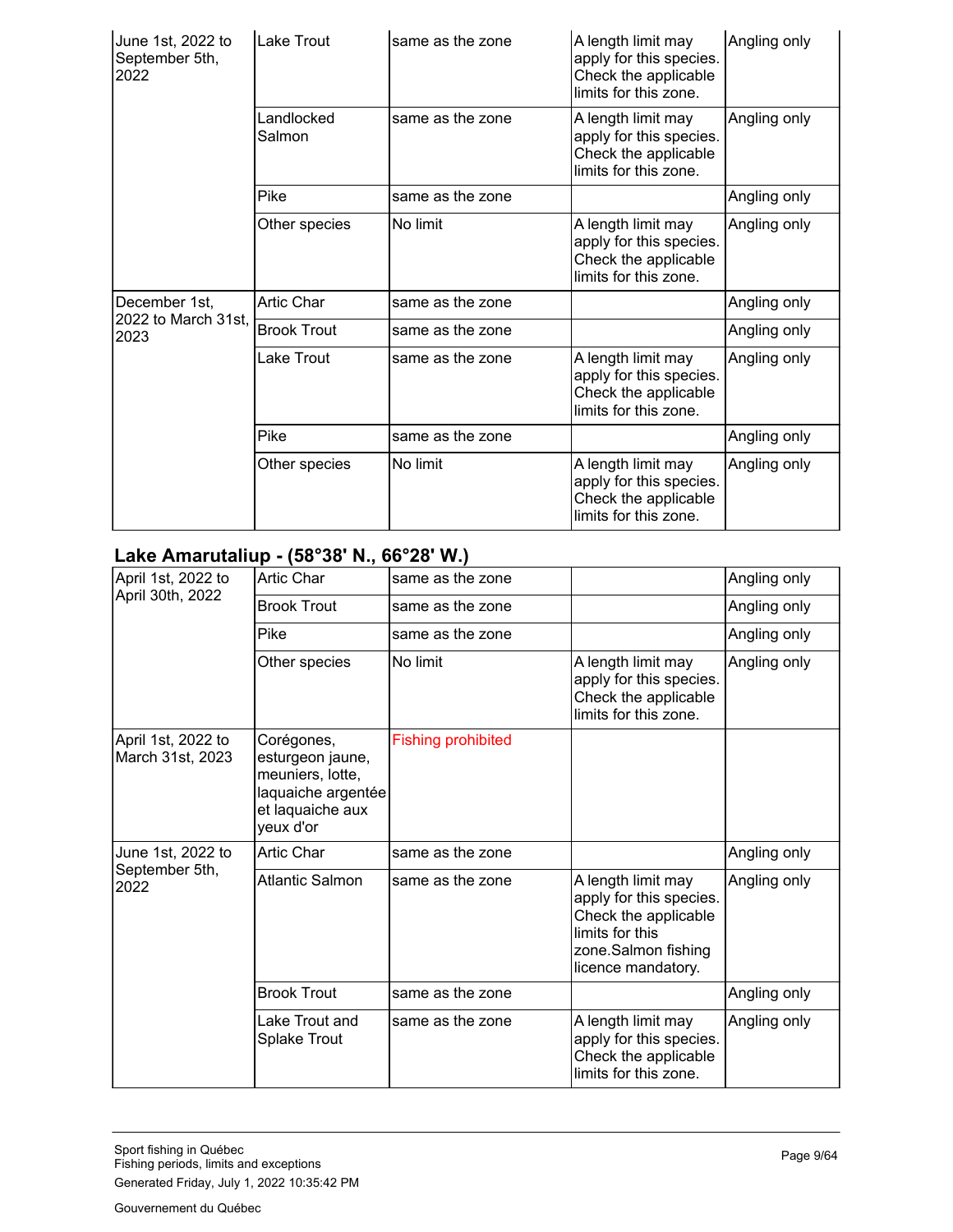| June 1st, 2022 to<br>September 5th,<br>2022 | Landlocked<br>Salmon | same as the zone | A length limit may<br>apply for this species.<br>Check the applicable<br>limits for this zone. | Angling only |
|---------------------------------------------|----------------------|------------------|------------------------------------------------------------------------------------------------|--------------|
|                                             | Pike                 | same as the zone |                                                                                                | Angling only |
|                                             | Other species        | No limit         | A length limit may<br>apply for this species.<br>Check the applicable<br>limits for this zone. | Angling only |
| December 1st,                               | <b>Artic Char</b>    | same as the zone |                                                                                                | Angling only |
| 2022 to March 31st,<br>2023                 | <b>Brook Trout</b>   | same as the zone |                                                                                                | Angling only |
|                                             | Pike                 | same as the zone |                                                                                                | Angling only |
|                                             | Other species        | No limit         | A length limit may<br>apply for this species.<br>Check the applicable<br>limits for this zone. | Angling only |

# **Lake Annabel - (55°03'42" N., 67°06'34" W.)**

|                                        | ,                                                                                                         |                           |                                                                                                                                       |              |
|----------------------------------------|-----------------------------------------------------------------------------------------------------------|---------------------------|---------------------------------------------------------------------------------------------------------------------------------------|--------------|
| April 1st, 2022 to                     | Artic Char                                                                                                | same as the zone          |                                                                                                                                       | Angling only |
| April 30th, 2022                       | <b>Brook Trout</b>                                                                                        | same as the zone          |                                                                                                                                       | Angling only |
|                                        | Pike                                                                                                      | same as the zone          |                                                                                                                                       | Angling only |
|                                        | Other species                                                                                             | No limit                  | A length limit may<br>apply for this species.<br>Check the applicable<br>limits for this zone.                                        | Angling only |
| April 1st, 2022 to<br>March 31st, 2023 | Corégones,<br>esturgeon jaune,<br>meuniers, lotte,<br>laquaiche argentée<br>et laquaiche aux<br>yeux d'or | <b>Fishing prohibited</b> |                                                                                                                                       |              |
| June 1st, 2022 to                      | <b>Artic Char</b>                                                                                         | same as the zone          |                                                                                                                                       | Angling only |
| September 5th,<br>2022                 | <b>Atlantic Salmon</b>                                                                                    | same as the zone          | A length limit may<br>apply for this species.<br>Check the applicable<br>limits for this<br>zone.Salmon fishing<br>licence mandatory. | Angling only |
|                                        | <b>Brook Trout</b>                                                                                        | same as the zone          |                                                                                                                                       | Angling only |
|                                        | Lake Trout and<br><b>Splake Trout</b>                                                                     | same as the zone          | A length limit may<br>apply for this species.<br>Check the applicable<br>limits for this zone.                                        | Angling only |
|                                        | Landlocked<br>Salmon                                                                                      | same as the zone          | A length limit may<br>apply for this species.<br>Check the applicable<br>limits for this zone.                                        | Angling only |
|                                        | Pike                                                                                                      | same as the zone          |                                                                                                                                       | Angling only |
|                                        | Other species                                                                                             | No limit                  | A length limit may<br>apply for this species.<br>Check the applicable<br>limits for this zone.                                        | Angling only |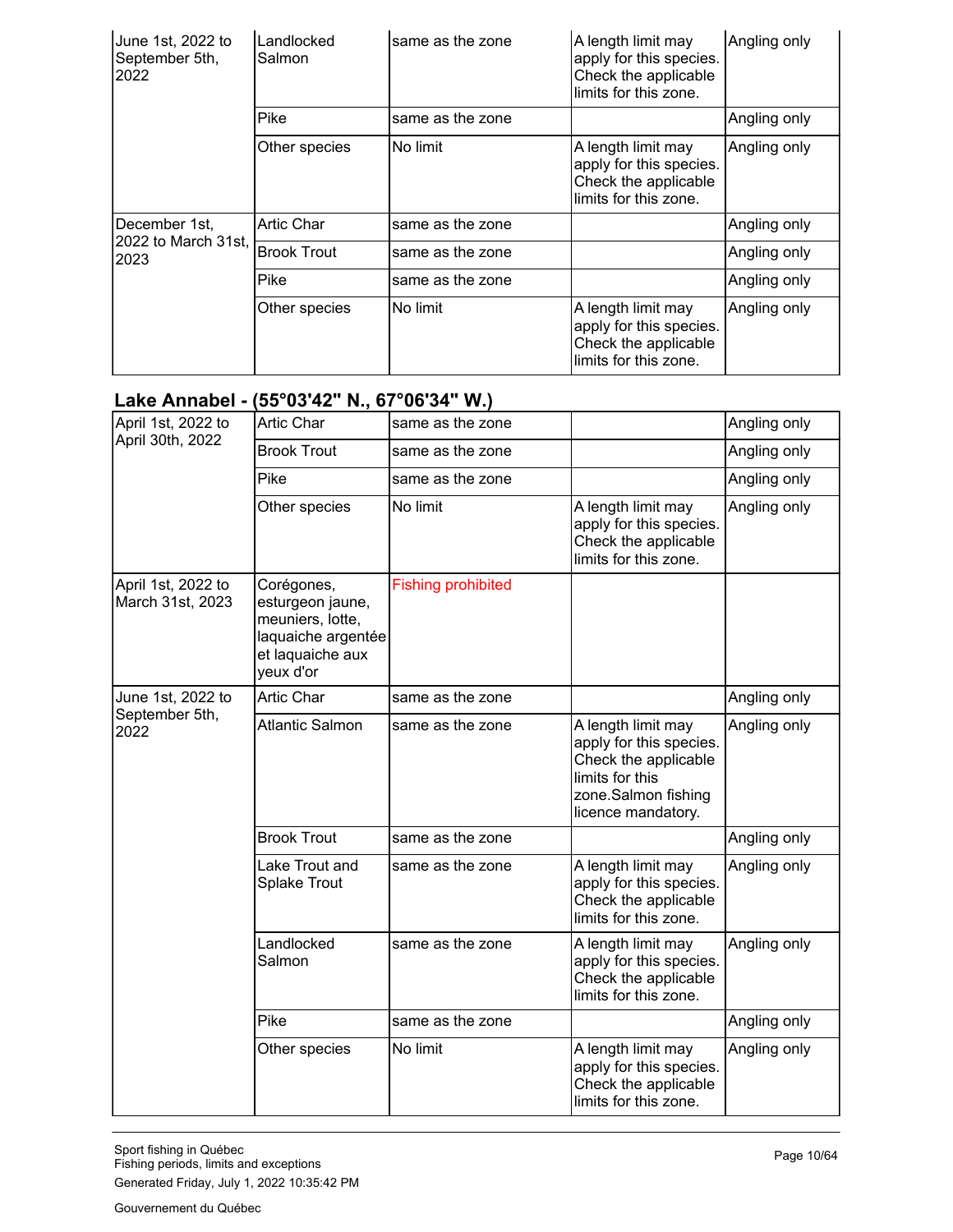| December 1st,<br>2022 to March 31st, $\frac{1}{2}$<br>2023 | Artic Char         | Isame as the zone |                                                                                                | Angling only |
|------------------------------------------------------------|--------------------|-------------------|------------------------------------------------------------------------------------------------|--------------|
|                                                            | <b>Brook Trout</b> | Isame as the zone |                                                                                                | Angling only |
|                                                            | Pike               | same as the zone  |                                                                                                | Angling only |
|                                                            | Other species      | <b>No limit</b>   | A length limit may<br>apply for this species.<br>Check the applicable<br>limits for this zone. | Angling only |

# **Lake aux Goélands - (Category II)(55°28'02" N., 64°14'19" W.)**

| April 1st, 2022 to                     | Artic Char                                                                                                | same as the zone          |                                                                                                                                       | Angling only |
|----------------------------------------|-----------------------------------------------------------------------------------------------------------|---------------------------|---------------------------------------------------------------------------------------------------------------------------------------|--------------|
| April 30th, 2022                       | <b>Brook Trout</b>                                                                                        | same as the zone          |                                                                                                                                       | Angling only |
|                                        | Lake Trout                                                                                                | same as the zone          | A length limit may<br>apply for this species.<br>Check the applicable<br>limits for this zone.                                        | Angling only |
|                                        | Pike                                                                                                      | same as the zone          |                                                                                                                                       | Angling only |
|                                        | Other species                                                                                             | No limit                  | A length limit may<br>apply for this species.<br>Check the applicable<br>limits for this zone.                                        | Angling only |
| April 1st, 2022 to<br>March 31st, 2023 | Corégones,<br>esturgeon jaune,<br>meuniers, lotte,<br>laquaiche argentée<br>et laquaiche aux<br>yeux d'or | <b>Fishing prohibited</b> |                                                                                                                                       |              |
| June 1st, 2022 to                      | <b>Artic Char</b>                                                                                         | same as the zone          |                                                                                                                                       | Angling only |
| September 5th,<br>2022                 | <b>Atlantic Salmon</b>                                                                                    | same as the zone          | A length limit may<br>apply for this species.<br>Check the applicable<br>limits for this<br>zone.Salmon fishing<br>licence mandatory. | Angling only |
|                                        | <b>Brook Trout</b>                                                                                        | same as the zone          |                                                                                                                                       | Angling only |
|                                        | Lake Trout                                                                                                | same as the zone          | A length limit may<br>apply for this species.<br>Check the applicable<br>limits for this zone.                                        | Angling only |
|                                        | Landlocked<br>Salmon                                                                                      | same as the zone          | A length limit may<br>apply for this species.<br>Check the applicable<br>limits for this zone.                                        | Angling only |
|                                        | Pike                                                                                                      | same as the zone          |                                                                                                                                       | Angling only |
|                                        | Other species                                                                                             | No limit                  | A length limit may<br>apply for this species.<br>Check the applicable<br>limits for this zone.                                        | Angling only |
| December 1st,                          | <b>Artic Char</b>                                                                                         | same as the zone          |                                                                                                                                       | Angling only |
| 2022 to March 31st,                    | <b>Brook Trout</b>                                                                                        | same as the zone          |                                                                                                                                       | Angling only |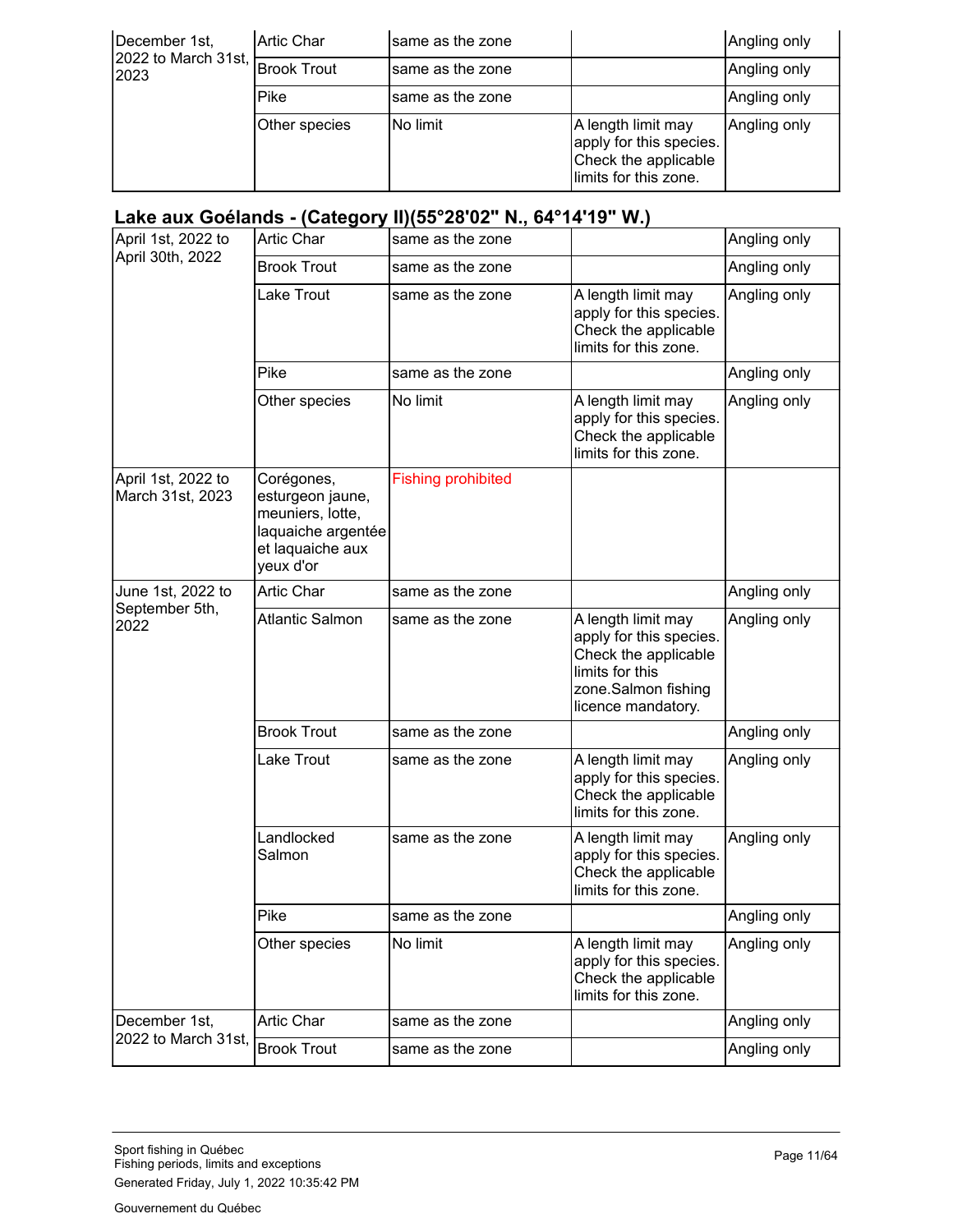| December 1st,<br>2022 to March 31st,<br>2023 | Lake Trout    | same as the zone | A length limit may<br>apply for this species.<br>Check the applicable<br>llimits for this zone. | Angling only |
|----------------------------------------------|---------------|------------------|-------------------------------------------------------------------------------------------------|--------------|
|                                              | Pike          | same as the zone |                                                                                                 | Angling only |
|                                              | Other species | No limit         | A length limit may<br>apply for this species.<br>Check the applicable<br>limits for this zone.  | Angling only |

#### **Lake Ballantyne - (Category II (Kuujjuaq)), between points 58°47' N., 69°10' W. and 58°27' N., 69°10' W.**

| April 1st, 2022 to<br>March 31st, 2023       | Corégones,<br>esturgeon jaune,<br>meuniers, lotte,<br>laquaiche argentée<br>et laquaiche aux<br>yeux d'or | <b>Fishing prohibited</b> |                                                                                                                                       |              |
|----------------------------------------------|-----------------------------------------------------------------------------------------------------------|---------------------------|---------------------------------------------------------------------------------------------------------------------------------------|--------------|
| June 1st, 2022 to<br>September 5th,<br>2022  | <b>Atlantic Salmon</b>                                                                                    | same as the zone          | A length limit may<br>apply for this species.<br>Check the applicable<br>limits for this<br>zone.Salmon fishing<br>licence mandatory. | Angling only |
|                                              | <b>Brook Trout</b>                                                                                        | same as the zone          |                                                                                                                                       | Angling only |
|                                              | Lake Trout                                                                                                | same as the zone          | A length limit may<br>apply for this species.<br>Check the applicable<br>limits for this zone.                                        | Angling only |
|                                              | Landlocked<br>Salmon                                                                                      | same as the zone          | A length limit may<br>apply for this species.<br>Check the applicable<br>limits for this zone.                                        | Angling only |
|                                              | Pike                                                                                                      | same as the zone          |                                                                                                                                       | Angling only |
| June 1st, 2022 to<br>September 15th,<br>2022 | <b>Artic Char</b>                                                                                         | same as the zone          |                                                                                                                                       | Angling only |
|                                              | Other species                                                                                             | No limit                  | A length limit may<br>apply for this species.<br>Check the applicable<br>limits for this zone.                                        | Angling only |

## **Lake Bérard - (Category II, Tasiujaq - 58°28'40" N., 70°03'21" W.)**

| April 1st, 2022 to<br>April 30th, 2022 | <b>Brook Trout</b>                                                                                        | same as the zone          |                                                                                                | Angling only |
|----------------------------------------|-----------------------------------------------------------------------------------------------------------|---------------------------|------------------------------------------------------------------------------------------------|--------------|
|                                        | Lake Trout                                                                                                | same as the zone          | A length limit may<br>apply for this species.<br>Check the applicable<br>limits for this zone. | Angling only |
|                                        | Pike                                                                                                      | same as the zone          |                                                                                                | Angling only |
| April 1st, 2022 to<br>March 31st, 2023 | Corégones,<br>esturgeon jaune,<br>meuniers, lotte,<br>laquaiche argentée<br>et laquaiche aux<br>yeux d'or | <b>Fishing prohibited</b> |                                                                                                |              |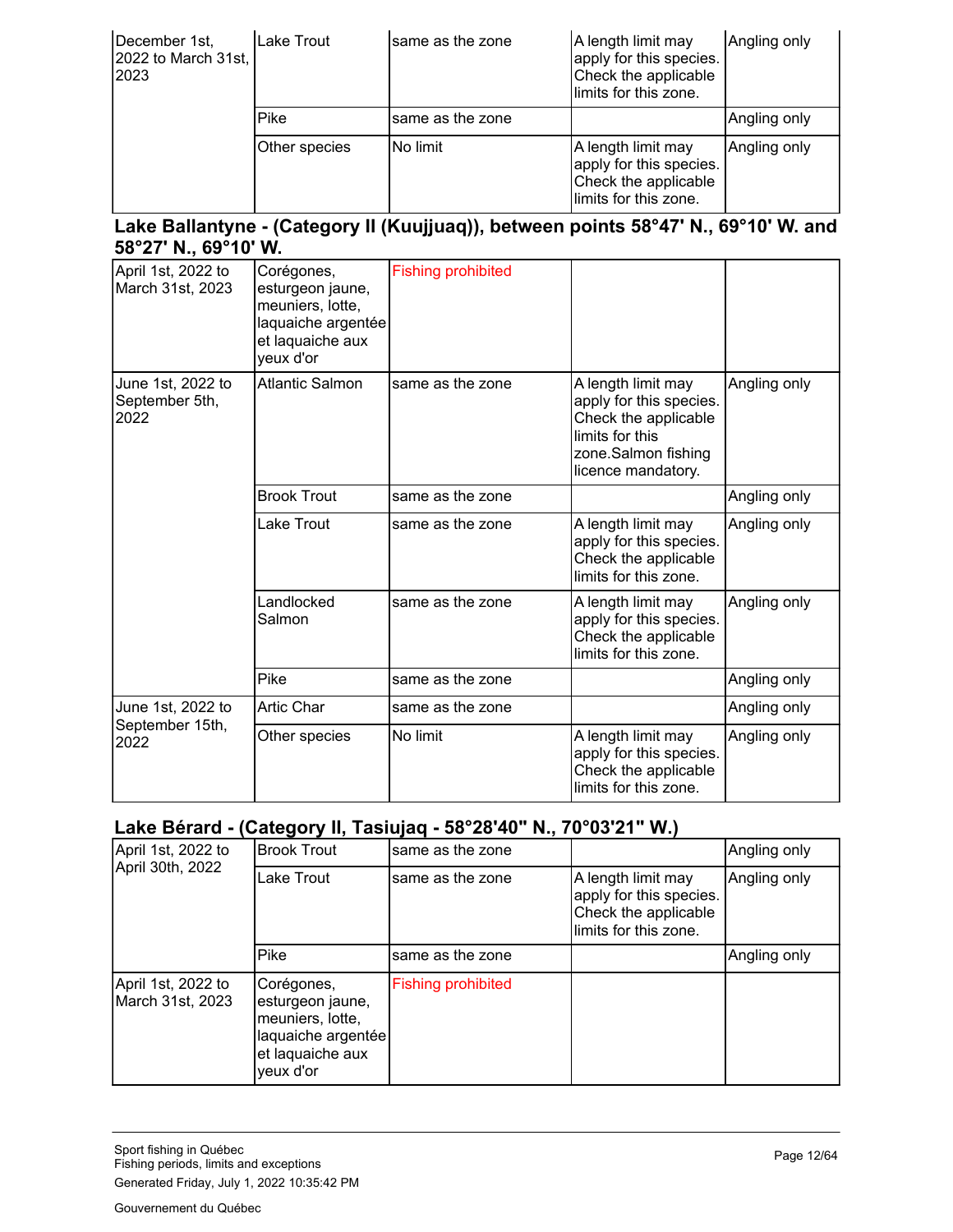| June 1st, 2022 to<br>September 5th,<br>2022 | <b>Atlantic Salmon</b> | same as the zone | A length limit may<br>apply for this species.<br>Check the applicable<br>limits for this<br>zone.Salmon fishing<br>licence mandatory. | Angling only |
|---------------------------------------------|------------------------|------------------|---------------------------------------------------------------------------------------------------------------------------------------|--------------|
|                                             | <b>Brook Trout</b>     | same as the zone |                                                                                                                                       | Angling only |
|                                             | Lake Trout             | same as the zone | A length limit may<br>apply for this species.<br>Check the applicable<br>limits for this zone.                                        | Angling only |
|                                             | Landlocked<br>Salmon   | same as the zone | A length limit may<br>apply for this species.<br>Check the applicable<br>limits for this zone.                                        | Angling only |
|                                             | Pike                   | same as the zone |                                                                                                                                       | Angling only |
| June 1st, 2022 to                           | <b>Artic Char</b>      | same as the zone |                                                                                                                                       | Angling only |
| September 15th,<br>2022                     | Other species          | No limit         | A length limit may<br>apply for this species.<br>Check the applicable<br>limits for this zone.                                        | Angling only |
| December 1st,                               | <b>Brook Trout</b>     | same as the zone |                                                                                                                                       | Angling only |
| 2022 to March 31st,<br>2023                 | Lake Trout             | same as the zone | A length limit may<br>apply for this species.<br>Check the applicable<br>limits for this zone.                                        | Angling only |
|                                             | Pike                   | same as the zone |                                                                                                                                       | Angling only |

# **Lake Cacher - (54°48' N., 66°50' W.)**

| April 1st, 2022 to                     | <b>Artic Char</b>                                                                                         | same as the zone          |                                                                                                                                       | Angling only |
|----------------------------------------|-----------------------------------------------------------------------------------------------------------|---------------------------|---------------------------------------------------------------------------------------------------------------------------------------|--------------|
| April 30th, 2022                       | <b>Brook Trout</b>                                                                                        | same as the zone          |                                                                                                                                       | Angling only |
|                                        | Pike                                                                                                      | same as the zone          |                                                                                                                                       | Angling only |
|                                        | Other species                                                                                             | No limit                  | A length limit may<br>apply for this species.<br>Check the applicable<br>limits for this zone.                                        | Angling only |
| April 1st, 2022 to<br>March 31st, 2023 | Corégones,<br>esturgeon jaune,<br>meuniers, lotte,<br>laquaiche argentée<br>et laquaiche aux<br>yeux d'or | <b>Fishing prohibited</b> |                                                                                                                                       |              |
| June 1st, 2022 to                      | <b>Artic Char</b>                                                                                         | same as the zone          |                                                                                                                                       | Angling only |
| September 5th,<br>2022                 | Atlantic Salmon                                                                                           | same as the zone          | A length limit may<br>apply for this species.<br>Check the applicable<br>limits for this<br>zone.Salmon fishing<br>licence mandatory. | Angling only |
|                                        | <b>Brook Trout</b>                                                                                        | same as the zone          |                                                                                                                                       | Angling only |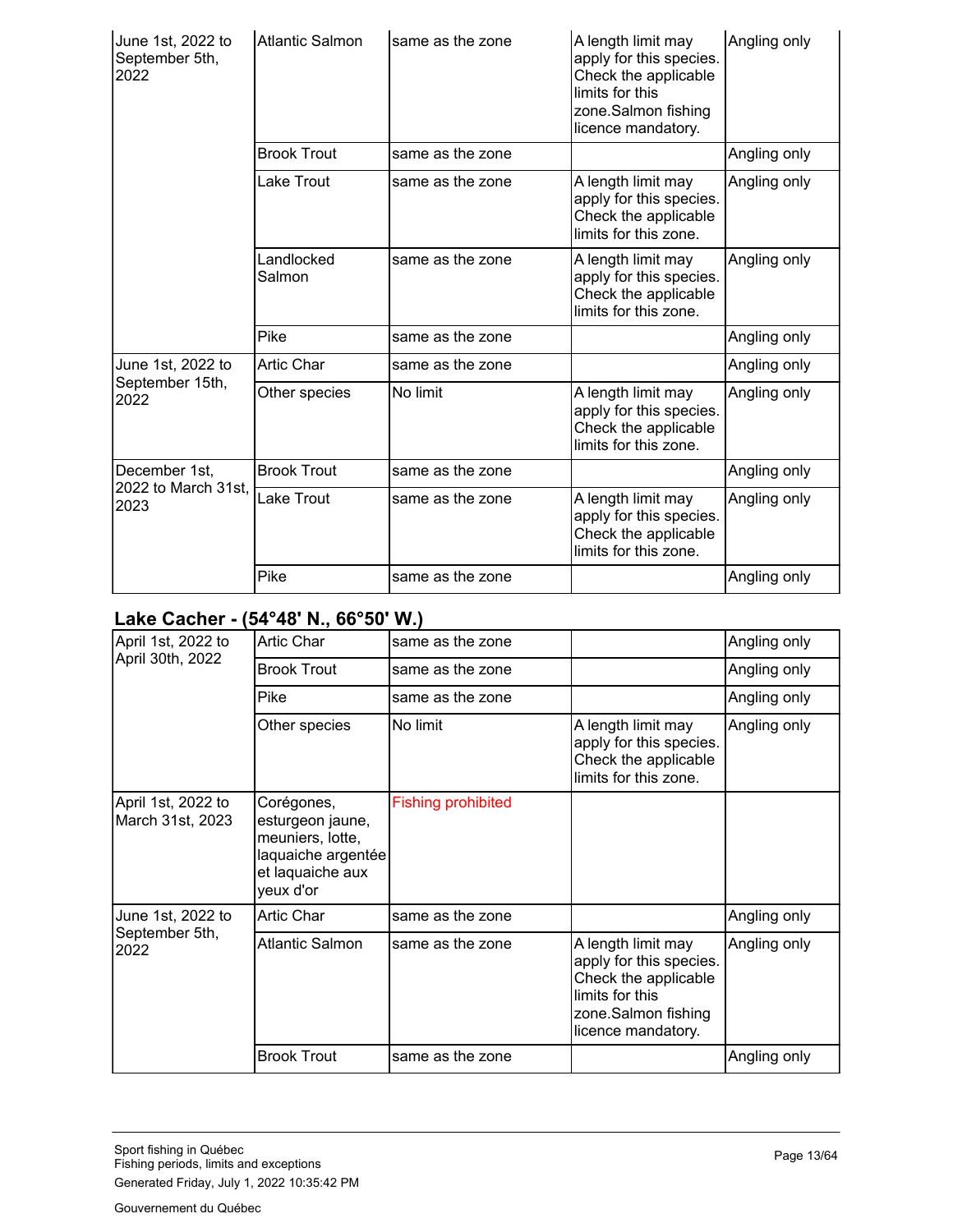| June 1st, 2022 to<br>September 5th,<br>2022 | Lake Trout and<br><b>Splake Trout</b> | same as the zone | A length limit may<br>apply for this species.<br>Check the applicable<br>limits for this zone. | Angling only |
|---------------------------------------------|---------------------------------------|------------------|------------------------------------------------------------------------------------------------|--------------|
|                                             | Landlocked<br>Salmon                  | same as the zone | A length limit may<br>apply for this species.<br>Check the applicable<br>limits for this zone. | Angling only |
|                                             | Pike                                  | same as the zone |                                                                                                | Angling only |
|                                             | Other species                         | No limit         | A length limit may<br>apply for this species.<br>Check the applicable<br>limits for this zone. | Angling only |
| December 1st,                               | <b>Artic Char</b>                     | same as the zone |                                                                                                | Angling only |
| 2022 to March 31st,<br>2023                 | <b>Brook Trout</b>                    | same as the zone |                                                                                                | Angling only |
|                                             | Pike                                  | same as the zone |                                                                                                | Angling only |
|                                             | Other species                         | No limit         | A length limit may<br>apply for this species.<br>Check the applicable<br>limits for this zone. | Angling only |

# **Lake Chaunet - (Category II, Kangirsuk)(60°13'35" N., 70°15'38" W.)**

| April 1st, 2022 to                          | <b>Brook Trout</b>                                                                                        | same as the zone          |                                                                                                                                       | Angling only |
|---------------------------------------------|-----------------------------------------------------------------------------------------------------------|---------------------------|---------------------------------------------------------------------------------------------------------------------------------------|--------------|
| April 30th, 2022                            | Lake Trout                                                                                                | same as the zone          | A length limit may<br>apply for this species.<br>Check the applicable<br>limits for this zone.                                        | Angling only |
|                                             | Pike                                                                                                      | same as the zone          |                                                                                                                                       | Angling only |
| April 1st, 2022 to<br>March 31st, 2023      | Corégones,<br>esturgeon jaune,<br>meuniers, lotte,<br>laquaiche argentée<br>et laquaiche aux<br>yeux d'or | <b>Fishing prohibited</b> |                                                                                                                                       |              |
| June 1st, 2022 to<br>September 5th,<br>2022 | <b>Atlantic Salmon</b>                                                                                    | same as the zone          | A length limit may<br>apply for this species.<br>Check the applicable<br>limits for this<br>zone.Salmon fishing<br>licence mandatory. | Angling only |
|                                             | <b>Brook Trout</b>                                                                                        | same as the zone          |                                                                                                                                       | Angling only |
|                                             | Lake Trout                                                                                                | same as the zone          | A length limit may<br>apply for this species.<br>Check the applicable<br>limits for this zone.                                        | Angling only |
|                                             | Landlocked<br>Salmon                                                                                      | same as the zone          | A length limit may<br>apply for this species.<br>Check the applicable<br>limits for this zone.                                        | Angling only |
|                                             | Pike                                                                                                      | same as the zone          |                                                                                                                                       | Angling only |
| June 1st, 2022 to S   Artic Char            |                                                                                                           | same as the zone          |                                                                                                                                       | Angling only |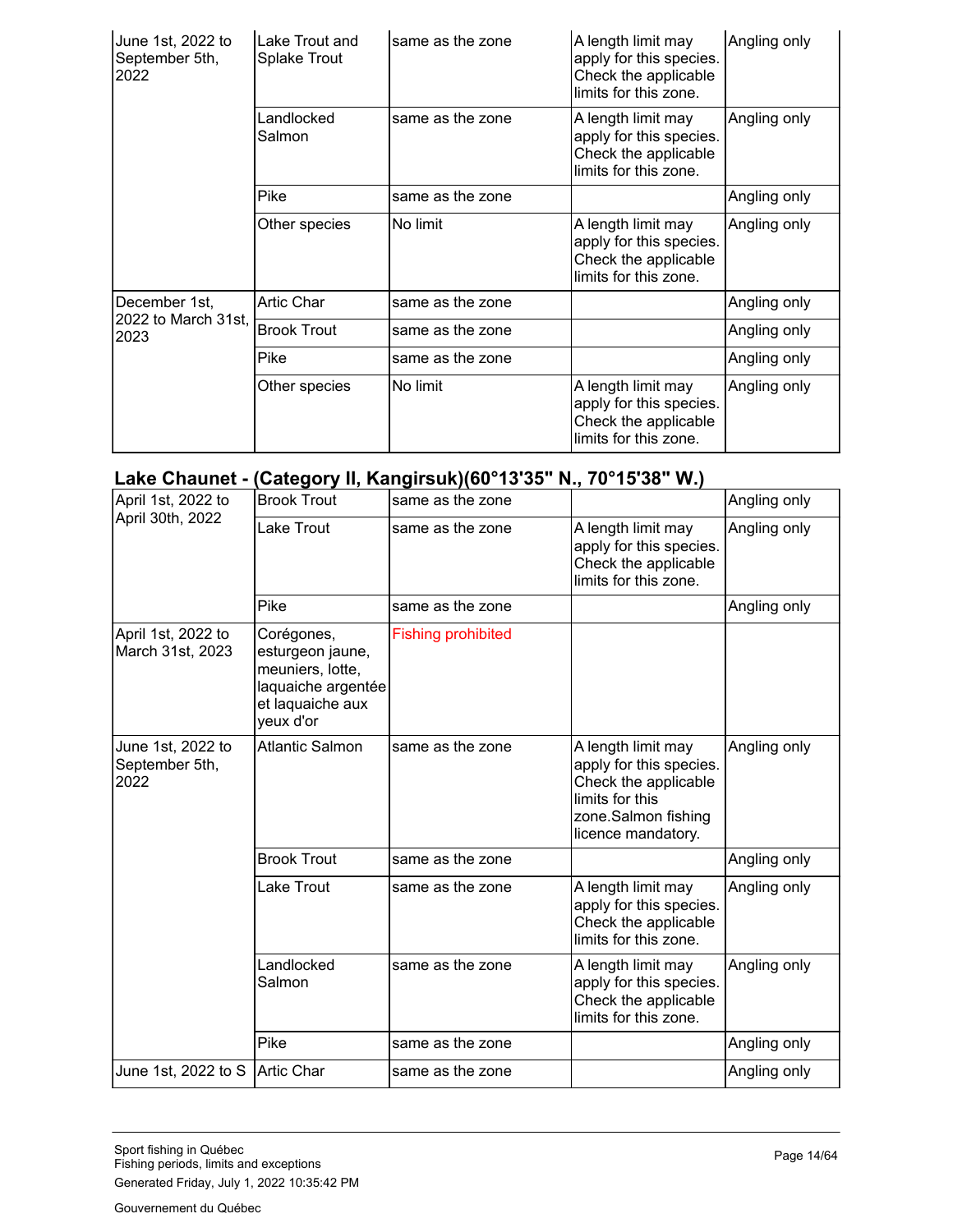| June 1st, 2022 to<br>September 15th,<br>2022    | Other species      | No limit         | A length limit may<br>apply for this species.<br>Check the applicable<br>limits for this zone. | Angling only |
|-------------------------------------------------|--------------------|------------------|------------------------------------------------------------------------------------------------|--------------|
| December 1st.<br>$ 2022$ to March 31st,<br>2023 | <b>Brook Trout</b> | same as the zone |                                                                                                | Angling only |
|                                                 | Lake Trout         | same as the zone | A length limit may<br>apply for this species.<br>Check the applicable<br>limits for this zone. | Angling only |
|                                                 | Pike               | same as the zone |                                                                                                | Angling only |

### **Lake Deharveng - (Category II, (Tasiujaq)(58°23'27" N., 69°58'07" W.)**

| April 1st, 2022 to                     | <b>Artic Char</b>                                                                                         | same as the zone          |                                                                                                                                       | Angling only |
|----------------------------------------|-----------------------------------------------------------------------------------------------------------|---------------------------|---------------------------------------------------------------------------------------------------------------------------------------|--------------|
| April 30th, 2022                       | <b>Brook Trout</b>                                                                                        | same as the zone          |                                                                                                                                       | Angling only |
|                                        | Lake Trout                                                                                                | same as the zone          | A length limit may<br>apply for this species.<br>Check the applicable<br>limits for this zone.                                        | Angling only |
|                                        | Pike                                                                                                      | same as the zone          |                                                                                                                                       | Angling only |
|                                        | Other species                                                                                             | No limit                  | A length limit may<br>apply for this species.<br>Check the applicable<br>limits for this zone.                                        | Angling only |
| April 1st, 2022 to<br>March 31st, 2023 | Corégones,<br>esturgeon jaune,<br>meuniers, lotte,<br>laquaiche argentée<br>et laquaiche aux<br>yeux d'or | <b>Fishing prohibited</b> |                                                                                                                                       |              |
| June 1st, 2022 to                      | <b>Artic Char</b>                                                                                         | same as the zone          |                                                                                                                                       | Angling only |
| September 5th,<br>2022                 | <b>Atlantic Salmon</b>                                                                                    | same as the zone          | A length limit may<br>apply for this species.<br>Check the applicable<br>limits for this<br>zone.Salmon fishing<br>licence mandatory. | Angling only |
|                                        | <b>Brook Trout</b>                                                                                        | same as the zone          |                                                                                                                                       | Angling only |
|                                        | Lake Trout                                                                                                | same as the zone          | A length limit may<br>apply for this species.<br>Check the applicable<br>limits for this zone.                                        | Angling only |
|                                        | Landlocked<br>Salmon                                                                                      | same as the zone          | A length limit may<br>apply for this species.<br>Check the applicable<br>limits for this zone.                                        | Angling only |
|                                        | Pike                                                                                                      | same as the zone          |                                                                                                                                       | Angling only |
|                                        | Other species                                                                                             | No limit                  | A length limit may<br>apply for this species.<br>Check the applicable<br>limits for this zone.                                        | Angling only |
| December 1st,                          | <b>Artic Char</b>                                                                                         | same as the zone          |                                                                                                                                       | Angling only |
| 2022 to March 31st,                    | <b>Brook Trout</b>                                                                                        | same as the zone          |                                                                                                                                       | Angling only |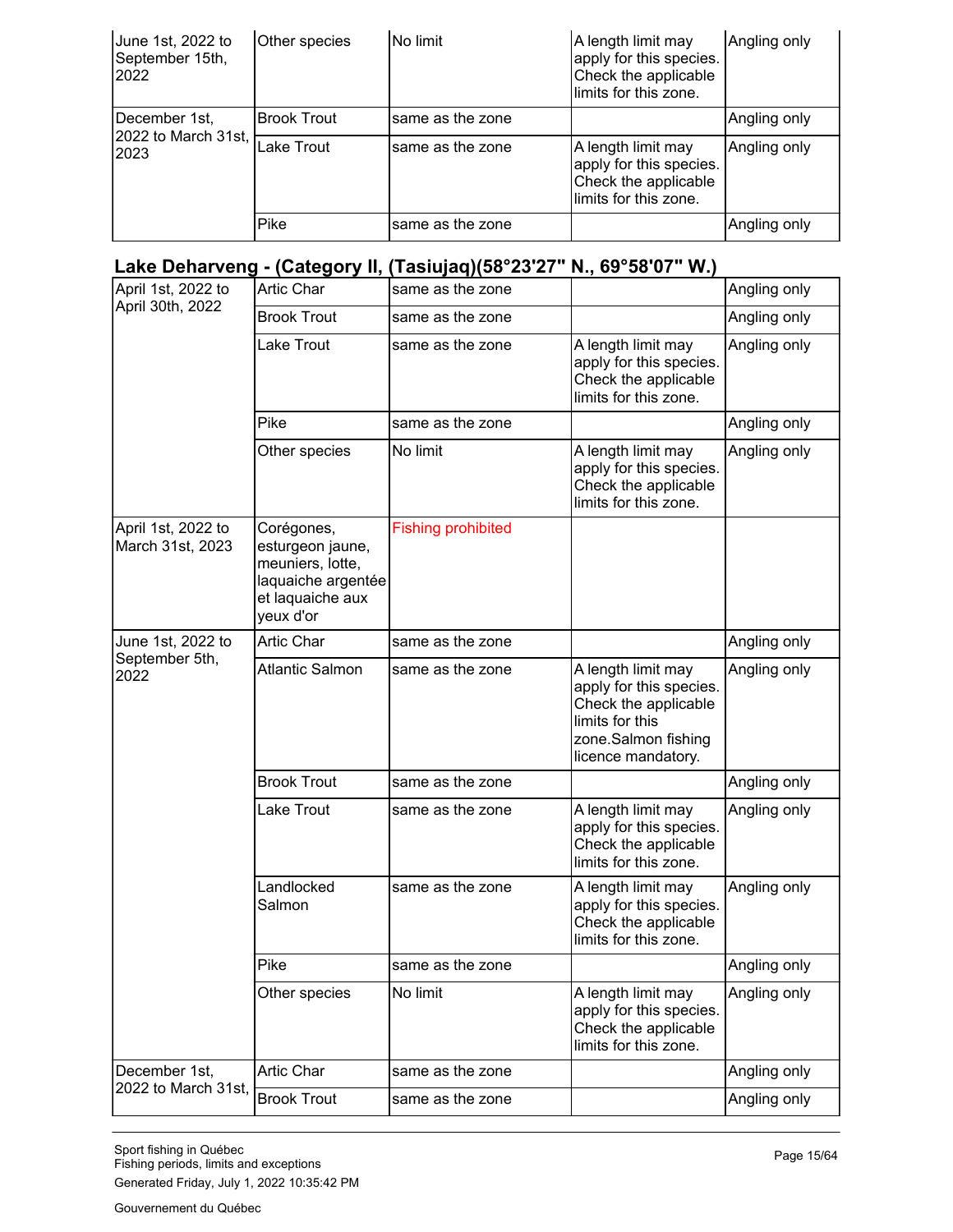| December 1st,<br>2022 to March 31st,<br>2023 | Lake Trout    | same as the zone | A length limit may<br>apply for this species.<br>Check the applicable<br>limits for this zone. | Angling only |
|----------------------------------------------|---------------|------------------|------------------------------------------------------------------------------------------------|--------------|
|                                              | Pike          | same as the zone |                                                                                                | Angling only |
|                                              | Other species | No limit         | A length limit may<br>apply for this species.<br>Check the applicable<br>limits for this zone. | Angling only |

# **Lake Diana - (Category II (Kuujjuaq) (58°26' N., 68°58' W.))**

| April 1st, 2022 to<br>March 31st, 2023      | Corégones,<br>esturgeon jaune,<br>meuniers, lotte,<br>laquaiche argentée<br>et laquaiche aux<br>yeux d'or | <b>Fishing prohibited</b> |                                                                                                                                       |              |
|---------------------------------------------|-----------------------------------------------------------------------------------------------------------|---------------------------|---------------------------------------------------------------------------------------------------------------------------------------|--------------|
| June 1st, 2022 to<br>September 5th,<br>2022 | <b>Atlantic Salmon</b>                                                                                    | same as the zone          | A length limit may<br>apply for this species.<br>Check the applicable<br>limits for this<br>zone.Salmon fishing<br>licence mandatory. | Angling only |
|                                             | <b>Brook Trout</b>                                                                                        | same as the zone          |                                                                                                                                       | Angling only |
|                                             | Lake Trout                                                                                                | same as the zone          | A length limit may<br>apply for this species.<br>Check the applicable<br>limits for this zone.                                        | Angling only |
|                                             | Landlocked<br>Salmon                                                                                      | same as the zone          | A length limit may<br>apply for this species.<br>Check the applicable<br>limits for this zone.                                        | Angling only |
|                                             | Pike                                                                                                      | same as the zone          |                                                                                                                                       | Angling only |
| June 1st, 2022 to                           | <b>Artic Char</b>                                                                                         | same as the zone          |                                                                                                                                       | Angling only |
| September 15th,<br>2022                     | Other species                                                                                             | No limit                  | A length limit may<br>apply for this species.<br>Check the applicable<br>limits for this zone.                                        | Angling only |

#### **Lake Ducreux - (57°45' N., 69°33' W.)**

| April 1st, 2022 to                     | <b>Artic Char</b>                                                                                         | same as the zone          |                                                                                                | Angling only |
|----------------------------------------|-----------------------------------------------------------------------------------------------------------|---------------------------|------------------------------------------------------------------------------------------------|--------------|
| April 30th, 2022                       | <b>Brook Trout</b>                                                                                        | same as the zone          |                                                                                                | Angling only |
|                                        | Pike                                                                                                      | same as the zone          |                                                                                                | Angling only |
|                                        | Other species                                                                                             | No limit                  | A length limit may<br>apply for this species.<br>Check the applicable<br>limits for this zone. | Angling only |
| April 1st, 2022 to<br>March 31st, 2023 | Corégones,<br>esturgeon jaune,<br>meuniers, lotte,<br>laquaiche argentée<br>et laquaiche aux<br>yeux d'or | <b>Fishing prohibited</b> |                                                                                                |              |
| June 1st, 2022 to S                    | IArtic Char                                                                                               | same as the zone          |                                                                                                | Angling only |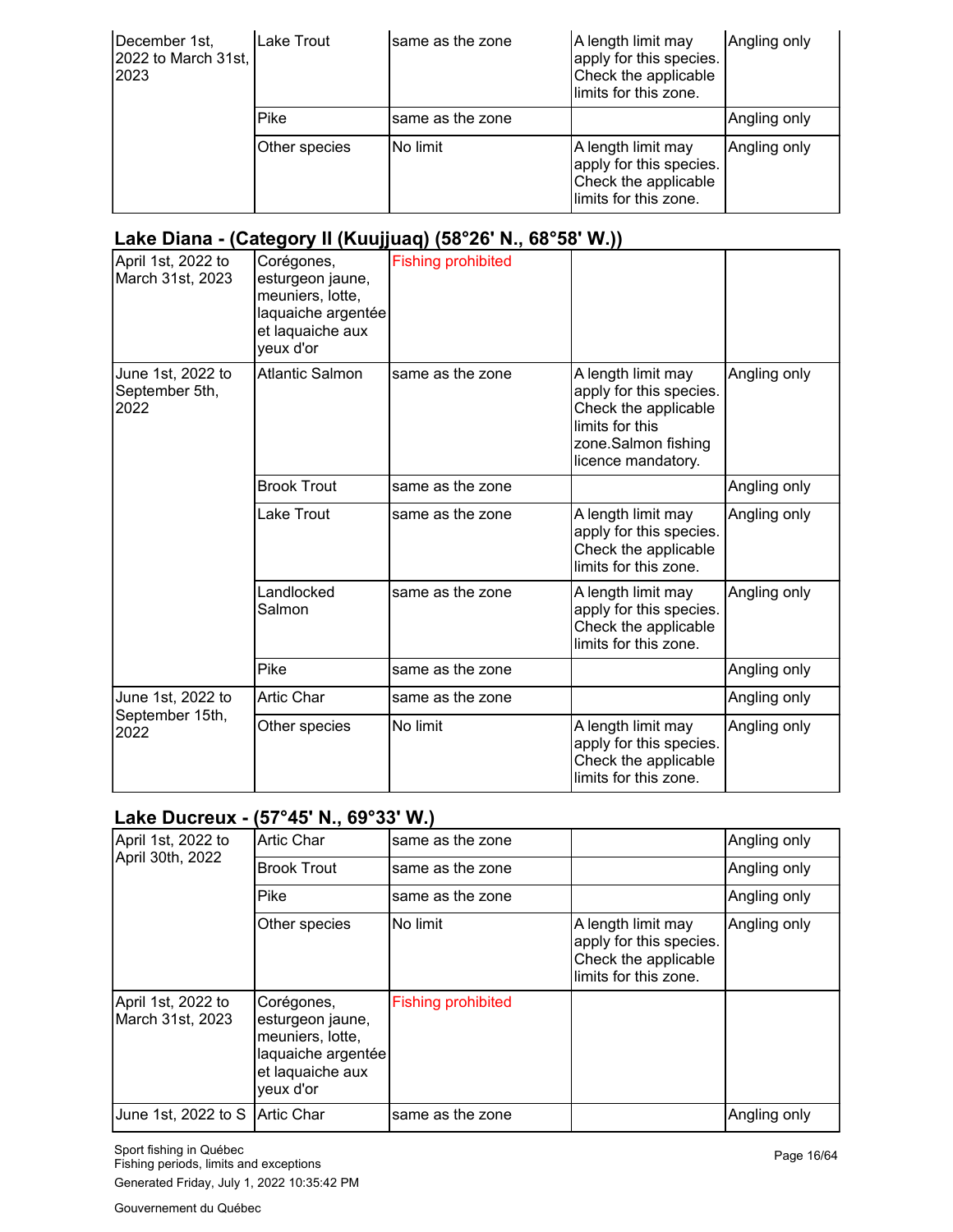| June 1st, 2022 to<br>September 5th,<br>2022 | <b>Atlantic Salmon</b>                | same as the zone | A length limit may<br>apply for this species.<br>Check the applicable<br>limits for this<br>zone.Salmon fishing<br>licence mandatory. | Angling only |
|---------------------------------------------|---------------------------------------|------------------|---------------------------------------------------------------------------------------------------------------------------------------|--------------|
|                                             | <b>Brook Trout</b>                    | same as the zone |                                                                                                                                       | Angling only |
|                                             | Lake Trout and<br><b>Splake Trout</b> | same as the zone | A length limit may<br>apply for this species.<br>Check the applicable<br>limits for this zone.                                        | Angling only |
|                                             | Landlocked<br>Salmon                  | same as the zone | A length limit may<br>apply for this species.<br>Check the applicable<br>limits for this zone.                                        | Angling only |
|                                             | Pike                                  | same as the zone |                                                                                                                                       | Angling only |
|                                             | Other species                         | No limit         | A length limit may<br>apply for this species.<br>Check the applicable<br>limits for this zone.                                        | Angling only |
| December 1st.                               | <b>Artic Char</b>                     | same as the zone |                                                                                                                                       | Angling only |
| 2022 to March 31st.<br>2023                 | <b>Brook Trout</b>                    | same as the zone |                                                                                                                                       | Angling only |
|                                             | Pike                                  | same as the zone |                                                                                                                                       | Angling only |
|                                             | Other species                         | No limit         | A length limit may<br>apply for this species.<br>Check the applicable<br>limits for this zone.                                        | Angling only |

# **Lake Dulhut - (Category II, Tasiujaq - 58°40'46" N., 70°37'42" W.)**

| April 1st, 2022 to                          | <b>Brook Trout</b>                                                                                        | same as the zone          |                                                                                                                                       | Angling only |
|---------------------------------------------|-----------------------------------------------------------------------------------------------------------|---------------------------|---------------------------------------------------------------------------------------------------------------------------------------|--------------|
| April 30th, 2022                            | Lake Trout                                                                                                | same as the zone          | A length limit may<br>apply for this species.<br>Check the applicable<br>limits for this zone.                                        | Angling only |
|                                             | Pike                                                                                                      | same as the zone          |                                                                                                                                       | Angling only |
| April 1st, 2022 to<br>March 31st, 2023      | Corégones,<br>esturgeon jaune,<br>meuniers, lotte,<br>laquaiche argentée<br>et laquaiche aux<br>yeux d'or | <b>Fishing prohibited</b> |                                                                                                                                       |              |
| June 1st, 2022 to<br>September 5th,<br>2022 | <b>Atlantic Salmon</b>                                                                                    | same as the zone          | A length limit may<br>apply for this species.<br>Check the applicable<br>limits for this<br>zone.Salmon fishing<br>licence mandatory. | Angling only |
|                                             | <b>Brook Trout</b>                                                                                        | same as the zone          |                                                                                                                                       | Angling only |
|                                             | Lake Trout                                                                                                | same as the zone          | A length limit may<br>apply for this species.<br>Check the applicable<br>limits for this zone.                                        | Angling only |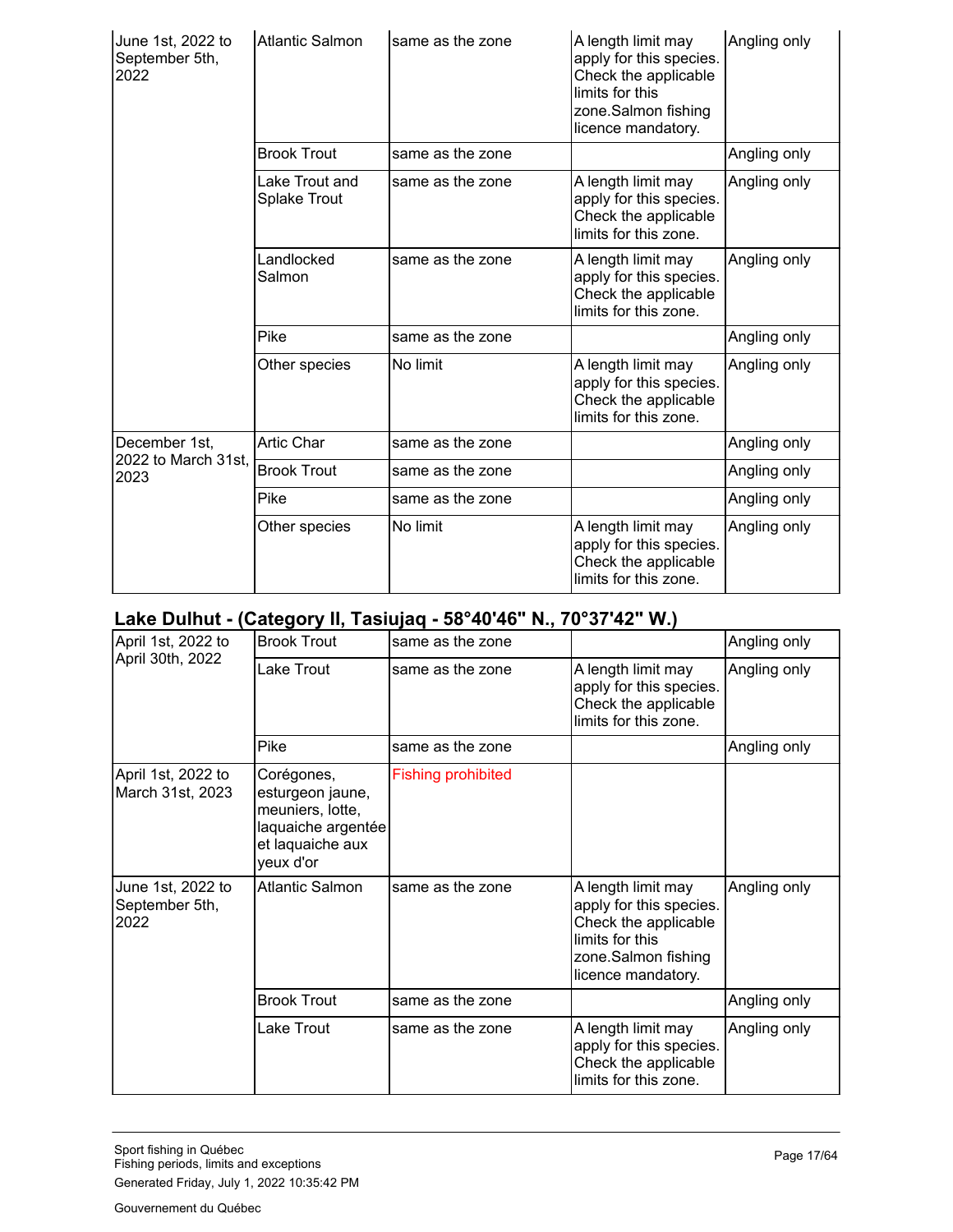| June 1st, 2022 to<br>September 5th,<br>2022 | Landlocked<br>Salmon | same as the zone | A length limit may<br>apply for this species.<br>Check the applicable<br>limits for this zone. | Angling only |
|---------------------------------------------|----------------------|------------------|------------------------------------------------------------------------------------------------|--------------|
|                                             | Pike                 | same as the zone |                                                                                                | Angling only |
| June 1st, 2022 to                           | <b>Artic Char</b>    | same as the zone |                                                                                                | Angling only |
| September 15th,<br>2022                     | Other species        | No limit         | A length limit may<br>apply for this species.<br>Check the applicable<br>limits for this zone. | Angling only |
| December 1st,                               | <b>Brook Trout</b>   | same as the zone |                                                                                                | Angling only |
| 2022 to March 31st,<br>2023                 | Lake Trout           | same as the zone | A length limit may<br>apply for this species.<br>Check the applicable<br>limits for this zone. | Angling only |
|                                             | Pike                 | same as the zone |                                                                                                | Angling only |

### **Lake Duquet - between points 62°07' N., 74°34' W. and 62°02' N., 74°31' W.**

| April 1st, 2022 to<br>April 30th, 2022       | Lake Trout and<br><b>Splake Trout</b>                                                                     | same as the zone          | A length limit may<br>apply for this species.<br>Check the applicable<br>limits for this zone.                                        | Angling only |
|----------------------------------------------|-----------------------------------------------------------------------------------------------------------|---------------------------|---------------------------------------------------------------------------------------------------------------------------------------|--------------|
| April 1st, 2022 to<br>March 31st, 2023       | Corégones,<br>esturgeon jaune,<br>meuniers, lotte,<br>laquaiche argentée<br>et laquaiche aux<br>yeux d'or | <b>Fishing prohibited</b> |                                                                                                                                       |              |
| June 1st, 2022 to<br>September 5th,<br>2022  | <b>Atlantic Salmon</b>                                                                                    | same as the zone          | A length limit may<br>apply for this species.<br>Check the applicable<br>limits for this<br>zone.Salmon fishing<br>licence mandatory. | Angling only |
|                                              | <b>Brook Trout</b>                                                                                        | same as the zone          |                                                                                                                                       | Angling only |
|                                              | Lake Trout and<br><b>Splake Trout</b>                                                                     | same as the zone          | A length limit may<br>apply for this species.<br>Check the applicable<br>limits for this zone.                                        | Angling only |
|                                              | Landlocked<br>Salmon                                                                                      | same as the zone          | A length limit may<br>apply for this species.<br>Check the applicable<br>limits for this zone.                                        | Angling only |
|                                              | Pike                                                                                                      | same as the zone          |                                                                                                                                       | Angling only |
| June 1st, 2022 to                            | Artic Char                                                                                                | same as the zone          |                                                                                                                                       | Angling only |
| September 30th,<br>2022                      | Other species                                                                                             | No limit                  | A length limit may<br>apply for this species.<br>Check the applicable<br>limits for this zone.                                        | Angling only |
| December 1st,<br>2022 to March 31st,<br>2023 | Lake Trout and<br><b>Splake Trout</b>                                                                     | same as the zone          | A length limit may<br>apply for this species.<br>Check the applicable<br>limits for this zone.                                        | Angling only |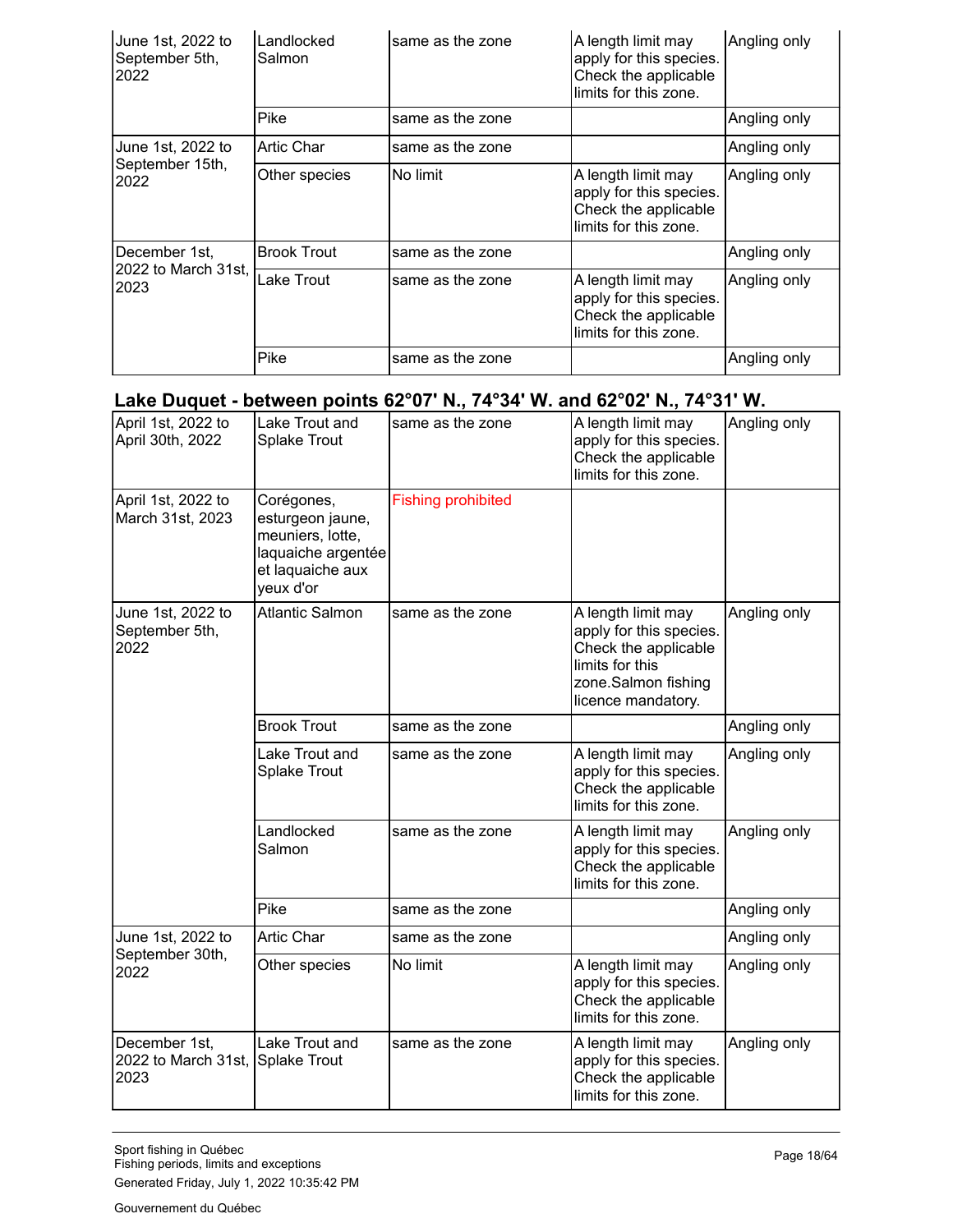# **Lake Fougeraye - (Category II, Kangiqsualujjuaq)(58°31'30" N., 66°20'37" W.)**

| April 1st, 2022 to                     | <b>Artic Char</b>                                                                                         | same as the zone          |                                                                                                                                       | Angling only |
|----------------------------------------|-----------------------------------------------------------------------------------------------------------|---------------------------|---------------------------------------------------------------------------------------------------------------------------------------|--------------|
| April 30th, 2022                       | <b>Brook Trout</b>                                                                                        | same as the zone          |                                                                                                                                       | Angling only |
|                                        | Lake Trout                                                                                                | same as the zone          | A length limit may<br>apply for this species.<br>Check the applicable<br>limits for this zone.                                        | Angling only |
|                                        | Pike                                                                                                      | same as the zone          |                                                                                                                                       | Angling only |
|                                        | Other species                                                                                             | No limit                  | A length limit may<br>apply for this species.<br>Check the applicable<br>limits for this zone.                                        | Angling only |
| April 1st, 2022 to<br>March 31st, 2023 | Corégones,<br>esturgeon jaune,<br>meuniers, lotte,<br>laquaiche argentée<br>et laquaiche aux<br>yeux d'or | <b>Fishing prohibited</b> |                                                                                                                                       |              |
| June 1st, 2022 to                      | Artic Char                                                                                                | same as the zone          |                                                                                                                                       | Angling only |
| September 5th,<br>2022                 | <b>Atlantic Salmon</b>                                                                                    | same as the zone          | A length limit may<br>apply for this species.<br>Check the applicable<br>limits for this<br>zone.Salmon fishing<br>licence mandatory. | Angling only |
|                                        | <b>Brook Trout</b>                                                                                        | same as the zone          |                                                                                                                                       | Angling only |
|                                        | Lake Trout                                                                                                | same as the zone          | A length limit may<br>apply for this species.<br>Check the applicable<br>limits for this zone.                                        | Angling only |
|                                        | Landlocked<br>Salmon                                                                                      | same as the zone          | A length limit may<br>apply for this species.<br>Check the applicable<br>limits for this zone.                                        | Angling only |
|                                        | Pike                                                                                                      | same as the zone          |                                                                                                                                       | Angling only |
|                                        | Other species                                                                                             | No limit                  | A length limit may<br>apply for this species.<br>Check the applicable<br>limits for this zone.                                        | Angling only |
| December 1st.                          | Artic Char                                                                                                | same as the zone          |                                                                                                                                       | Angling only |
| 2022 to March 31st,<br>2023            | <b>Brook Trout</b>                                                                                        | same as the zone          |                                                                                                                                       | Angling only |
|                                        | Lake Trout                                                                                                | same as the zone          | A length limit may<br>apply for this species.<br>Check the applicable<br>limits for this zone.                                        | Angling only |
|                                        | Pike                                                                                                      | same as the zone          |                                                                                                                                       | Angling only |
|                                        | Other species                                                                                             | No limit                  | A length limit may<br>apply for this species.<br>Check the applicable<br>limits for this zone.                                        | Angling only |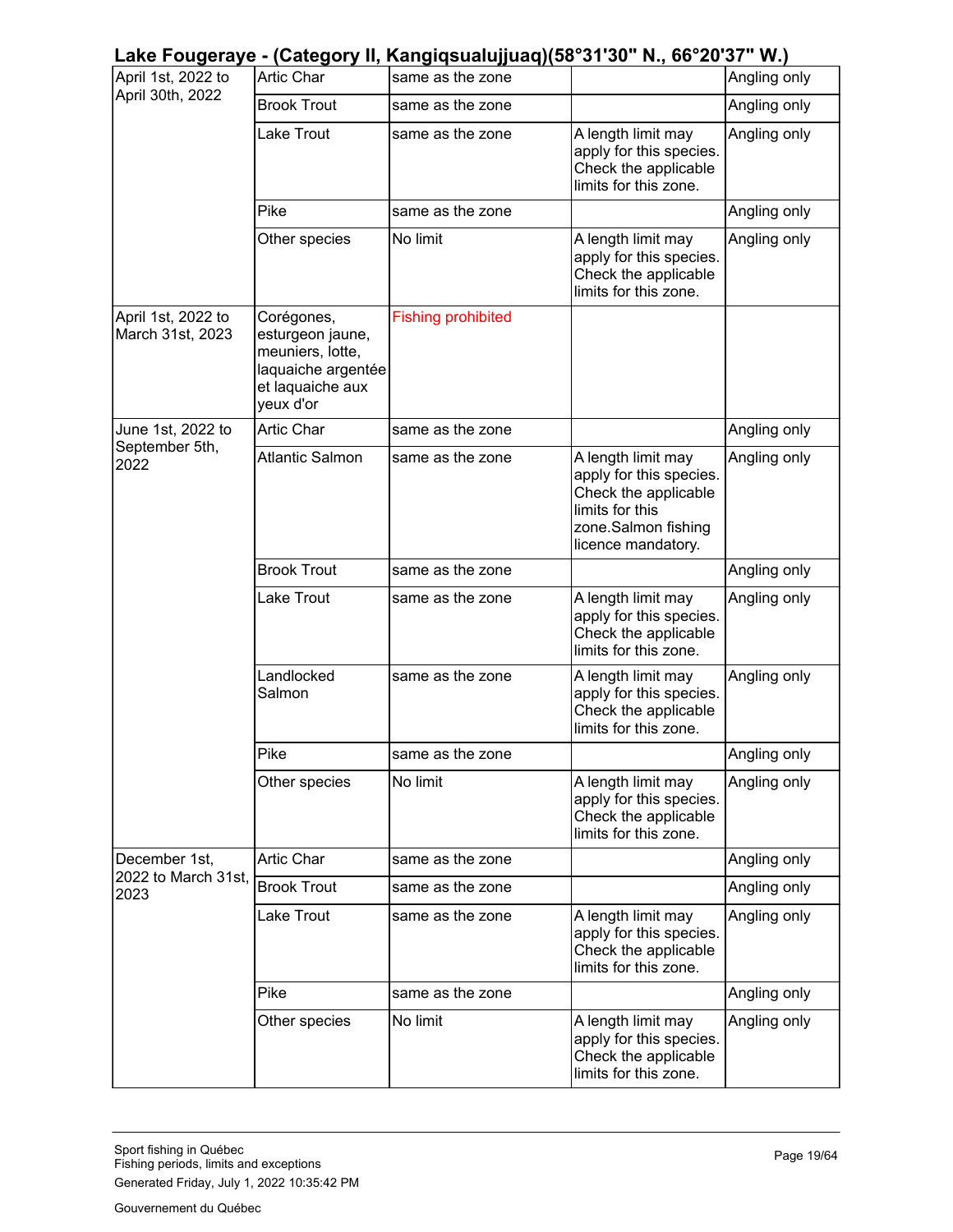#### **Lake Françoys-Malherbe - (Category II (Salluit)), between points 62°07' N., 74°15' W. et 61°55' N., 74°15' W.**

| April 1st, 2022 to<br>March 31st, 2023      | Corégones,<br>esturgeon jaune,<br>meuniers, lotte,<br>laquaiche argentée<br>et laquaiche aux | <b>Fishing prohibited</b> |                                                                                                                                       |              |
|---------------------------------------------|----------------------------------------------------------------------------------------------|---------------------------|---------------------------------------------------------------------------------------------------------------------------------------|--------------|
| June 1st, 2022 to<br>September 5th,<br>2022 | yeux d'or<br><b>Atlantic Salmon</b>                                                          | same as the zone          | A length limit may<br>apply for this species.<br>Check the applicable<br>limits for this<br>zone.Salmon fishing<br>licence mandatory. | Angling only |
|                                             | <b>Brook Trout</b>                                                                           | same as the zone          |                                                                                                                                       | Angling only |
|                                             | Lake Trout                                                                                   | same as the zone          | A length limit may<br>apply for this species.<br>Check the applicable<br>limits for this zone.                                        | Angling only |
|                                             | Landlocked<br>Salmon                                                                         | same as the zone          | A length limit may<br>apply for this species.<br>Check the applicable<br>limits for this zone.                                        | Angling only |
|                                             | Pike                                                                                         | same as the zone          |                                                                                                                                       | Angling only |
| June 1st, 2022 to                           | Artic Char                                                                                   | same as the zone          |                                                                                                                                       | Angling only |
| September 15th,<br>2022                     | Other species                                                                                | No limit                  | A length limit may<br>apply for this species.<br>Check the applicable<br>limits for this zone.                                        | Angling only |

#### **Lake Inconnu - (57°48'21" N., 69°31'45" W.)**

| April 1st, 2022 to                     | <b>Artic Char</b>                                                                                         | same as the zone          |                                                                                                                                       | Angling only |
|----------------------------------------|-----------------------------------------------------------------------------------------------------------|---------------------------|---------------------------------------------------------------------------------------------------------------------------------------|--------------|
| April 30th, 2022                       | <b>Brook Trout</b>                                                                                        | same as the zone          |                                                                                                                                       | Angling only |
|                                        | Pike                                                                                                      | same as the zone          |                                                                                                                                       | Angling only |
|                                        | Other species                                                                                             | No limit                  | A length limit may<br>apply for this species.<br>Check the applicable<br>limits for this zone.                                        | Angling only |
| April 1st, 2022 to<br>March 31st, 2023 | Corégones,<br>esturgeon jaune,<br>meuniers, lotte,<br>laquaiche argentée<br>et laquaiche aux<br>yeux d'or | <b>Fishing prohibited</b> |                                                                                                                                       |              |
| June 1st, 2022 to                      | <b>Artic Char</b>                                                                                         | same as the zone          |                                                                                                                                       | Angling only |
| September 5th,<br>2022                 | <b>Atlantic Salmon</b>                                                                                    | same as the zone          | A length limit may<br>apply for this species.<br>Check the applicable<br>limits for this<br>zone.Salmon fishing<br>licence mandatory. | Angling only |
|                                        | <b>Brook Trout</b>                                                                                        | same as the zone          |                                                                                                                                       | Angling only |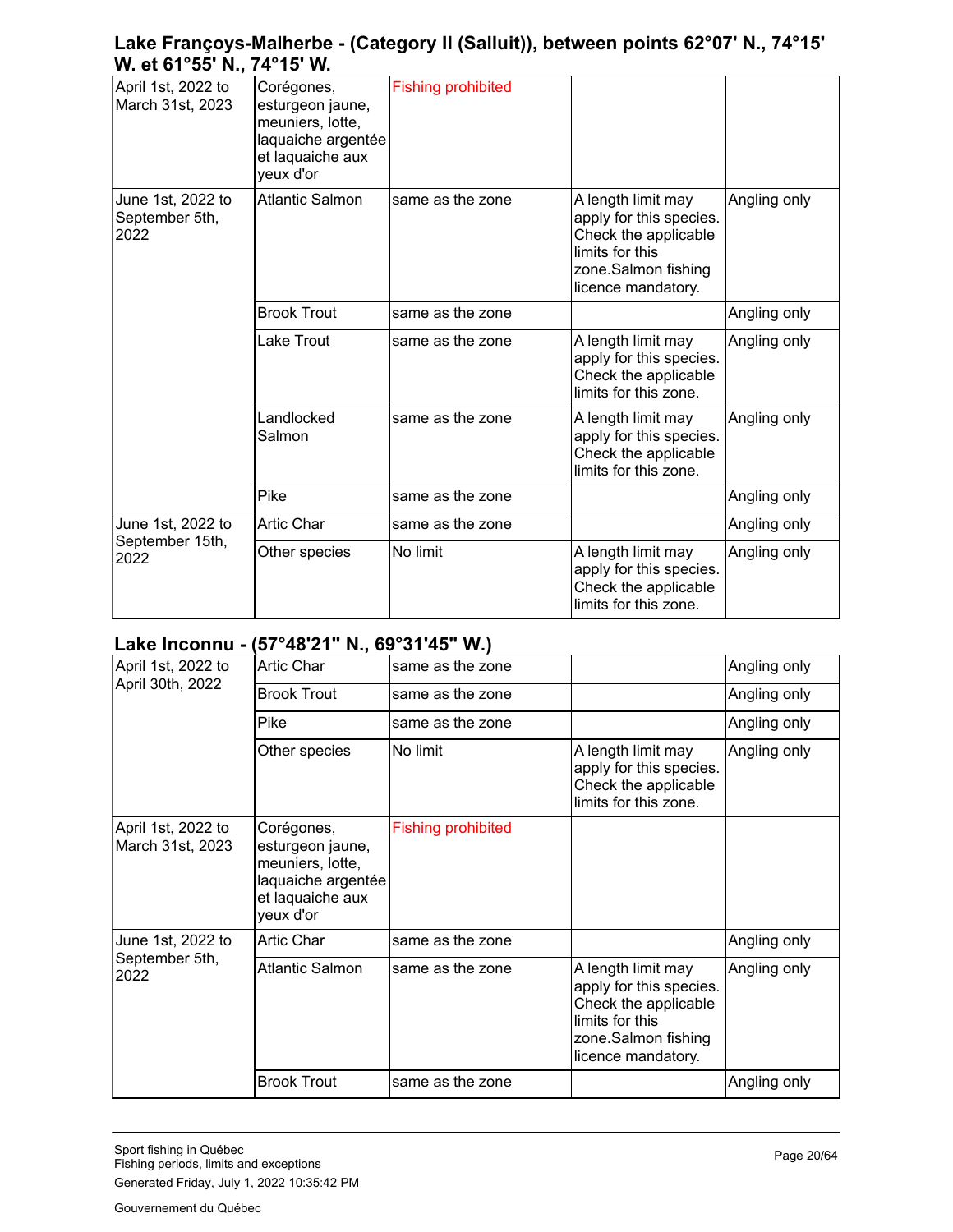| June 1st, 2022 to<br>September 5th,<br>2022 | Lake Trout and<br><b>Splake Trout</b> | same as the zone | A length limit may<br>apply for this species.<br>Check the applicable<br>limits for this zone. | Angling only |
|---------------------------------------------|---------------------------------------|------------------|------------------------------------------------------------------------------------------------|--------------|
|                                             | Landlocked<br>Salmon                  | same as the zone | A length limit may<br>apply for this species.<br>Check the applicable<br>limits for this zone. | Angling only |
|                                             | Pike                                  | same as the zone |                                                                                                | Angling only |
|                                             | Other species                         | No limit         | A length limit may<br>apply for this species.<br>Check the applicable<br>limits for this zone. | Angling only |
| December 1st,                               | <b>Artic Char</b>                     | same as the zone |                                                                                                | Angling only |
| 2022 to March 31st,<br>2023                 | <b>Brook Trout</b>                    | same as the zone |                                                                                                | Angling only |
|                                             | Pike                                  | same as the zone |                                                                                                | Angling only |
|                                             | Other species                         | No limit         | A length limit may<br>apply for this species.<br>Check the applicable<br>limits for this zone. | Angling only |

# **Lake Iqalattuuq - (Category II, Kangiqsujjuaq)(60°30'53" N., 72°02'45" W.)**

| April 1st, 2022 to                     | <b>Artic Char</b>                                                                                         | same as the zone          |                                                                                                                                       | Angling only |
|----------------------------------------|-----------------------------------------------------------------------------------------------------------|---------------------------|---------------------------------------------------------------------------------------------------------------------------------------|--------------|
| April 30th, 2022                       | <b>Brook Trout</b>                                                                                        | same as the zone          |                                                                                                                                       | Angling only |
|                                        | Lake Trout                                                                                                | same as the zone          | A length limit may<br>apply for this species.<br>Check the applicable<br>limits for this zone.                                        | Angling only |
|                                        | Pike                                                                                                      | same as the zone          |                                                                                                                                       | Angling only |
|                                        | Other species                                                                                             | No limit                  | A length limit may<br>apply for this species.<br>Check the applicable<br>limits for this zone.                                        | Angling only |
| April 1st, 2022 to<br>March 31st, 2023 | Corégones,<br>esturgeon jaune,<br>meuniers, lotte,<br>laquaiche argentée<br>et laquaiche aux<br>yeux d'or | <b>Fishing prohibited</b> |                                                                                                                                       |              |
| June 1st, 2022 to                      | <b>Artic Char</b>                                                                                         | same as the zone          |                                                                                                                                       | Angling only |
| September 5th,<br>2022                 | <b>Atlantic Salmon</b>                                                                                    | same as the zone          | A length limit may<br>apply for this species.<br>Check the applicable<br>limits for this<br>zone.Salmon fishing<br>licence mandatory. | Angling only |
|                                        | <b>Brook Trout</b>                                                                                        | same as the zone          |                                                                                                                                       | Angling only |
|                                        | Lake Trout                                                                                                | same as the zone          | A length limit may<br>apply for this species.<br>Check the applicable<br>limits for this zone.                                        | Angling only |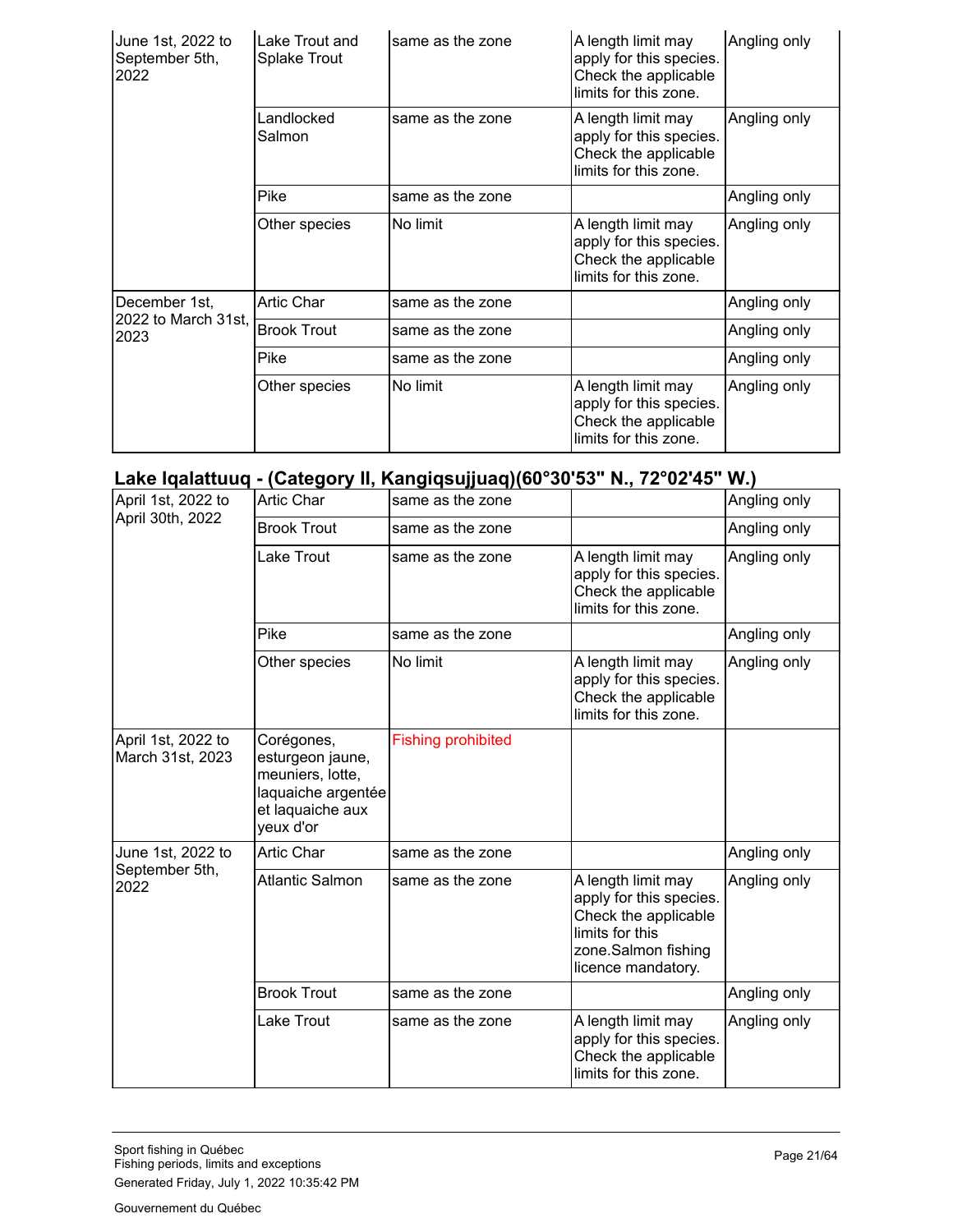| June 1st, 2022 to<br>September 5th,<br>2022 | Landlocked<br>Salmon | same as the zone | A length limit may<br>apply for this species.<br>Check the applicable<br>limits for this zone. | Angling only |
|---------------------------------------------|----------------------|------------------|------------------------------------------------------------------------------------------------|--------------|
|                                             | Pike                 | same as the zone |                                                                                                | Angling only |
|                                             | Other species        | No limit         | A length limit may<br>apply for this species.<br>Check the applicable<br>limits for this zone. | Angling only |
| December 1st,                               | <b>Artic Char</b>    | same as the zone |                                                                                                | Angling only |
| 2022 to March 31st,<br>2023                 | <b>Brook Trout</b>   | same as the zone |                                                                                                | Angling only |
|                                             | Lake Trout           | same as the zone | A length limit may<br>apply for this species.<br>Check the applicable<br>limits for this zone. | Angling only |
|                                             | Pike                 | same as the zone |                                                                                                | Angling only |
|                                             | Other species        | No limit         | A length limit may<br>apply for this species.<br>Check the applicable<br>limits for this zone. | Angling only |

### **Lake Iqaluppilik - (Category II, (Quaqtaq)(60°42'30" N., 69°43'10" W.)**

| April 1st, 2022 to                     | Artic Char                                                                                                | same as the zone          |                                                                                                                                       | Angling only |
|----------------------------------------|-----------------------------------------------------------------------------------------------------------|---------------------------|---------------------------------------------------------------------------------------------------------------------------------------|--------------|
| April 30th, 2022                       | <b>Brook Trout</b>                                                                                        | same as the zone          |                                                                                                                                       | Angling only |
|                                        | Lake Trout                                                                                                | same as the zone          | A length limit may<br>apply for this species.<br>Check the applicable<br>limits for this zone.                                        | Angling only |
|                                        | Pike                                                                                                      | same as the zone          |                                                                                                                                       | Angling only |
|                                        | Other species                                                                                             | No limit                  | A length limit may<br>apply for this species.<br>Check the applicable<br>limits for this zone.                                        | Angling only |
| April 1st, 2022 to<br>March 31st, 2023 | Corégones,<br>esturgeon jaune,<br>meuniers, lotte,<br>laquaiche argentée<br>et laquaiche aux<br>veux d'or | <b>Fishing prohibited</b> |                                                                                                                                       |              |
| June 1st, 2022 to                      | <b>Artic Char</b>                                                                                         | same as the zone          |                                                                                                                                       | Angling only |
| September 5th,<br>2022                 | <b>Atlantic Salmon</b>                                                                                    | same as the zone          | A length limit may<br>apply for this species.<br>Check the applicable<br>limits for this<br>zone.Salmon fishing<br>licence mandatory. | Angling only |
|                                        | <b>Brook Trout</b>                                                                                        | same as the zone          |                                                                                                                                       | Angling only |
|                                        | Lake Trout                                                                                                | same as the zone          | A length limit may<br>apply for this species.<br>Check the applicable<br>limits for this zone.                                        | Angling only |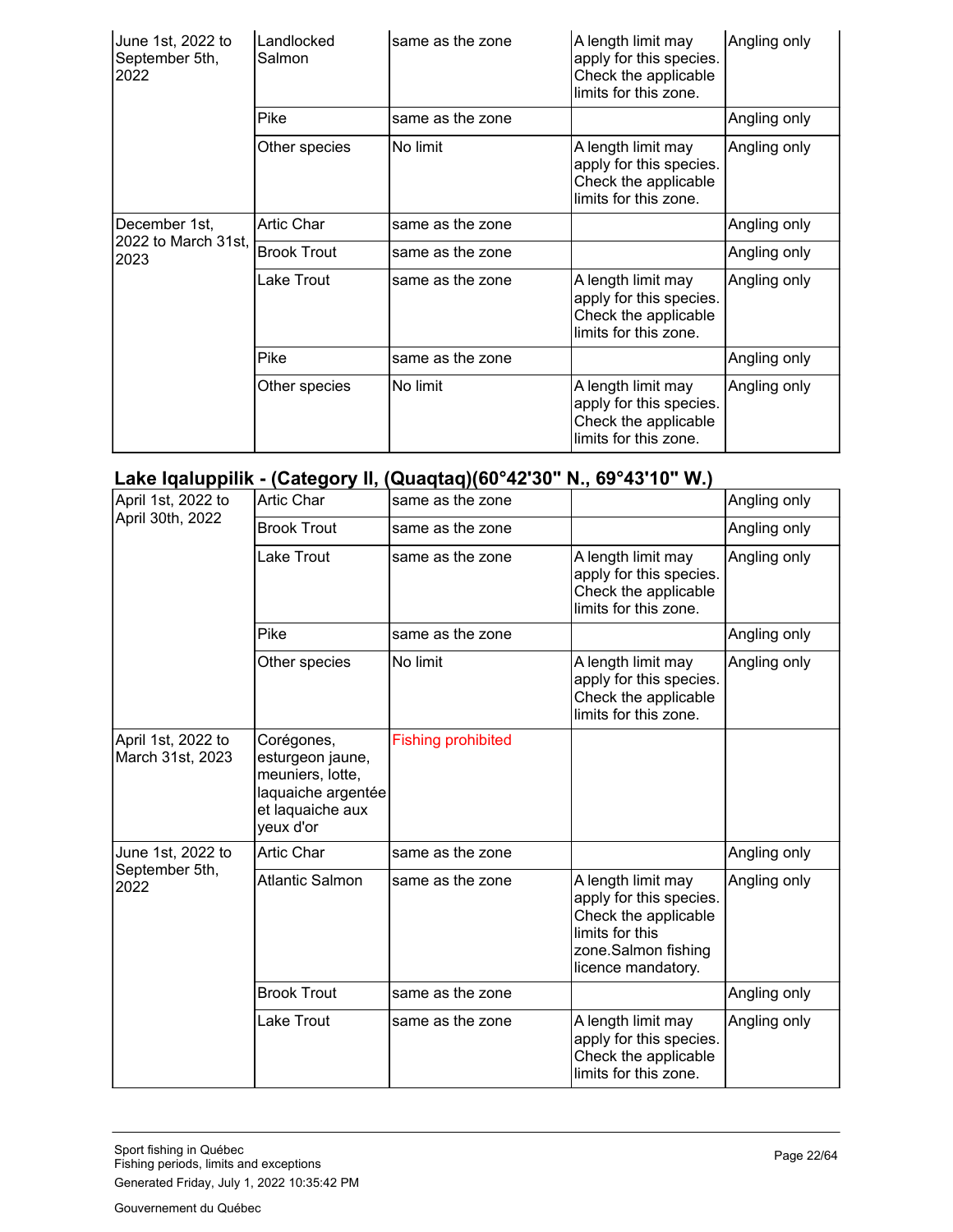| June 1st, 2022 to<br>September 5th,<br>2022 | Landlocked<br>Salmon | same as the zone | A length limit may<br>apply for this species.<br>Check the applicable<br>limits for this zone. | Angling only |
|---------------------------------------------|----------------------|------------------|------------------------------------------------------------------------------------------------|--------------|
|                                             | Pike                 | same as the zone |                                                                                                | Angling only |
|                                             | Other species        | No limit         | A length limit may<br>apply for this species.<br>Check the applicable<br>limits for this zone. | Angling only |
| December 1st,                               | <b>Artic Char</b>    | same as the zone |                                                                                                | Angling only |
| 2022 to March 31st,<br>2023                 | <b>Brook Trout</b>   | same as the zone |                                                                                                | Angling only |
|                                             | Lake Trout           | same as the zone | A length limit may<br>apply for this species.<br>Check the applicable<br>limits for this zone. | Angling only |
|                                             | Pike                 | same as the zone |                                                                                                | Angling only |
|                                             | Other species        | No limit         | A length limit may<br>apply for this species.<br>Check the applicable<br>limits for this zone. | Angling only |

# **Lake Isuilutaq - (Category II, Inukjuak (58°41'47" N., 78°12'14" W.))**

| April 1st, 2022 to                     | <b>Artic Char</b>                                                                                         | same as the zone          |                                                                                                | Angling only |
|----------------------------------------|-----------------------------------------------------------------------------------------------------------|---------------------------|------------------------------------------------------------------------------------------------|--------------|
| April 30th, 2022                       | <b>Brook Trout</b>                                                                                        | same as the zone          |                                                                                                | Angling only |
|                                        | Lake Trout                                                                                                | same as the zone          | A length limit may<br>apply for this species.<br>Check the applicable<br>limits for this zone. | Angling only |
|                                        | Landlocked<br>Salmon                                                                                      | same as the zone          | A length limit may<br>apply for this species.<br>Check the applicable<br>limits for this zone. | Angling only |
|                                        | Pike                                                                                                      | same as the zone          |                                                                                                | Angling only |
|                                        | Other species                                                                                             | No limit                  | A length limit may<br>apply for this species.<br>Check the applicable<br>limits for this zone. | Angling only |
| April 1st, 2022 to<br>March 31st, 2023 | Corégones,<br>esturgeon jaune,<br>meuniers, lotte,<br>laquaiche argentée<br>et laquaiche aux<br>yeux d'or | <b>Fishing prohibited</b> |                                                                                                |              |
| June 1st, 2022 to                      | <b>Artic Char</b>                                                                                         | same as the zone          |                                                                                                | Angling only |
| September 5th,<br>2022                 | <b>Brook Trout</b>                                                                                        | same as the zone          |                                                                                                | Angling only |
|                                        | Lake Trout                                                                                                | same as the zone          | A length limit may<br>apply for this species.<br>Check the applicable<br>limits for this zone. | Angling only |
|                                        | Landlocked<br>Salmon                                                                                      | same as the zone          | A length limit may<br>apply for this species.<br>Check the applicable<br>limits for this zone. | Angling only |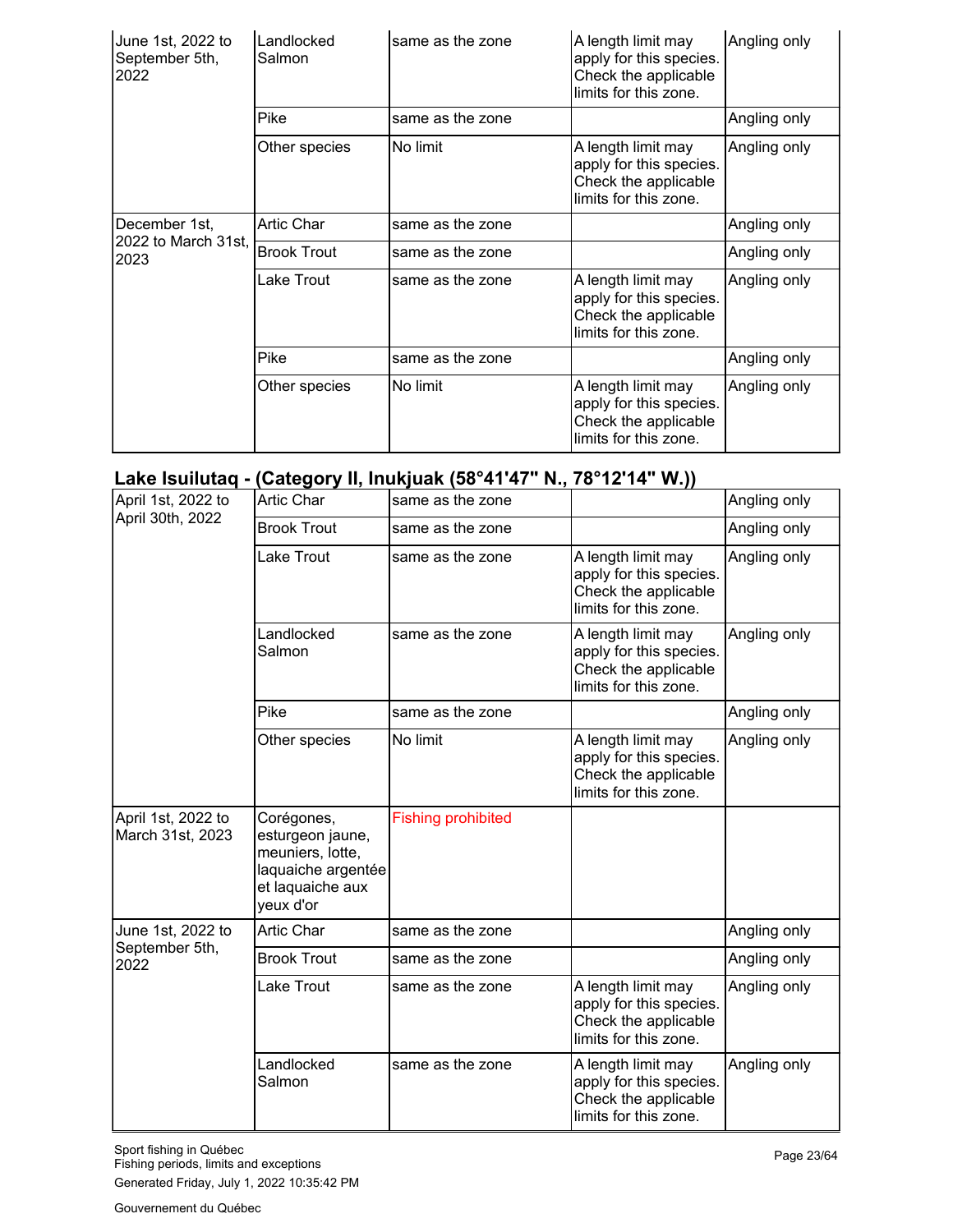| June 1st, 2022 to<br>September 5th,<br>2022 | Pike                 | same as the zone |                                                                                                | Angling only |
|---------------------------------------------|----------------------|------------------|------------------------------------------------------------------------------------------------|--------------|
|                                             | Other species        | No limit         | A length limit may<br>apply for this species.<br>Check the applicable<br>limits for this zone. | Angling only |
| December 22nd,                              | <b>Artic Char</b>    | same as the zone |                                                                                                | Angling only |
| 2022 to March 31st,<br>2023                 | <b>Brook Trout</b>   | same as the zone |                                                                                                | Angling only |
|                                             | Lake Trout           | same as the zone | A length limit may<br>apply for this species.<br>Check the applicable<br>limits for this zone. | Angling only |
|                                             | Landlocked<br>Salmon | same as the zone | A length limit may<br>apply for this species.<br>Check the applicable<br>limits for this zone. | Angling only |
|                                             | Pike                 | same as the zone |                                                                                                | Angling only |
|                                             | Other species        | No limit         | A length limit may<br>apply for this species.<br>Check the applicable<br>limits for this zone. | Angling only |

# **Lake Kupaaluk - (Category II, Kangiqsualujjuaq)(58°29'04" N., 65°54'24" W.)**

| April 1st, 2022 to                     | <b>Artic Char</b>                                                                                         | same as the zone          |                                                                                                                                       | Angling only |
|----------------------------------------|-----------------------------------------------------------------------------------------------------------|---------------------------|---------------------------------------------------------------------------------------------------------------------------------------|--------------|
| April 30th, 2022                       | <b>Brook Trout</b>                                                                                        | same as the zone          |                                                                                                                                       | Angling only |
|                                        | Lake Trout                                                                                                | same as the zone          | A length limit may<br>apply for this species.<br>Check the applicable<br>limits for this zone.                                        | Angling only |
|                                        | Pike                                                                                                      | same as the zone          |                                                                                                                                       | Angling only |
|                                        | Other species                                                                                             | No limit                  | A length limit may<br>apply for this species.<br>Check the applicable<br>limits for this zone.                                        | Angling only |
| April 1st, 2022 to<br>March 31st, 2023 | Corégones,<br>esturgeon jaune,<br>meuniers, lotte,<br>laquaiche argentée<br>et laquaiche aux<br>yeux d'or | <b>Fishing prohibited</b> |                                                                                                                                       |              |
| June 1st, 2022 to                      | <b>Artic Char</b>                                                                                         | same as the zone          |                                                                                                                                       | Angling only |
| September 5th,<br>2022                 | <b>Atlantic Salmon</b>                                                                                    | same as the zone          | A length limit may<br>apply for this species.<br>Check the applicable<br>limits for this<br>zone.Salmon fishing<br>licence mandatory. | Angling only |
|                                        | <b>Brook Trout</b>                                                                                        | same as the zone          |                                                                                                                                       | Angling only |
|                                        | Lake Trout                                                                                                | same as the zone          | A length limit may<br>apply for this species.<br>Check the applicable<br>limits for this zone.                                        | Angling only |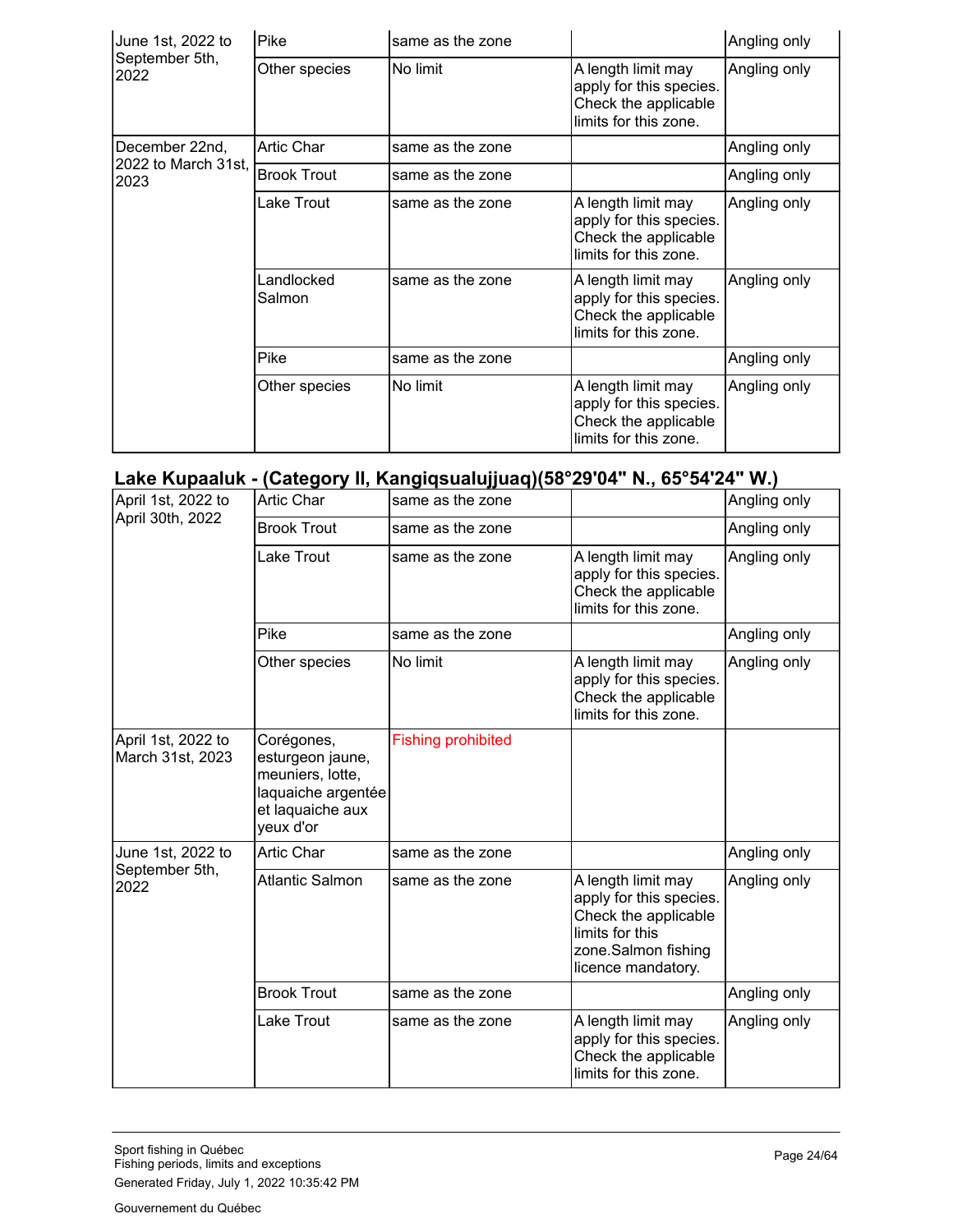| June 1st, 2022 to<br>September 5th,<br>2022 | Landlocked<br>Salmon | same as the zone | A length limit may<br>apply for this species.<br>Check the applicable<br>limits for this zone. | Angling only |
|---------------------------------------------|----------------------|------------------|------------------------------------------------------------------------------------------------|--------------|
|                                             | Pike                 | same as the zone |                                                                                                | Angling only |
|                                             | Other species        | No limit         | A length limit may<br>apply for this species.<br>Check the applicable<br>limits for this zone. | Angling only |
| December 1st,                               | <b>Artic Char</b>    | same as the zone |                                                                                                | Angling only |
| 2022 to March 31st,<br>2023                 | <b>Brook Trout</b>   | same as the zone |                                                                                                | Angling only |
|                                             | Lake Trout           | same as the zone | A length limit may<br>apply for this species.<br>Check the applicable<br>limits for this zone. | Angling only |
|                                             | Pike                 | same as the zone |                                                                                                | Angling only |
|                                             | Other species        | No limit         | A length limit may<br>apply for this species.<br>Check the applicable<br>limits for this zone. | Angling only |

#### **Lake La Roncière - (Category II (Kangiqsualujjuaq)), between points 58°23' N., 66°24' W. et 58°09' N., 66°01' W.**

| April 1st, 2022 to<br>March 31st, 2023      | Corégones,<br>esturgeon jaune,<br>meuniers, lotte,<br>laquaiche argentée<br>et laquaiche aux<br>yeux d'or | <b>Fishing prohibited</b> |                                                                                                                                       |              |
|---------------------------------------------|-----------------------------------------------------------------------------------------------------------|---------------------------|---------------------------------------------------------------------------------------------------------------------------------------|--------------|
| June 1st, 2022 to<br>September 5th,<br>2022 | <b>Atlantic Salmon</b>                                                                                    | same as the zone          | A length limit may<br>apply for this species.<br>Check the applicable<br>limits for this<br>zone.Salmon fishing<br>licence mandatory. | Angling only |
|                                             | <b>Brook Trout</b>                                                                                        | same as the zone          |                                                                                                                                       | Angling only |
|                                             | Lake Trout                                                                                                | same as the zone          | A length limit may<br>apply for this species.<br>Check the applicable<br>limits for this zone.                                        | Angling only |
|                                             | Landlocked<br>Salmon                                                                                      | same as the zone          | A length limit may<br>apply for this species.<br>Check the applicable<br>limits for this zone.                                        | Angling only |
|                                             | Pike                                                                                                      | same as the zone          |                                                                                                                                       | Angling only |
| June 1st, 2022 to                           | <b>Artic Char</b>                                                                                         | same as the zone          |                                                                                                                                       | Angling only |
| September 15th,<br>2022                     | Other species                                                                                             | No limit                  | A length limit may<br>apply for this species.<br>Check the applicable<br>limits for this zone.                                        | Angling only |

#### **Lake Lachance - (58°17'20" N., 70°00'58" W. ) (Category II, (Tasiujaq))**

|                      |            | ---               |                     |
|----------------------|------------|-------------------|---------------------|
| April 1st, 2022 to A | Artic Char | Isame as the zone | <b>Angling only</b> |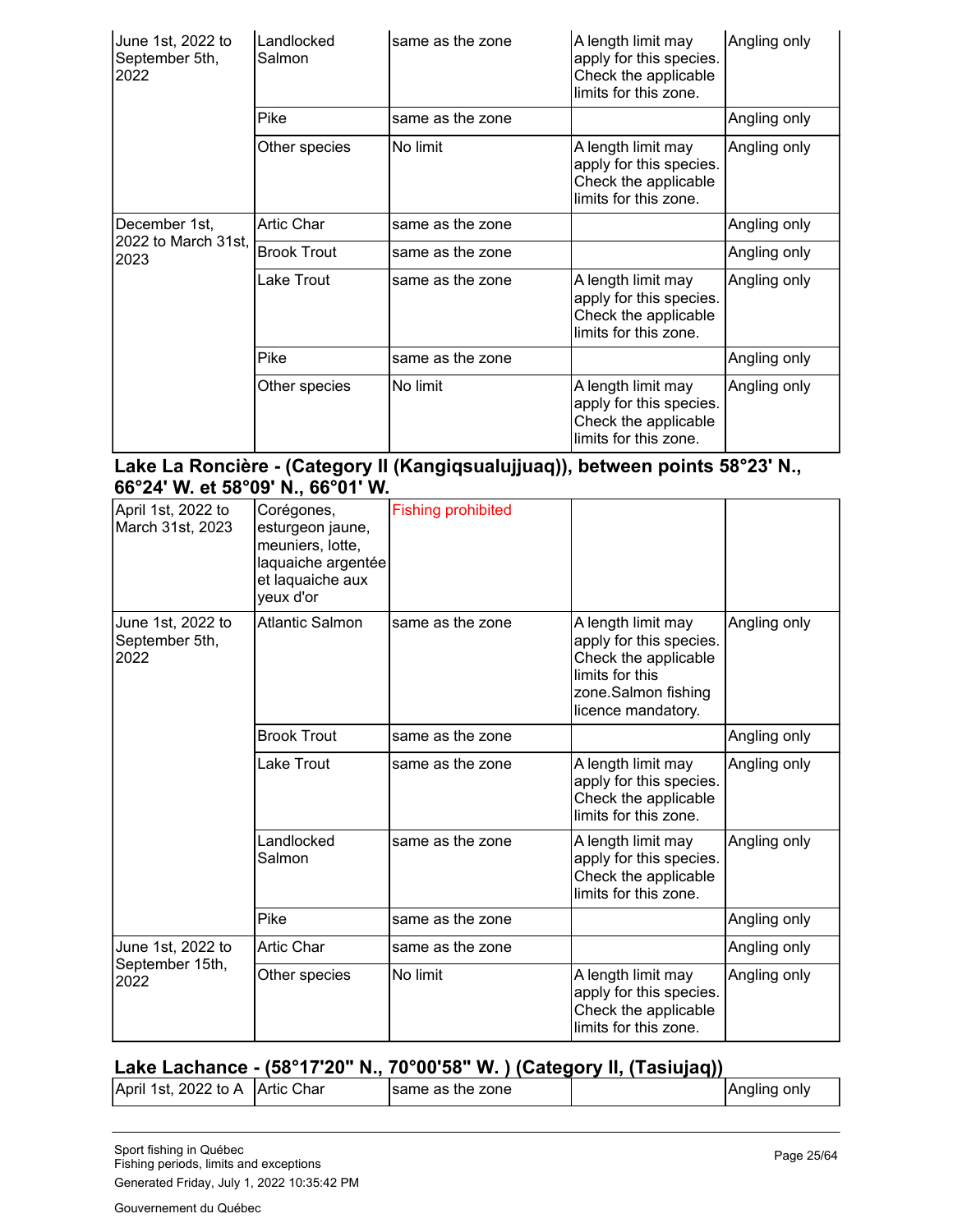| April 1st, 2022 to                     | <b>Brook Trout</b>                                                                                        | same as the zone          |                                                                                                                                       | Angling only |
|----------------------------------------|-----------------------------------------------------------------------------------------------------------|---------------------------|---------------------------------------------------------------------------------------------------------------------------------------|--------------|
| April 30th, 2022                       | Lake Trout                                                                                                | same as the zone          | A length limit may<br>apply for this species.<br>Check the applicable<br>limits for this zone.                                        | Angling only |
|                                        | Pike                                                                                                      | same as the zone          |                                                                                                                                       | Angling only |
|                                        | Other species                                                                                             | No limit                  | A length limit may<br>apply for this species.<br>Check the applicable<br>limits for this zone.                                        | Angling only |
| April 1st, 2022 to<br>March 31st, 2023 | Corégones,<br>esturgeon jaune,<br>meuniers, lotte,<br>laquaiche argentée<br>et laquaiche aux<br>yeux d'or | <b>Fishing prohibited</b> |                                                                                                                                       |              |
| June 1st, 2022 to                      | Artic Char                                                                                                | same as the zone          |                                                                                                                                       | Angling only |
| September 5th,<br>2022                 | <b>Atlantic Salmon</b>                                                                                    | same as the zone          | A length limit may<br>apply for this species.<br>Check the applicable<br>limits for this<br>zone.Salmon fishing<br>licence mandatory. | Angling only |
|                                        | <b>Brook Trout</b>                                                                                        | same as the zone          |                                                                                                                                       | Angling only |
|                                        | Lake Trout                                                                                                | same as the zone          | A length limit may<br>apply for this species.<br>Check the applicable<br>limits for this zone.                                        | Angling only |
|                                        | Landlocked<br>Salmon                                                                                      | same as the zone          | A length limit may<br>apply for this species.<br>Check the applicable<br>limits for this zone.                                        | Angling only |
|                                        | Pike                                                                                                      | same as the zone          |                                                                                                                                       | Angling only |
|                                        | Other species                                                                                             | No limit                  | A length limit may<br>apply for this species.<br>Check the applicable<br>limits for this zone.                                        | Angling only |
| December 1st,                          | Artic Char                                                                                                | same as the zone          |                                                                                                                                       | Angling only |
| 2022 to March 31st,<br>2023            | <b>Brook Trout</b>                                                                                        | same as the zone          |                                                                                                                                       | Angling only |
|                                        | Lake Trout                                                                                                | same as the zone          | A length limit may<br>apply for this species.<br>Check the applicable<br>limits for this zone.                                        | Angling only |
|                                        | Pike                                                                                                      | same as the zone          |                                                                                                                                       | Angling only |
|                                        | Other species                                                                                             | No limit                  | A length limit may<br>apply for this species.<br>Check the applicable<br>limits for this zone.                                        | Angling only |

### **Lake Le Fer - (Category III)(55°18'12" N., 67°20'26" W.)**

| April 1st, 2022 to<br>April 30th, 2022 | <b>Artic Char</b>  | same as the zone  | Angling only |
|----------------------------------------|--------------------|-------------------|--------------|
|                                        | <b>Brook Trout</b> | Isame as the zone | Angling only |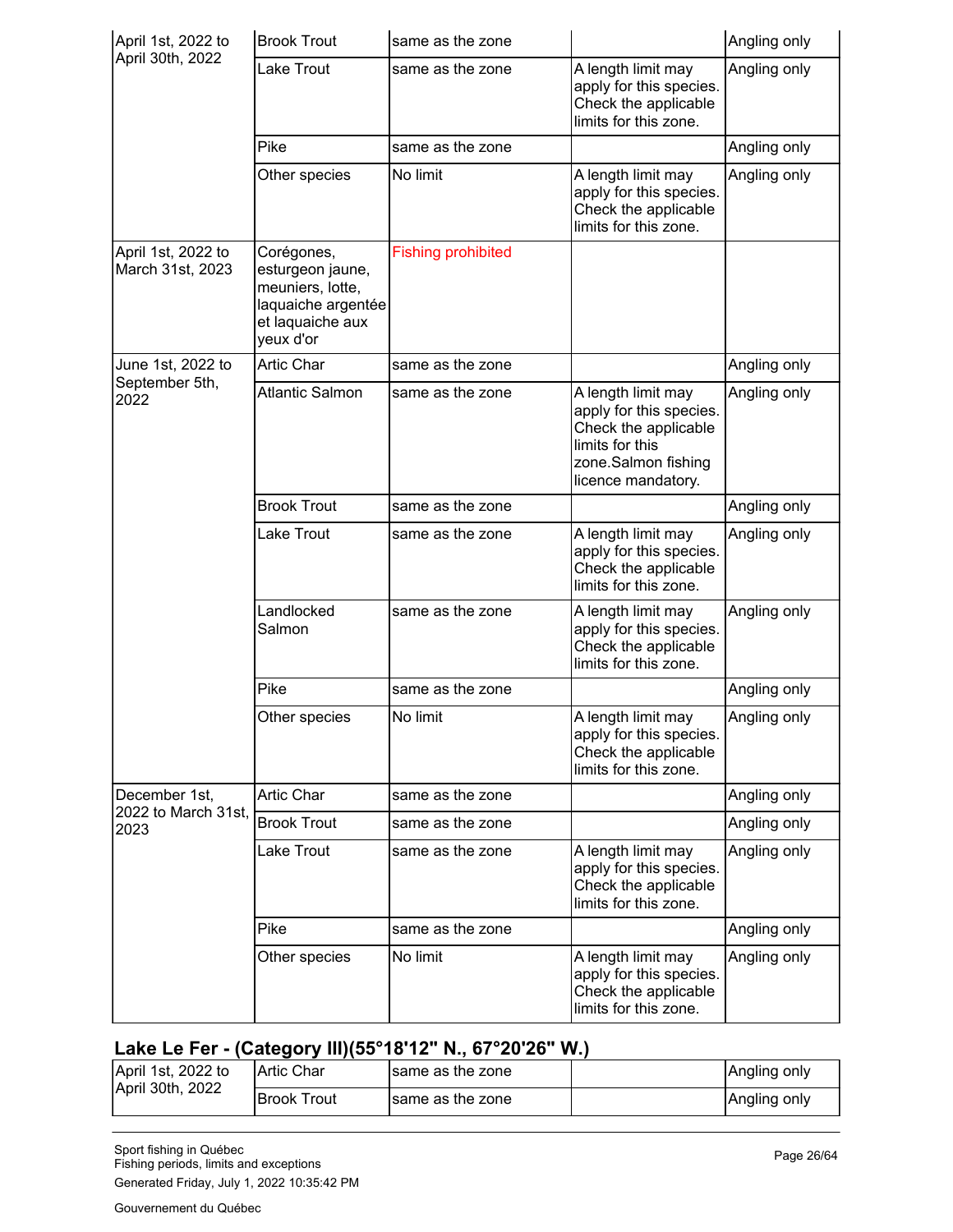| April 1st, 2022 to<br>April 30th, 2022 | Lake Trout                                                                                                | same as the zone          | A length limit may<br>apply for this species.<br>Check the applicable<br>limits for this zone.                                        | Angling only |
|----------------------------------------|-----------------------------------------------------------------------------------------------------------|---------------------------|---------------------------------------------------------------------------------------------------------------------------------------|--------------|
|                                        | Pike                                                                                                      | same as the zone          |                                                                                                                                       | Angling only |
|                                        | Other species                                                                                             | No limit                  | A length limit may<br>apply for this species.<br>Check the applicable<br>limits for this zone.                                        | Angling only |
| April 1st, 2022 to<br>March 31st, 2023 | Corégones,<br>esturgeon jaune,<br>meuniers, lotte,<br>laquaiche argentée<br>et laquaiche aux<br>yeux d'or | <b>Fishing prohibited</b> |                                                                                                                                       |              |
| June 1st, 2022 to                      | <b>Artic Char</b>                                                                                         | same as the zone          |                                                                                                                                       | Angling only |
| September 5th,<br>2022                 | <b>Atlantic Salmon</b>                                                                                    | same as the zone          | A length limit may<br>apply for this species.<br>Check the applicable<br>limits for this<br>zone.Salmon fishing<br>licence mandatory. | Angling only |
|                                        | <b>Brook Trout</b>                                                                                        | same as the zone          |                                                                                                                                       | Angling only |
|                                        | Lake Trout                                                                                                | same as the zone          | A length limit may<br>apply for this species.<br>Check the applicable<br>limits for this zone.                                        | Angling only |
|                                        | Landlocked<br>Salmon                                                                                      | same as the zone          | A length limit may<br>apply for this species.<br>Check the applicable<br>limits for this zone.                                        | Angling only |
|                                        | Pike                                                                                                      | same as the zone          |                                                                                                                                       | Angling only |
|                                        | Other species                                                                                             | No limit                  | A length limit may<br>apply for this species.<br>Check the applicable<br>limits for this zone.                                        | Angling only |
| December 1st,<br>2022 to March 31st,   | Artic Char                                                                                                | same as the zone          |                                                                                                                                       | Angling only |
| 2023                                   | <b>Brook Trout</b>                                                                                        | same as the zone          |                                                                                                                                       | Angling only |
|                                        | Lake Trout                                                                                                | same as the zone          | A length limit may<br>apply for this species.<br>Check the applicable<br>limits for this zone.                                        | Angling only |
|                                        | Pike                                                                                                      | same as the zone          |                                                                                                                                       | Angling only |
|                                        | Other species                                                                                             | No limit                  | A length limit may<br>apply for this species.<br>Check the applicable<br>limits for this zone.                                        | Angling only |

# **Lake Livaudière - (57°50'30" N., 69°30'56" W.)**

| April 1st, 2022 to<br>April 30th, 2022 | Artic Char   | same as the zone  | Angling only |
|----------------------------------------|--------------|-------------------|--------------|
|                                        | IBrook Trout | same as the zone  | Angling only |
|                                        | Pike         | Isame as the zone | Angling only |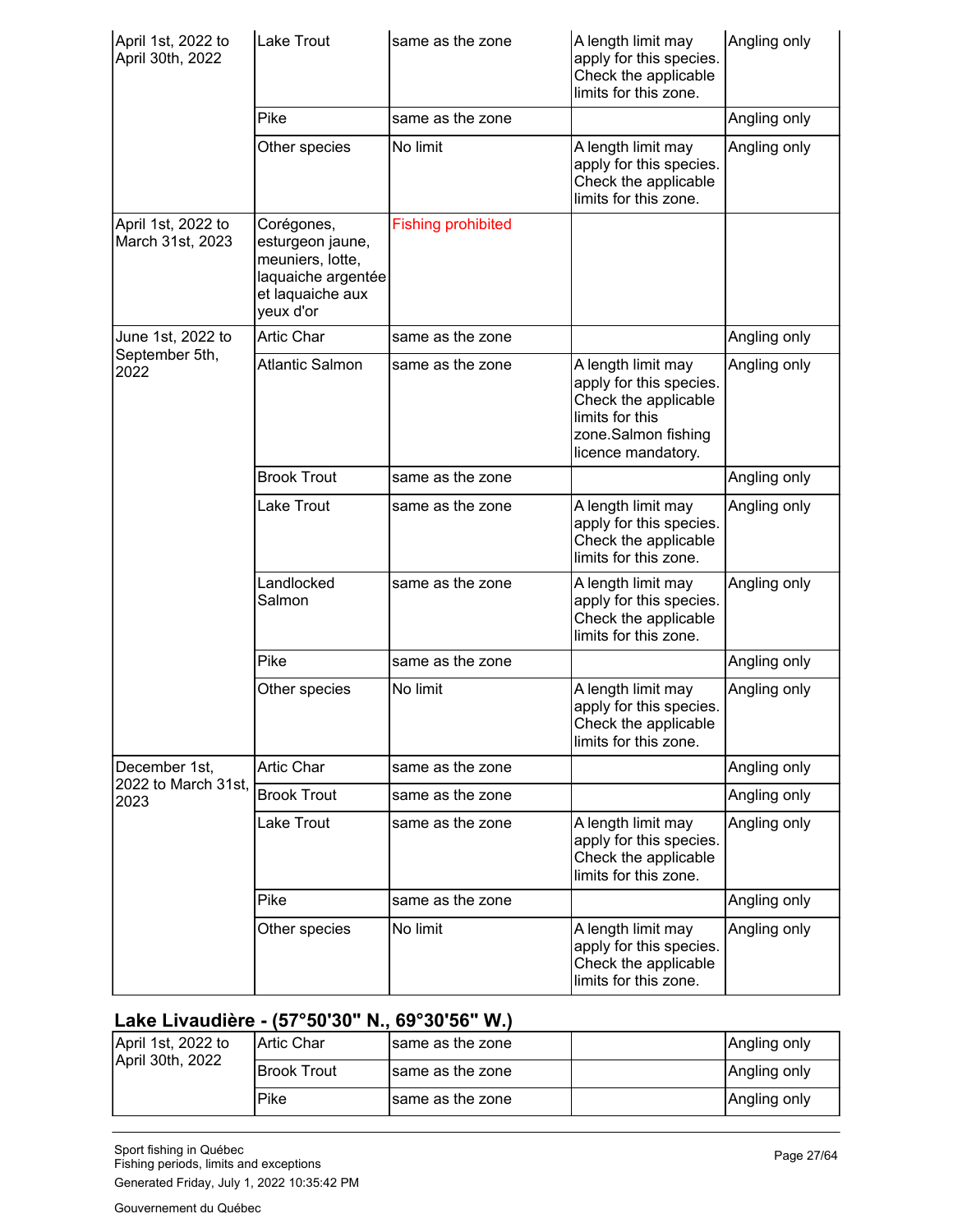| April 1st, 2022 to<br>April 30th, 2022 | Other species                                                                                             | No limit                  | A length limit may<br>apply for this species.<br>Check the applicable<br>limits for this zone.                                        | Angling only |
|----------------------------------------|-----------------------------------------------------------------------------------------------------------|---------------------------|---------------------------------------------------------------------------------------------------------------------------------------|--------------|
| April 1st, 2022 to<br>March 31st, 2023 | Corégones,<br>esturgeon jaune,<br>meuniers, lotte,<br>laquaiche argentée<br>et laquaiche aux<br>yeux d'or | <b>Fishing prohibited</b> |                                                                                                                                       |              |
| June 1st, 2022 to                      | <b>Artic Char</b>                                                                                         | same as the zone          |                                                                                                                                       | Angling only |
| September 5th,<br>2022                 | <b>Atlantic Salmon</b>                                                                                    | same as the zone          | A length limit may<br>apply for this species.<br>Check the applicable<br>limits for this<br>zone.Salmon fishing<br>licence mandatory. | Angling only |
|                                        | <b>Brook Trout</b>                                                                                        | same as the zone          |                                                                                                                                       | Angling only |
|                                        | Lake Trout and<br><b>Splake Trout</b>                                                                     | same as the zone          | A length limit may<br>apply for this species.<br>Check the applicable<br>limits for this zone.                                        | Angling only |
|                                        | Landlocked<br>Salmon                                                                                      | same as the zone          | A length limit may<br>apply for this species.<br>Check the applicable<br>limits for this zone.                                        | Angling only |
|                                        | Pike                                                                                                      | same as the zone          |                                                                                                                                       | Angling only |
|                                        | Other species                                                                                             | No limit                  | A length limit may<br>apply for this species.<br>Check the applicable<br>limits for this zone.                                        | Angling only |
| December 1st.                          | <b>Artic Char</b>                                                                                         | same as the zone          |                                                                                                                                       | Angling only |
| 2022 to March 31st,<br>2023            | <b>Brook Trout</b>                                                                                        | same as the zone          |                                                                                                                                       | Angling only |
|                                        | Pike                                                                                                      | same as the zone          |                                                                                                                                       | Angling only |
|                                        | Other species                                                                                             | No limit                  | A length limit may<br>apply for this species.<br>Check the applicable<br>limits for this zone.                                        | Angling only |

# **Lake Mistinibi - (55°57'34" N., 64°04'26" W.)**

| April 1st, 2022 to<br>March 31st, 2023 | Corégones,<br>esturgeon jaune,<br>meuniers, lotte,<br>laquaiche argentée<br>et laquaiche aux<br>yeux d'or | <b>Fishing prohibited</b> |                                                                                                                                       |              |
|----------------------------------------|-----------------------------------------------------------------------------------------------------------|---------------------------|---------------------------------------------------------------------------------------------------------------------------------------|--------------|
| June 1st, 2022 to                      | <b>Artic Char</b>                                                                                         | same as the zone          |                                                                                                                                       | Angling only |
| September 5th,<br>2022                 | <b>Atlantic Salmon</b>                                                                                    | same as the zone          | A length limit may<br>apply for this species.<br>Check the applicable<br>limits for this<br>zone.Salmon fishing<br>licence mandatory. | Angling only |
|                                        | <b>Brook Trout</b>                                                                                        | same as the zone          |                                                                                                                                       | Angling only |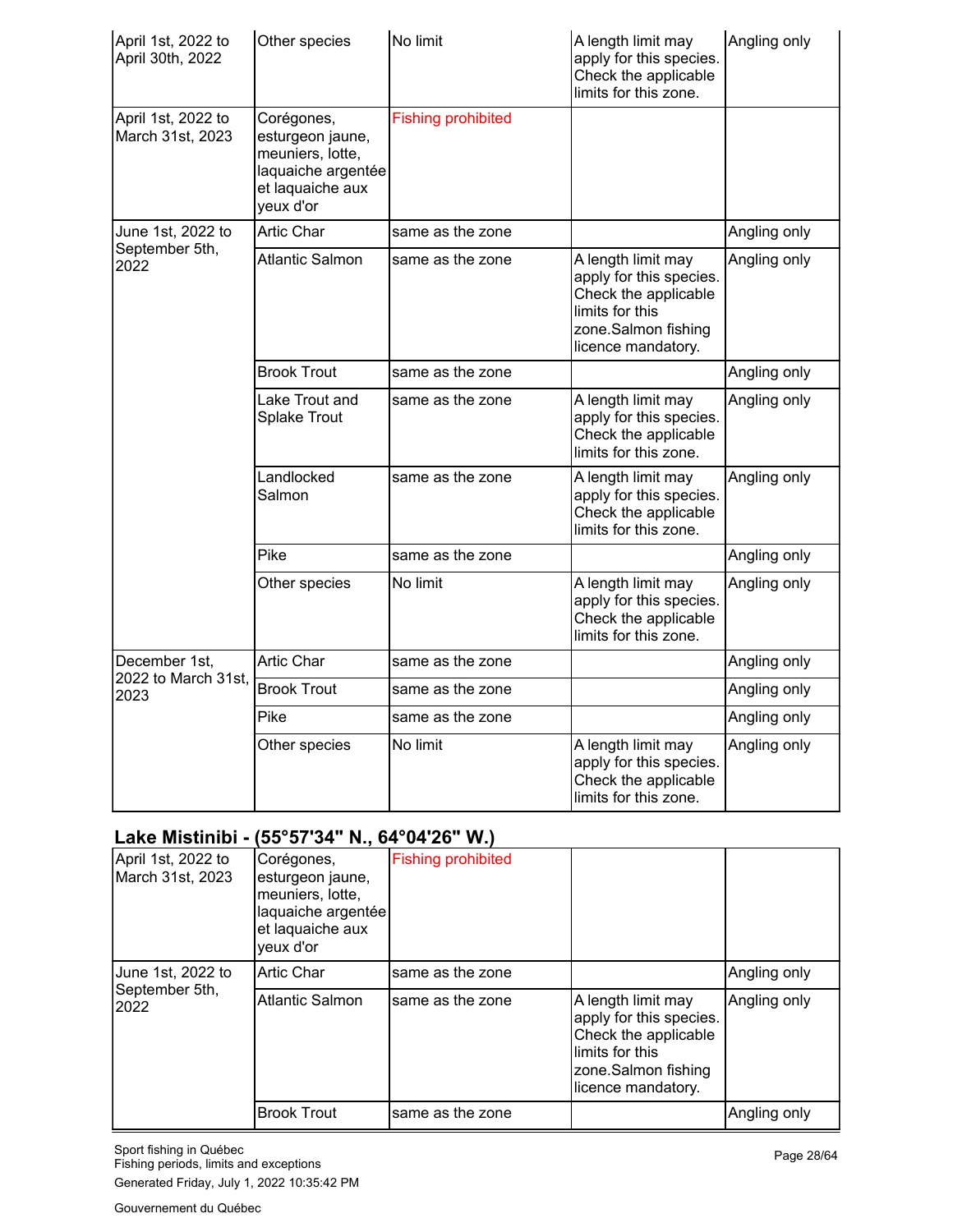| June 1st, 2022 to<br>September 5th,<br>2022 | Lake Trout           | same as the zone | A length limit may<br>apply for this species.<br>Check the applicable<br>limits for this zone. | Angling only |
|---------------------------------------------|----------------------|------------------|------------------------------------------------------------------------------------------------|--------------|
|                                             | Landlocked<br>Salmon | same as the zone | A length limit may<br>apply for this species.<br>Check the applicable<br>limits for this zone. | Angling only |
|                                             | Pike                 | same as the zone |                                                                                                | Angling only |
|                                             | Other species        | No limit         | A length limit may<br>apply for this species.<br>Check the applicable<br>limits for this zone. | Angling only |

# **Lake Moriné - (60°11'07" N., 69°52'58" W.) (Category II, (Kangirsuk))**

| April 1st, 2022 to                     | Artic Char                                                                                                | same as the zone          |                                                                                                                                       | Angling only |
|----------------------------------------|-----------------------------------------------------------------------------------------------------------|---------------------------|---------------------------------------------------------------------------------------------------------------------------------------|--------------|
| April 30th, 2022                       | <b>Brook Trout</b>                                                                                        | same as the zone          |                                                                                                                                       | Angling only |
|                                        | Lake Trout                                                                                                | same as the zone          | A length limit may<br>apply for this species.<br>Check the applicable<br>limits for this zone.                                        | Angling only |
|                                        | Pike                                                                                                      | same as the zone          |                                                                                                                                       | Angling only |
|                                        | Other species                                                                                             | No limit                  | A length limit may<br>apply for this species.<br>Check the applicable<br>limits for this zone.                                        | Angling only |
| April 1st, 2022 to<br>March 31st, 2023 | Corégones,<br>esturgeon jaune,<br>meuniers, lotte,<br>laquaiche argentée<br>et laquaiche aux<br>yeux d'or | <b>Fishing prohibited</b> |                                                                                                                                       |              |
| June 1st, 2022 to                      | <b>Artic Char</b>                                                                                         | same as the zone          |                                                                                                                                       | Angling only |
| September 5th,<br>2022                 | <b>Atlantic Salmon</b>                                                                                    | same as the zone          | A length limit may<br>apply for this species.<br>Check the applicable<br>limits for this<br>zone.Salmon fishing<br>licence mandatory. | Angling only |
|                                        | <b>Brook Trout</b>                                                                                        | same as the zone          |                                                                                                                                       | Angling only |
|                                        | Lake Trout                                                                                                | same as the zone          | A length limit may<br>apply for this species.<br>Check the applicable<br>limits for this zone.                                        | Angling only |
|                                        | Landlocked<br>Salmon                                                                                      | same as the zone          | A length limit may<br>apply for this species.<br>Check the applicable<br>limits for this zone.                                        | Angling only |
|                                        | Pike                                                                                                      | same as the zone          |                                                                                                                                       | Angling only |
|                                        | Other species                                                                                             | No limit                  | A length limit may<br>apply for this species.<br>Check the applicable<br>limits for this zone.                                        | Angling only |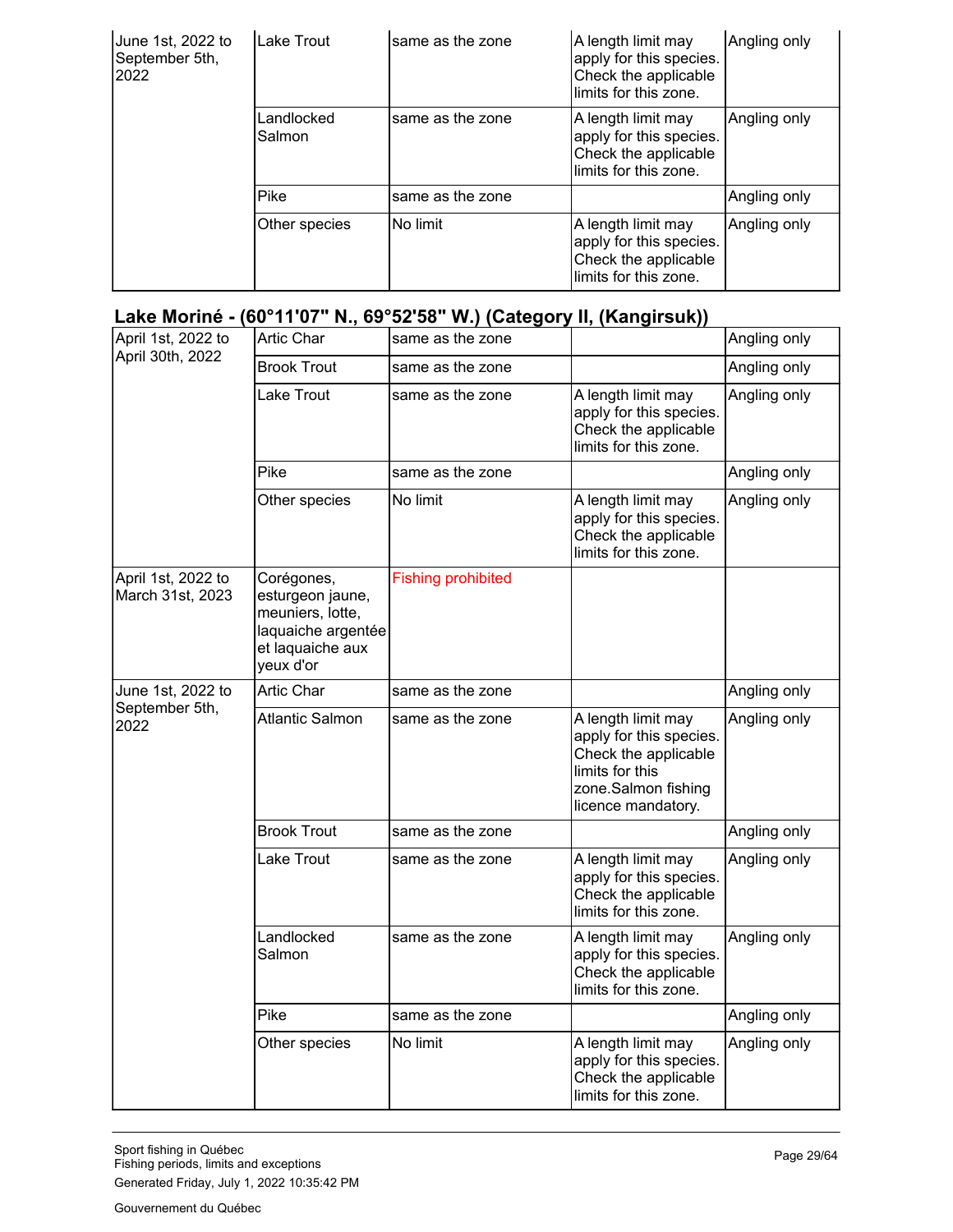| December 1st,               | <b>Artic Char</b>  | same as the zone |                                                                                                | Angling only |
|-----------------------------|--------------------|------------------|------------------------------------------------------------------------------------------------|--------------|
| 2022 to March 31st,<br>2023 | <b>Brook Trout</b> | same as the zone |                                                                                                | Angling only |
|                             | Lake Trout         | same as the zone | A length limit may<br>apply for this species.<br>Check the applicable<br>limits for this zone. | Angling only |
|                             | Pike               | same as the zone |                                                                                                | Angling only |
|                             | Other species      | No limit         | A length limit may<br>apply for this species.<br>Check the applicable<br>limits for this zone. | Angling only |

#### **Lake Nagvaraaluk - (60°44'05" N., 70°57'26" W.) (Category II, (Quaqtaq))**

| April 1st, 2022 to                     | Artic Char                                                                                                | same as the zone          |                                                                                                                                       | Angling only |
|----------------------------------------|-----------------------------------------------------------------------------------------------------------|---------------------------|---------------------------------------------------------------------------------------------------------------------------------------|--------------|
| April 30th, 2022                       | <b>Brook Trout</b>                                                                                        | same as the zone          |                                                                                                                                       | Angling only |
|                                        | Lake Trout                                                                                                | same as the zone          | A length limit may<br>apply for this species.<br>Check the applicable<br>limits for this zone.                                        | Angling only |
|                                        | Pike                                                                                                      | same as the zone          |                                                                                                                                       | Angling only |
|                                        | Other species                                                                                             | No limit                  | A length limit may<br>apply for this species.<br>Check the applicable<br>limits for this zone.                                        | Angling only |
| April 1st, 2022 to<br>March 31st, 2023 | Corégones,<br>esturgeon jaune,<br>meuniers, lotte,<br>laquaiche argentée<br>et laquaiche aux<br>yeux d'or | <b>Fishing prohibited</b> |                                                                                                                                       |              |
| June 1st, 2022 to                      | <b>Artic Char</b>                                                                                         | same as the zone          |                                                                                                                                       | Angling only |
| September 5th,<br>2022                 | <b>Atlantic Salmon</b>                                                                                    | same as the zone          | A length limit may<br>apply for this species.<br>Check the applicable<br>limits for this<br>zone.Salmon fishing<br>licence mandatory. | Angling only |
|                                        | <b>Brook Trout</b>                                                                                        | same as the zone          |                                                                                                                                       | Angling only |
|                                        | Lake Trout                                                                                                | same as the zone          | A length limit may<br>apply for this species.<br>Check the applicable<br>limits for this zone.                                        | Angling only |
|                                        | Landlocked<br>Salmon                                                                                      | same as the zone          | A length limit may<br>apply for this species.<br>Check the applicable<br>limits for this zone.                                        | Angling only |
|                                        | Pike                                                                                                      | same as the zone          |                                                                                                                                       | Angling only |
|                                        | Other species                                                                                             | No limit                  | A length limit may<br>apply for this species.<br>Check the applicable<br>limits for this zone.                                        | Angling only |
| December 1st, 202                      | <b>Artic Char</b>                                                                                         | same as the zone          |                                                                                                                                       | Angling only |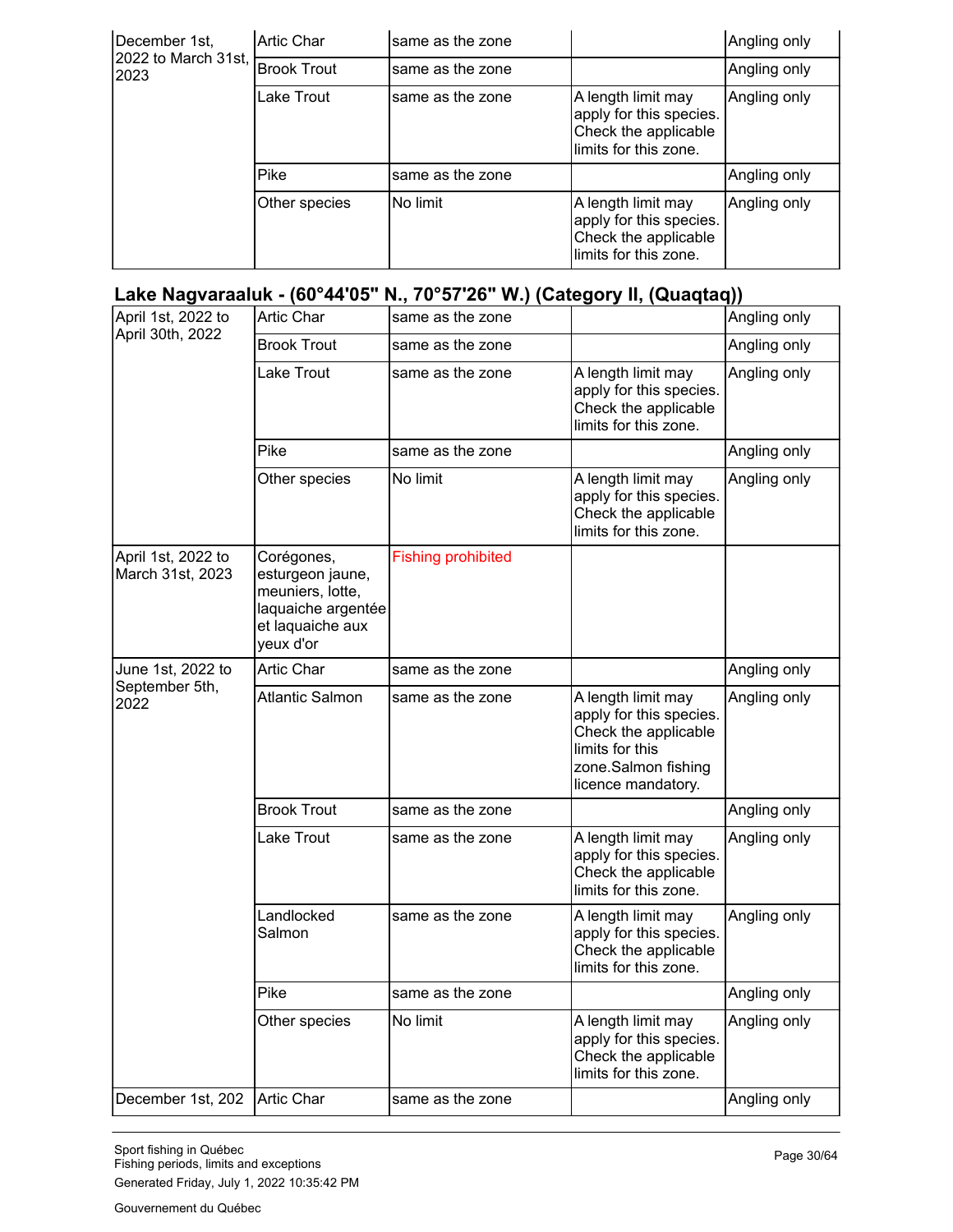| December 1st,               | <b>Brook Trout</b> | same as the zone |                                                                                                | Angling only |
|-----------------------------|--------------------|------------------|------------------------------------------------------------------------------------------------|--------------|
| 2022 to March 31st,<br>2023 | Lake Trout         | same as the zone | A length limit may<br>apply for this species.<br>Check the applicable<br>limits for this zone. | Angling only |
|                             | Pike               | same as the zone |                                                                                                | Angling only |
|                             | Other species      | No limit         | A length limit may<br>apply for this species.<br>Check the applicable<br>limits for this zone. | Angling only |

# **Lake Nauligarvilaap Tasialunga - (Category II, Inukjuak (58°46'07" N., 78°03'54" W.))**

| April 1st, 2022 to                     | <b>Artic Char</b>                                                                                         | same as the zone          |                                                                                                | Angling only |
|----------------------------------------|-----------------------------------------------------------------------------------------------------------|---------------------------|------------------------------------------------------------------------------------------------|--------------|
| April 30th, 2022                       | <b>Brook Trout</b>                                                                                        | same as the zone          |                                                                                                | Angling only |
|                                        | Lake Trout                                                                                                | same as the zone          | A length limit may<br>apply for this species.<br>Check the applicable<br>limits for this zone. | Angling only |
|                                        | Landlocked<br>Salmon                                                                                      | same as the zone          | A length limit may<br>apply for this species.<br>Check the applicable<br>limits for this zone. | Angling only |
|                                        | Pike                                                                                                      | same as the zone          |                                                                                                | Angling only |
|                                        | Other species                                                                                             | No limit                  | A length limit may<br>apply for this species.<br>Check the applicable<br>limits for this zone. | Angling only |
| April 1st, 2022 to<br>March 31st, 2023 | Corégones,<br>esturgeon jaune,<br>meuniers, lotte,<br>laquaiche argentée<br>et laquaiche aux<br>yeux d'or | <b>Fishing prohibited</b> |                                                                                                |              |
| June 1st, 2022 to                      | <b>Artic Char</b>                                                                                         | same as the zone          |                                                                                                | Angling only |
| September 5th,<br>2022                 | <b>Brook Trout</b>                                                                                        | same as the zone          |                                                                                                | Angling only |
|                                        | Lake Trout                                                                                                | same as the zone          | A length limit may<br>apply for this species.<br>Check the applicable<br>limits for this zone. | Angling only |
|                                        | Landlocked<br>Salmon                                                                                      | same as the zone          | A length limit may<br>apply for this species.<br>Check the applicable<br>limits for this zone. | Angling only |
|                                        | Pike                                                                                                      | same as the zone          |                                                                                                | Angling only |
|                                        | Other species                                                                                             | No limit                  | A length limit may<br>apply for this species.<br>Check the applicable<br>limits for this zone. | Angling only |
| December 22nd,                         | Artic Char                                                                                                | same as the zone          |                                                                                                | Angling only |
| 2022 to March 31st,                    | <b>Brook Trout</b>                                                                                        | same as the zone          |                                                                                                | Angling only |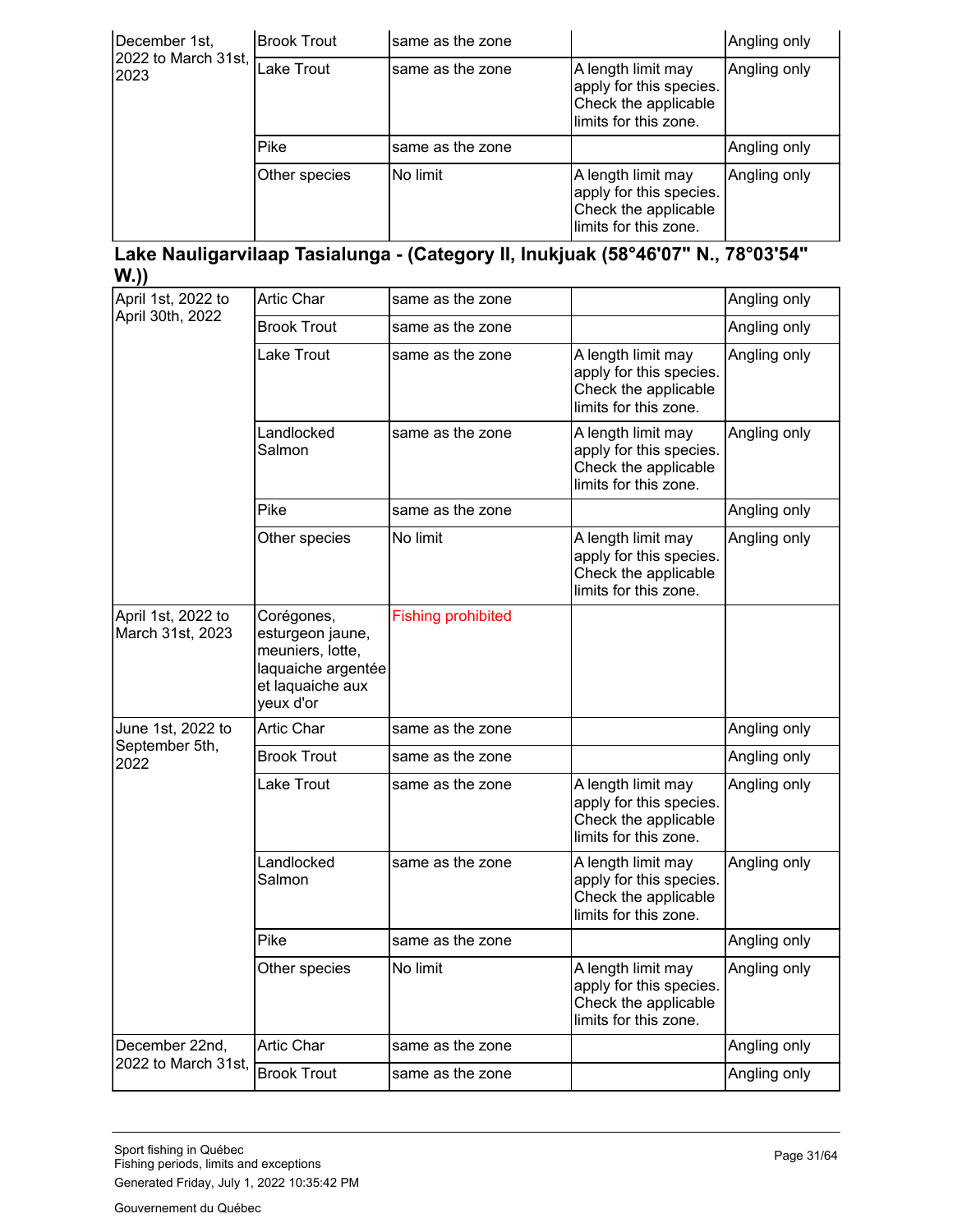| December 22nd,<br>2022 to March 31st,<br>2023 | Lake Trout           | same as the zone | A length limit may<br>apply for this species.<br>Check the applicable<br>limits for this zone. | Angling only |
|-----------------------------------------------|----------------------|------------------|------------------------------------------------------------------------------------------------|--------------|
|                                               | Landlocked<br>Salmon | same as the zone | A length limit may<br>apply for this species.<br>Check the applicable<br>limits for this zone. | Angling only |
|                                               | Pike                 | same as the zone |                                                                                                | Angling only |
|                                               | Other species        | No limit         | A length limit may<br>apply for this species.<br>Check the applicable<br>limits for this zone. | Angling only |

#### **Lake Ningniugninnait Tasignat - (Category I, Kangiqsualujjuaq, (Old Women) (58°45' N., 65°55' W.)**

| April 1st, 2022 to                     | Artic Char                                                                                                | same as the zone          |                                                                                                                                       | Angling only |
|----------------------------------------|-----------------------------------------------------------------------------------------------------------|---------------------------|---------------------------------------------------------------------------------------------------------------------------------------|--------------|
| April 30th, 2022                       | <b>Brook Trout</b>                                                                                        | same as the zone          |                                                                                                                                       | Angling only |
|                                        | Lake Trout                                                                                                | same as the zone          | A length limit may<br>apply for this species.<br>Check the applicable<br>limits for this zone.                                        | Angling only |
|                                        | Pike                                                                                                      | same as the zone          |                                                                                                                                       | Angling only |
|                                        | Other species                                                                                             | No limit                  | A length limit may<br>apply for this species.<br>Check the applicable<br>limits for this zone.                                        | Angling only |
| April 1st, 2022 to<br>March 31st, 2023 | Corégones,<br>esturgeon jaune,<br>meuniers, lotte,<br>laquaiche argentée<br>et laquaiche aux<br>yeux d'or | <b>Fishing prohibited</b> |                                                                                                                                       |              |
| June 1st, 2022 to                      | <b>Artic Char</b>                                                                                         | same as the zone          |                                                                                                                                       | Angling only |
| September 5th,<br>2022                 | <b>Atlantic Salmon</b>                                                                                    | same as the zone          | A length limit may<br>apply for this species.<br>Check the applicable<br>limits for this<br>zone.Salmon fishing<br>licence mandatory. | Angling only |
|                                        | <b>Brook Trout</b>                                                                                        | same as the zone          |                                                                                                                                       | Angling only |
|                                        | Lake Trout                                                                                                | same as the zone          | A length limit may<br>apply for this species.<br>Check the applicable<br>limits for this zone.                                        | Angling only |
|                                        | Landlocked<br>Salmon                                                                                      | same as the zone          | A length limit may<br>apply for this species.<br>Check the applicable<br>limits for this zone.                                        | Angling only |
|                                        | Pike                                                                                                      | same as the zone          |                                                                                                                                       | Angling only |
|                                        | Other species                                                                                             | No limit                  | A length limit may<br>apply for this species.<br>Check the applicable<br>limits for this zone.                                        | Angling only |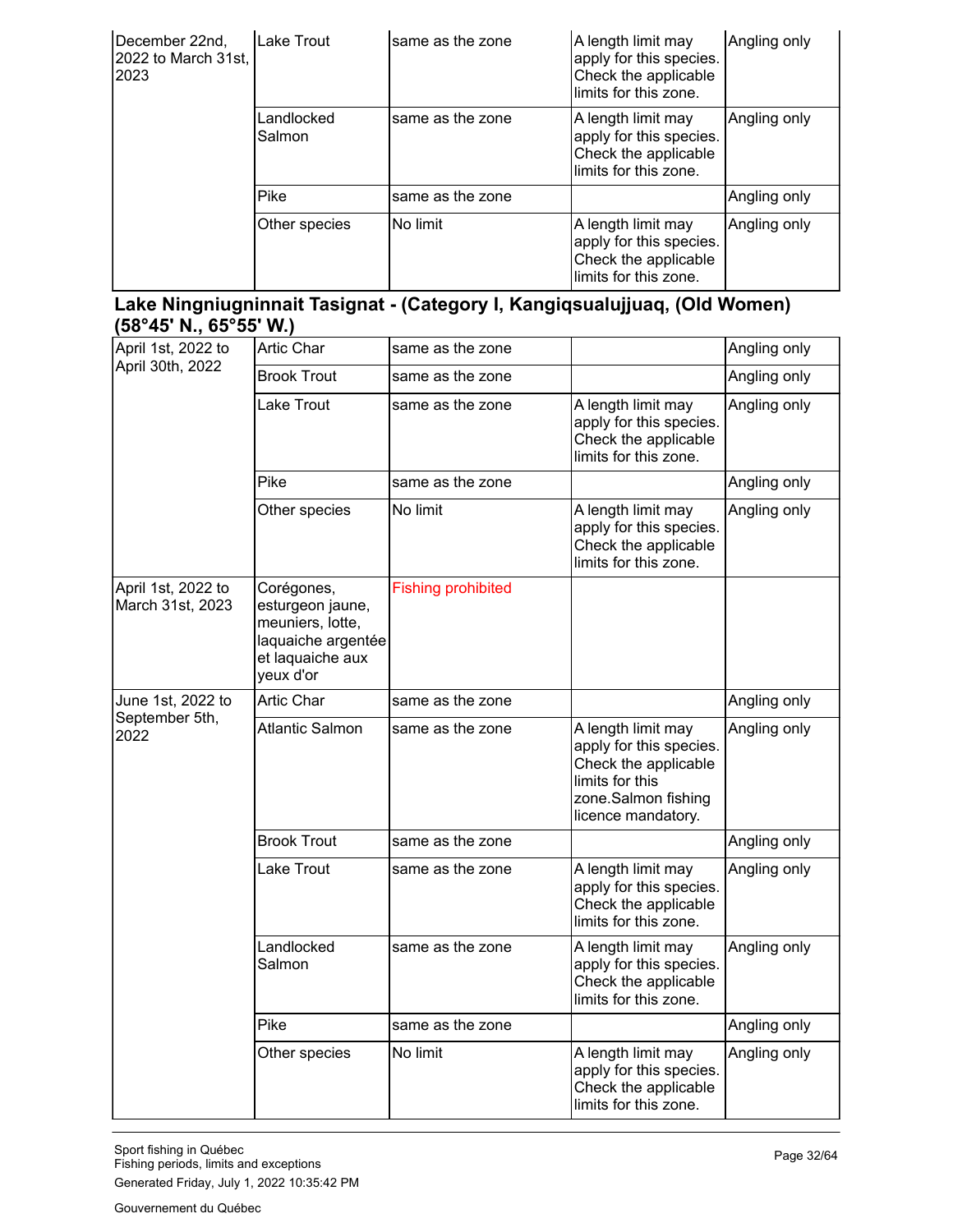| December 1st,               | <b>Artic Char</b>  | same as the zone |                                                                                                | Angling only |
|-----------------------------|--------------------|------------------|------------------------------------------------------------------------------------------------|--------------|
| 2022 to March 31st,<br>2023 | <b>Brook Trout</b> | same as the zone |                                                                                                | Angling only |
|                             | Lake Trout         | same as the zone | A length limit may<br>apply for this species.<br>Check the applicable<br>limits for this zone. | Angling only |
|                             | Pike               | same as the zone |                                                                                                | Angling only |
|                             | Other species      | No limit         | A length limit may<br>apply for this species.<br>Check the applicable<br>limits for this zone. | Angling only |

## **Lake Roberts - (Category III)(60°22'18" N., 70°25'06" W.)**

| April 1st, 2022 to                     | <b>Artic Char</b>                                                                                         | Same as the zone          |                                                                                                                                       | Angling only |
|----------------------------------------|-----------------------------------------------------------------------------------------------------------|---------------------------|---------------------------------------------------------------------------------------------------------------------------------------|--------------|
| April 30th, 2022                       | <b>Brook Trout</b>                                                                                        | Same as the zone          |                                                                                                                                       | Angling only |
|                                        | Pike                                                                                                      | Same as the zone          |                                                                                                                                       | Angling only |
| April 1st, 2022 to<br>March 31st, 2023 | Corégones,<br>esturgeon jaune,<br>meuniers, lotte,<br>laquaiche argentée<br>et laquaiche aux<br>yeux d'or | <b>Fishing prohibited</b> |                                                                                                                                       |              |
| June 1st, 2022 to                      | <b>Artic Char</b>                                                                                         | Same as the zone          |                                                                                                                                       | Angling only |
| September 5th,<br>2022                 | <b>Atlantic Salmon</b>                                                                                    | same as the zone          | A length limit may<br>apply for this species.<br>Check the applicable<br>limits for this<br>zone.Salmon fishing<br>licence mandatory. | Angling only |
|                                        | <b>Brook Trout</b>                                                                                        | Same as the zone          |                                                                                                                                       | Angling only |
|                                        | Lake Trout and<br><b>Splake Trout</b>                                                                     | Same as the zone          | A length limit may<br>apply for this species.<br>Check the applicable<br>limits for this zone.                                        | Angling only |
|                                        | Landlocked<br>Salmon                                                                                      | same as the zone          | A length limit may<br>apply for this species.<br>Check the applicable<br>limits for this zone.                                        | Angling only |
|                                        | Pike                                                                                                      | Same as the zone          |                                                                                                                                       | Angling only |
| December 1st.<br>2022 to March 31st,   | <b>Artic Char</b>                                                                                         | Same as the zone          |                                                                                                                                       | Angling only |
| 2023                                   | <b>Brook Trout</b>                                                                                        | Same as the zone          |                                                                                                                                       | Angling only |
|                                        | Pike                                                                                                      | Same as the zone          |                                                                                                                                       | Angling only |

# **Lake Stewart - (Category I of Kuujjuak, (58°10'37" N., 68°26'17" W.))**

| April 1st, 2022 to | IArtic Char  | Isame as the zone |                                                                                                 | Angling only |
|--------------------|--------------|-------------------|-------------------------------------------------------------------------------------------------|--------------|
| April 30th, 2022   | IBrook Trout | Isame as the zone |                                                                                                 | Angling only |
|                    | Lake Trout   | Isame as the zone | A length limit may<br>apply for this species.<br>Check the applicable<br>llimits for this zone. | Angling only |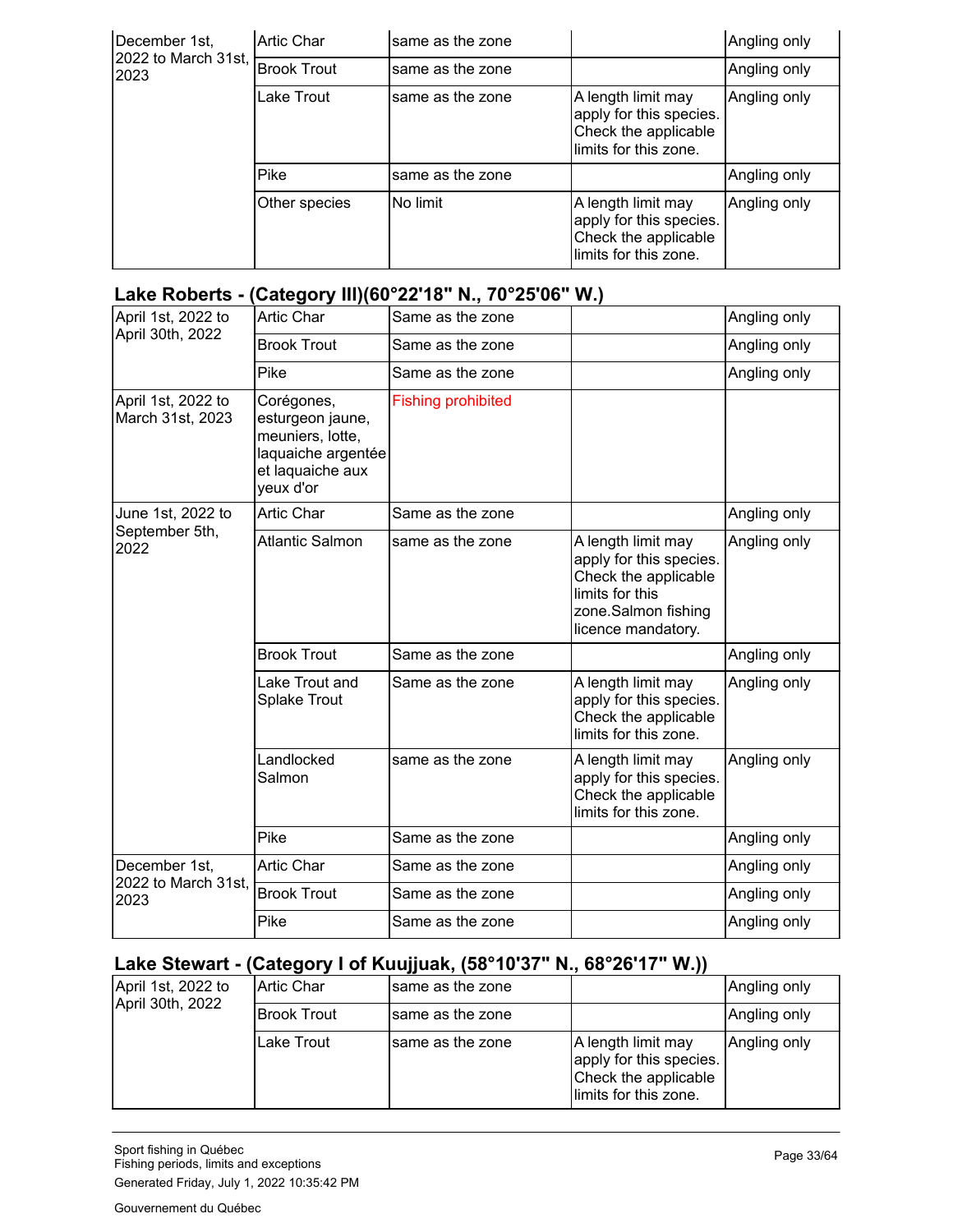| April 1st, 2022 to                     | Pike                                                                                                      | same as the zone          |                                                                                                                                       | Angling only |
|----------------------------------------|-----------------------------------------------------------------------------------------------------------|---------------------------|---------------------------------------------------------------------------------------------------------------------------------------|--------------|
| April 30th, 2022                       | Other species                                                                                             | No limit                  | A length limit may<br>apply for this species.<br>Check the applicable<br>limits for this zone.                                        | Angling only |
| April 1st, 2022 to<br>March 31st, 2023 | Corégones,<br>esturgeon jaune,<br>meuniers, lotte,<br>laquaiche argentée<br>et laquaiche aux<br>yeux d'or | <b>Fishing prohibited</b> |                                                                                                                                       |              |
| June 1st, 2022 to                      | <b>Artic Char</b>                                                                                         | same as the zone          |                                                                                                                                       | Angling only |
| September 5th,<br>2022                 | <b>Atlantic Salmon</b>                                                                                    | same as the zone          | A length limit may<br>apply for this species.<br>Check the applicable<br>limits for this<br>zone.Salmon fishing<br>licence mandatory. | Angling only |
|                                        | <b>Brook Trout</b>                                                                                        | same as the zone          |                                                                                                                                       | Angling only |
|                                        | Lake Trout                                                                                                | same as the zone          | A length limit may<br>apply for this species.<br>Check the applicable<br>limits for this zone.                                        | Angling only |
|                                        | Landlocked<br>Salmon                                                                                      | same as the zone          | A length limit may<br>apply for this species.<br>Check the applicable<br>limits for this zone.                                        | Angling only |
|                                        | Pike                                                                                                      | same as the zone          |                                                                                                                                       | Angling only |
|                                        | Other species                                                                                             | No limit                  | A length limit may<br>apply for this species.<br>Check the applicable<br>limits for this zone.                                        | Angling only |
| December 1st.<br>2022 to March 31st,   | Artic Char                                                                                                | same as the zone          |                                                                                                                                       | Angling only |
| 2023                                   | <b>Brook Trout</b>                                                                                        | same as the zone          |                                                                                                                                       | Angling only |
|                                        | Lake Trout                                                                                                | same as the zone          | A length limit may<br>apply for this species.<br>Check the applicable<br>limits for this zone.                                        | Angling only |
|                                        | Pike                                                                                                      | same as the zone          |                                                                                                                                       | Angling only |
|                                        | Other species                                                                                             | No limit                  | A length limit may<br>apply for this species.<br>Check the applicable<br>limits for this zone.                                        | Angling only |

## **Lake Tait - (55°07' N., 66°48' W.)Terres I-BN Kawawachikamach**

| April 1st, 2022 to<br>April 30th, 2022 | <b>Artic Char</b>  | Isame as the zone |                                                                                                | Angling only |
|----------------------------------------|--------------------|-------------------|------------------------------------------------------------------------------------------------|--------------|
|                                        | <b>Brook Trout</b> | Isame as the zone |                                                                                                | Angling only |
|                                        | Pike               | Isame as the zone |                                                                                                | Angling only |
|                                        | Other species      | No limit          | A length limit may<br>apply for this species.<br>Check the applicable<br>limits for this zone. | Angling only |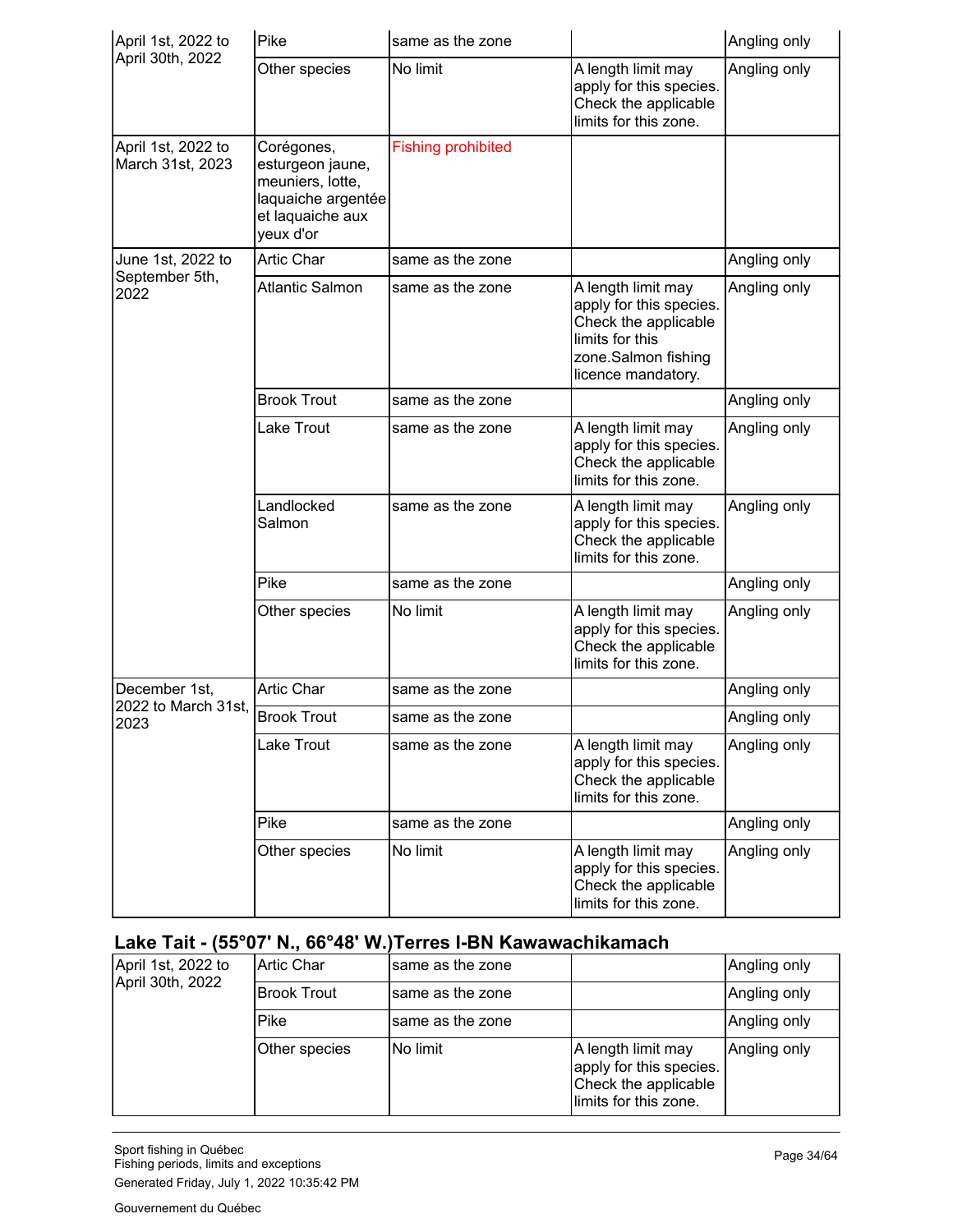| April 1st, 2022 to<br>March 31st, 2023 | Corégones,<br>esturgeon jaune,<br>meuniers, lotte,<br>laquaiche argentée<br>et laquaiche aux<br>yeux d'or | <b>Fishing prohibited</b> |                                                                                                                                       |              |
|----------------------------------------|-----------------------------------------------------------------------------------------------------------|---------------------------|---------------------------------------------------------------------------------------------------------------------------------------|--------------|
| June 1st, 2022 to                      | <b>Artic Char</b>                                                                                         | same as the zone          |                                                                                                                                       | Angling only |
| September 5th,<br>2022                 | <b>Atlantic Salmon</b>                                                                                    | same as the zone          | A length limit may<br>apply for this species.<br>Check the applicable<br>limits for this<br>zone.Salmon fishing<br>licence mandatory. | Angling only |
|                                        | <b>Brook Trout</b>                                                                                        | same as the zone          |                                                                                                                                       | Angling only |
|                                        | Lake Trout and<br><b>Splake Trout</b>                                                                     | same as the zone          | A length limit may<br>apply for this species.<br>Check the applicable<br>limits for this zone.                                        | Angling only |
|                                        | Landlocked<br>Salmon                                                                                      | same as the zone          | A length limit may<br>apply for this species.<br>Check the applicable<br>limits for this zone.                                        | Angling only |
|                                        | Pike                                                                                                      | same as the zone          |                                                                                                                                       | Angling only |
|                                        | Other species                                                                                             | No limit                  | A length limit may<br>apply for this species.<br>Check the applicable<br>limits for this zone.                                        | Angling only |
| December 1st,                          | <b>Artic Char</b>                                                                                         | same as the zone          |                                                                                                                                       | Angling only |
| 2022 to March 31st,<br>2023            | <b>Brook Trout</b>                                                                                        | same as the zone          |                                                                                                                                       | Angling only |
|                                        | Pike                                                                                                      | same as the zone          |                                                                                                                                       | Angling only |
|                                        | Other species                                                                                             | No limit                  | A length limit may<br>apply for this species.<br>Check the applicable<br>limits for this zone.                                        | Angling only |

# **Lake Tasiataq - (Category III)(58°45'16" N., 71°46'34" W.)**

| April 1st, 2022 to                     | <b>Artic Char</b>                                                                                         | Same as the zone          |                                                                                                                                       | Angling only |
|----------------------------------------|-----------------------------------------------------------------------------------------------------------|---------------------------|---------------------------------------------------------------------------------------------------------------------------------------|--------------|
| April 30th, 2022                       | <b>Brook Trout</b>                                                                                        | Same as the zone          |                                                                                                                                       | Angling only |
|                                        | Pike                                                                                                      | Same as the zone          |                                                                                                                                       | Angling only |
| April 1st, 2022 to<br>March 31st, 2023 | Corégones,<br>esturgeon jaune,<br>meuniers, lotte,<br>laquaiche argentée<br>et laquaiche aux<br>yeux d'or | <b>Fishing prohibited</b> |                                                                                                                                       |              |
| June 1st, 2022 to                      | <b>Artic Char</b>                                                                                         | Same as the zone          |                                                                                                                                       | Angling only |
| September 5th,<br>2022                 | Atlantic Salmon                                                                                           | same as the zone          | A length limit may<br>apply for this species.<br>Check the applicable<br>limits for this<br>zone.Salmon fishing<br>licence mandatory. | Angling only |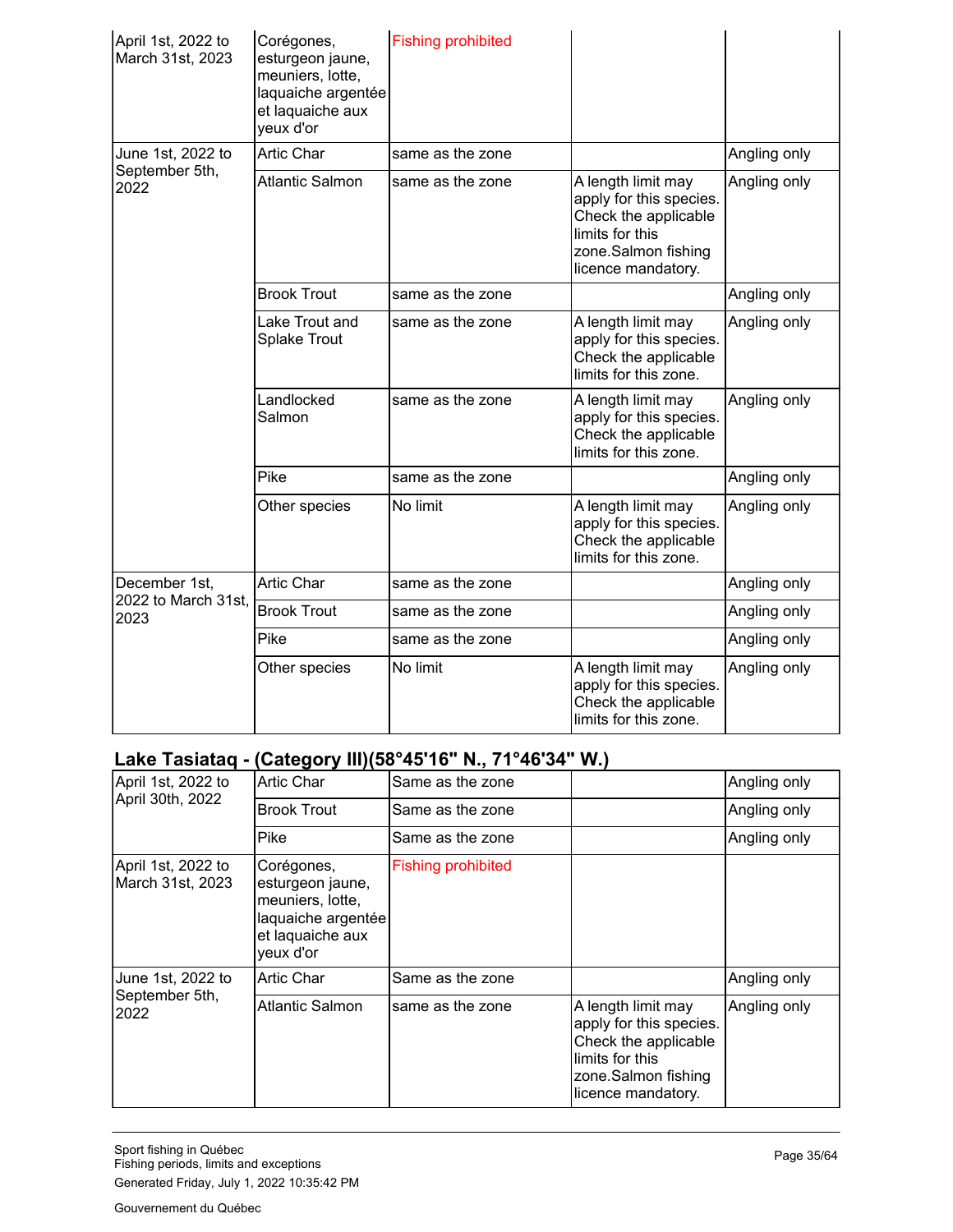| June 1st, 2022 to<br>September 5th,<br>2022  | <b>Brook Trout</b>             | Same as the zone |                                                                                                | Angling only |
|----------------------------------------------|--------------------------------|------------------|------------------------------------------------------------------------------------------------|--------------|
|                                              | Lake Trout and<br>Splake Trout | Same as the zone | A length limit may<br>apply for this species.<br>Check the applicable<br>limits for this zone. | Angling only |
|                                              | Landlocked<br>Salmon           | same as the zone | A length limit may<br>apply for this species.<br>Check the applicable<br>limits for this zone. | Angling only |
|                                              | Pike                           | Same as the zone |                                                                                                | Angling only |
| December 1st,<br>2022 to March 31st,<br>2023 | <b>Artic Char</b>              | Same as the zone |                                                                                                | Angling only |
|                                              | <b>Brook Trout</b>             | Same as the zone |                                                                                                | Angling only |
|                                              | Pike                           | Same as the zone |                                                                                                | Angling only |

# **Lake Tasikallapik - (Category I, Tasiujaq - (58°35'50" N., 69°42'30" W.))**

| April 1st, 2022 to                     | <b>Artic Char</b>                                                                                         | same as the zone          |                                                                                                                                       | Angling only |
|----------------------------------------|-----------------------------------------------------------------------------------------------------------|---------------------------|---------------------------------------------------------------------------------------------------------------------------------------|--------------|
| April 30th, 2022                       | <b>Brook Trout</b>                                                                                        | same as the zone          |                                                                                                                                       | Angling only |
|                                        | Lake Trout                                                                                                | same as the zone          | A length limit may<br>apply for this species.<br>Check the applicable<br>limits for this zone.                                        | Angling only |
|                                        | Pike                                                                                                      | same as the zone          |                                                                                                                                       | Angling only |
|                                        | Other species                                                                                             | No limit                  | A length limit may<br>apply for this species.<br>Check the applicable<br>limits for this zone.                                        | Angling only |
| April 1st, 2022 to<br>March 31st, 2023 | Corégones,<br>esturgeon jaune,<br>meuniers, lotte,<br>laquaiche argentée<br>et laquaiche aux<br>yeux d'or | <b>Fishing prohibited</b> |                                                                                                                                       |              |
| June 1st, 2022 to                      | <b>Artic Char</b>                                                                                         | same as the zone          |                                                                                                                                       | Angling only |
| September 5th,<br>2022                 | <b>Atlantic Salmon</b>                                                                                    | same as the zone          | A length limit may<br>apply for this species.<br>Check the applicable<br>limits for this<br>zone.Salmon fishing<br>licence mandatory. | Angling only |
|                                        | <b>Brook Trout</b>                                                                                        | same as the zone          |                                                                                                                                       | Angling only |
|                                        | Lake Trout                                                                                                | same as the zone          | A length limit may<br>apply for this species.<br>Check the applicable<br>limits for this zone.                                        | Angling only |
|                                        | Landlocked<br>Salmon                                                                                      | same as the zone          | A length limit may<br>apply for this species.<br>Check the applicable<br>limits for this zone.                                        | Angling only |
|                                        | Pike                                                                                                      | same as the zone          |                                                                                                                                       | Angling only |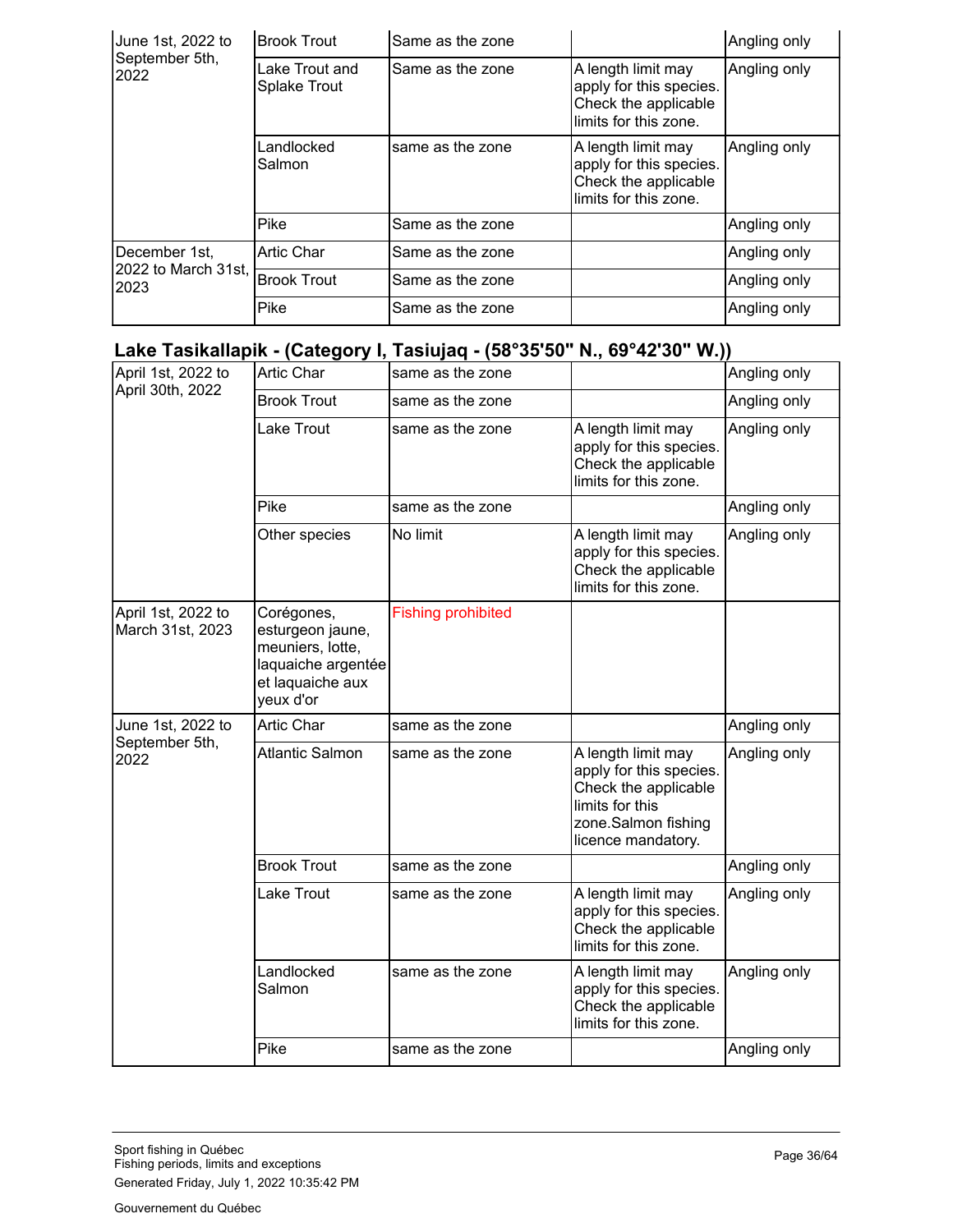| June 1st, 2022 to<br>September 5th,<br>2022 | Other species      | No limit         | A length limit may<br>apply for this species.<br>Check the applicable<br>limits for this zone. | Angling only |
|---------------------------------------------|--------------------|------------------|------------------------------------------------------------------------------------------------|--------------|
| December 1st,                               | <b>Artic Char</b>  | same as the zone |                                                                                                | Angling only |
| 2022 to March 31st,<br>2023                 | <b>Brook Trout</b> | same as the zone |                                                                                                | Angling only |
|                                             | Lake Trout         | same as the zone | A length limit may<br>apply for this species.<br>Check the applicable<br>limits for this zone. | Angling only |
|                                             | Pike               | same as the zone |                                                                                                | Angling only |
|                                             | Other species      | No limit         | A length limit may<br>apply for this species.<br>Check the applicable<br>limits for this zone. | Angling only |

# **Lake Tasirluk - (Category I of Kuujjuak, (58°05'42" N., 68°28'05" W.))**

| April 1st, 2022 to                     | <b>Artic Char</b>                                                                                         | same as the zone          |                                                                                                                                       | Angling only |
|----------------------------------------|-----------------------------------------------------------------------------------------------------------|---------------------------|---------------------------------------------------------------------------------------------------------------------------------------|--------------|
| April 30th, 2022                       | <b>Brook Trout</b>                                                                                        | same as the zone          |                                                                                                                                       | Angling only |
|                                        | Lake Trout                                                                                                | same as the zone          | A length limit may<br>apply for this species.<br>Check the applicable<br>limits for this zone.                                        | Angling only |
|                                        | Pike                                                                                                      | same as the zone          |                                                                                                                                       | Angling only |
|                                        | Other species                                                                                             | No limit                  | A length limit may<br>apply for this species.<br>Check the applicable<br>limits for this zone.                                        | Angling only |
| April 1st, 2022 to<br>March 31st, 2023 | Corégones,<br>esturgeon jaune,<br>meuniers, lotte,<br>laquaiche argentée<br>et laquaiche aux<br>yeux d'or | <b>Fishing prohibited</b> |                                                                                                                                       |              |
| June 1st, 2022 to                      | <b>Artic Char</b>                                                                                         | same as the zone          |                                                                                                                                       | Angling only |
| September 5th,<br>2022                 | <b>Atlantic Salmon</b>                                                                                    | same as the zone          | A length limit may<br>apply for this species.<br>Check the applicable<br>limits for this<br>zone.Salmon fishing<br>licence mandatory. | Angling only |
|                                        | <b>Brook Trout</b>                                                                                        | same as the zone          |                                                                                                                                       | Angling only |
|                                        | Lake Trout                                                                                                | same as the zone          | A length limit may<br>apply for this species.<br>Check the applicable<br>limits for this zone.                                        | Angling only |
|                                        | Landlocked<br>Salmon                                                                                      | same as the zone          | A length limit may<br>apply for this species.<br>Check the applicable<br>limits for this zone.                                        | Angling only |
|                                        | Pike                                                                                                      | same as the zone          |                                                                                                                                       | Angling only |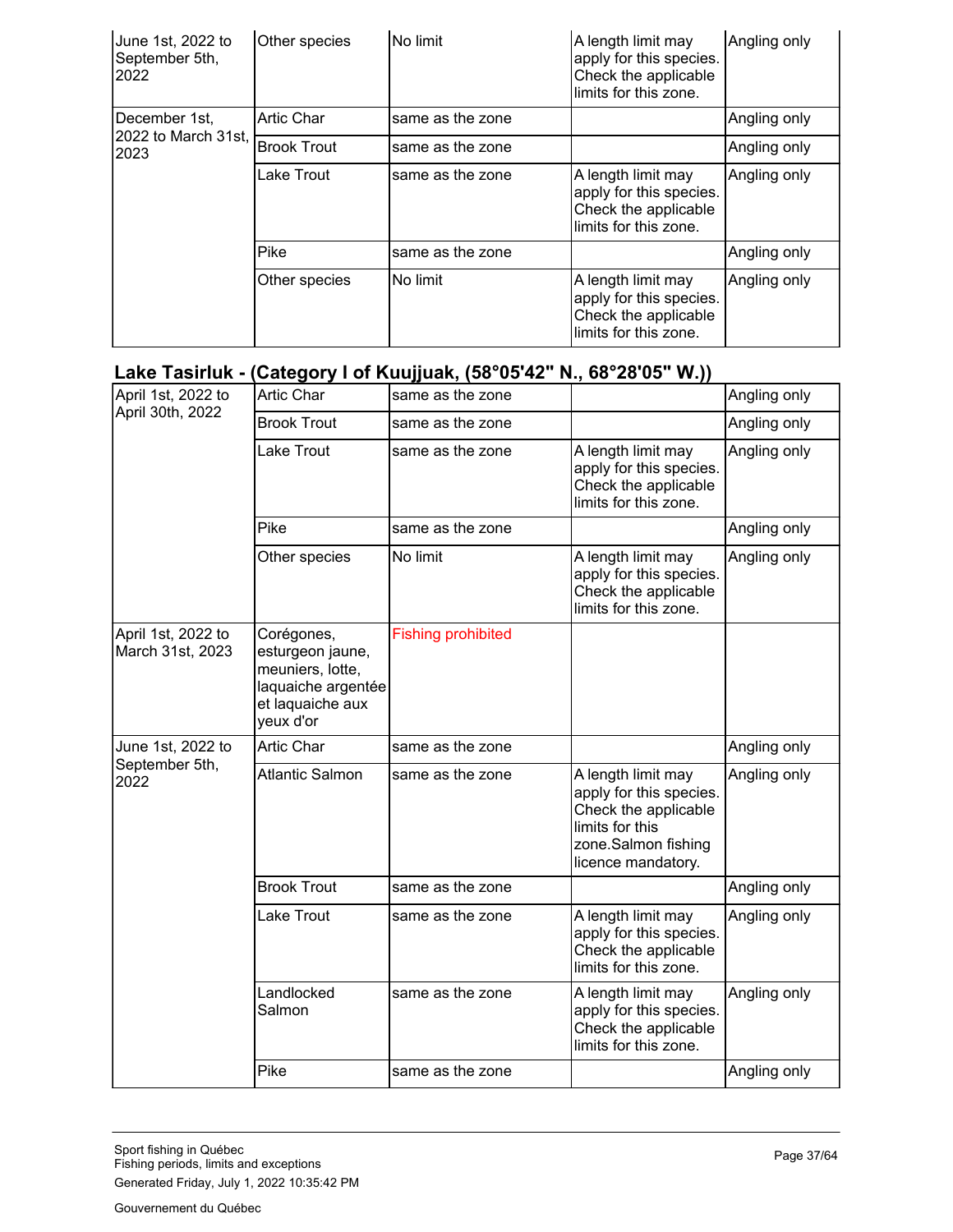| June 1st, 2022 to<br>September 5th,<br>2022 | Other species      | No limit         | A length limit may<br>apply for this species.<br>Check the applicable<br>limits for this zone. | Angling only |
|---------------------------------------------|--------------------|------------------|------------------------------------------------------------------------------------------------|--------------|
| December 1st,                               | <b>Artic Char</b>  | same as the zone |                                                                                                | Angling only |
| 2022 to March 31st,<br>2023                 | <b>Brook Trout</b> | same as the zone |                                                                                                | Angling only |
|                                             | Lake Trout         | same as the zone | A length limit may<br>apply for this species.<br>Check the applicable<br>limits for this zone. | Angling only |
|                                             | Pike               | same as the zone |                                                                                                | Angling only |
|                                             | Other species      | No limit         | A length limit may<br>apply for this species.<br>Check the applicable<br>limits for this zone. | Angling only |

# **Lake Tassy - (Category II, Kawawachikamach)(55°56'34" N., 67°15'36" W.)**

| April 1st, 2022 to                     | Artic Char                                                                                                | same as the zone          |                                                                                                                                       | Angling only |
|----------------------------------------|-----------------------------------------------------------------------------------------------------------|---------------------------|---------------------------------------------------------------------------------------------------------------------------------------|--------------|
| April 30th, 2022                       | <b>Brook Trout</b>                                                                                        | same as the zone          |                                                                                                                                       | Angling only |
|                                        | Pike                                                                                                      | same as the zone          |                                                                                                                                       | Angling only |
|                                        | Other species                                                                                             | No limit                  | A length limit may<br>apply for this species.<br>Check the applicable<br>limits for this zone.                                        | Angling only |
| April 1st, 2022 to<br>March 31st, 2023 | Corégones,<br>esturgeon jaune,<br>meuniers, lotte,<br>laquaiche argentée<br>et laquaiche aux<br>yeux d'or | <b>Fishing prohibited</b> |                                                                                                                                       |              |
| June 1st, 2022 to                      | <b>Artic Char</b>                                                                                         | same as the zone          |                                                                                                                                       | Angling only |
| September 5th,<br>2022                 | <b>Atlantic Salmon</b>                                                                                    | same as the zone          | A length limit may<br>apply for this species.<br>Check the applicable<br>limits for this<br>zone.Salmon fishing<br>licence mandatory. | Angling only |
|                                        | <b>Brook Trout</b>                                                                                        | same as the zone          |                                                                                                                                       | Angling only |
|                                        | Lake Trout and<br><b>Splake Trout</b>                                                                     | same as the zone          | A length limit may<br>apply for this species.<br>Check the applicable<br>limits for this zone.                                        | Angling only |
|                                        | Landlocked<br>Salmon                                                                                      | same as the zone          | A length limit may<br>apply for this species.<br>Check the applicable<br>limits for this zone.                                        | Angling only |
|                                        | Pike                                                                                                      | same as the zone          |                                                                                                                                       | Angling only |
|                                        | Other species                                                                                             | No limit                  | A length limit may<br>apply for this species.<br>Check the applicable<br>limits for this zone.                                        | Angling only |
| December 1st, 202                      | <b>Artic Char</b>                                                                                         | same as the zone          |                                                                                                                                       | Angling only |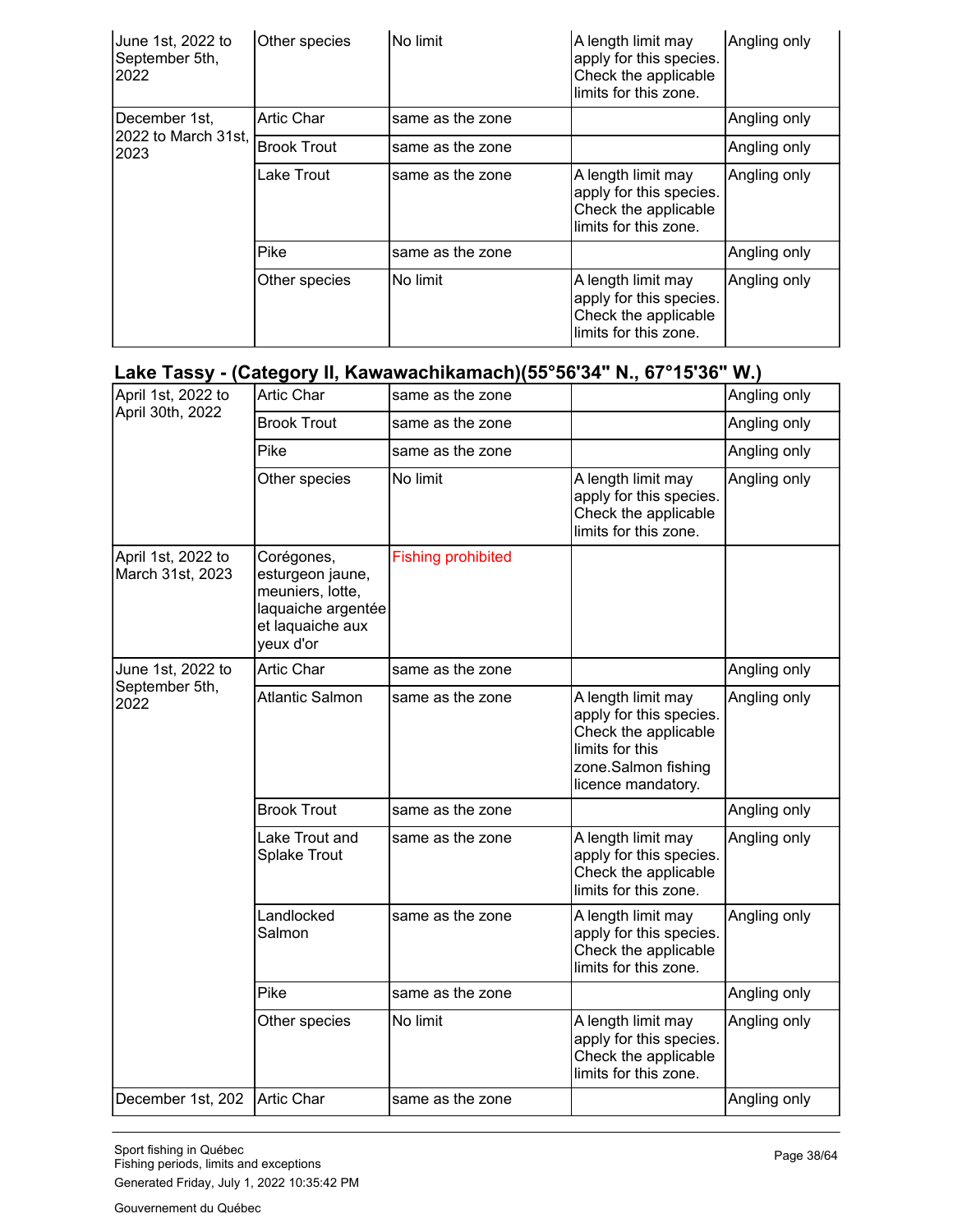| December 1st,<br>2022 to March 31st,<br>2023 | IBrook Trout  | Isame as the zone |                                                                                                | Angling only |
|----------------------------------------------|---------------|-------------------|------------------------------------------------------------------------------------------------|--------------|
|                                              | Pike          | same as the zone  |                                                                                                | Angling only |
|                                              | Other species | No limit          | A length limit may<br>apply for this species.<br>Check the applicable<br>limits for this zone. | Angling only |

### **Lake Tesialuk - (Category III)(58°22'58" N., 66°59'44" W.)**

| April 1st, 2022 to                     | <b>Artic Char</b>                                                                                         | same as the zone          |                                                                                                                                       | Angling only |
|----------------------------------------|-----------------------------------------------------------------------------------------------------------|---------------------------|---------------------------------------------------------------------------------------------------------------------------------------|--------------|
| April 30th, 2022                       | <b>Brook Trout</b>                                                                                        | same as the zone          |                                                                                                                                       | Angling only |
|                                        | Lake Trout                                                                                                | same as the zone          | A length limit may<br>apply for this species.<br>Check the applicable<br>limits for this zone.                                        | Angling only |
|                                        | Pike                                                                                                      | same as the zone          |                                                                                                                                       | Angling only |
|                                        | Other species                                                                                             | No limit                  | A length limit may<br>apply for this species.<br>Check the applicable<br>limits for this zone.                                        | Angling only |
| April 1st, 2022 to<br>March 31st, 2023 | Corégones,<br>esturgeon jaune,<br>meuniers, lotte,<br>laquaiche argentée<br>et laquaiche aux<br>yeux d'or | <b>Fishing prohibited</b> |                                                                                                                                       |              |
| June 1st, 2022 to                      | <b>Artic Char</b>                                                                                         | same as the zone          |                                                                                                                                       | Angling only |
| September 5th,<br>2022                 | <b>Atlantic Salmon</b>                                                                                    | same as the zone          | A length limit may<br>apply for this species.<br>Check the applicable<br>limits for this<br>zone.Salmon fishing<br>licence mandatory. | Angling only |
|                                        | <b>Brook Trout</b>                                                                                        | same as the zone          |                                                                                                                                       | Angling only |
|                                        | Lake Trout                                                                                                | same as the zone          | A length limit may<br>apply for this species.<br>Check the applicable<br>limits for this zone.                                        | Angling only |
|                                        | Landlocked<br>Salmon                                                                                      | same as the zone          | A length limit may<br>apply for this species.<br>Check the applicable<br>limits for this zone.                                        | Angling only |
|                                        | Pike                                                                                                      | same as the zone          |                                                                                                                                       | Angling only |
|                                        | Other species                                                                                             | No limit                  | A length limit may<br>apply for this species.<br>Check the applicable<br>limits for this zone.                                        | Angling only |
| December 1st,<br>2022 to March 31st,   | <b>Artic Char</b>                                                                                         | same as the zone          |                                                                                                                                       | Angling only |
| 2023                                   | <b>Brook Trout</b>                                                                                        | same as the zone          |                                                                                                                                       | Angling only |
|                                        | Lake Trout                                                                                                | same as the zone          | A length limit may<br>apply for this species.<br>Check the applicable<br>limits for this zone.                                        | Angling only |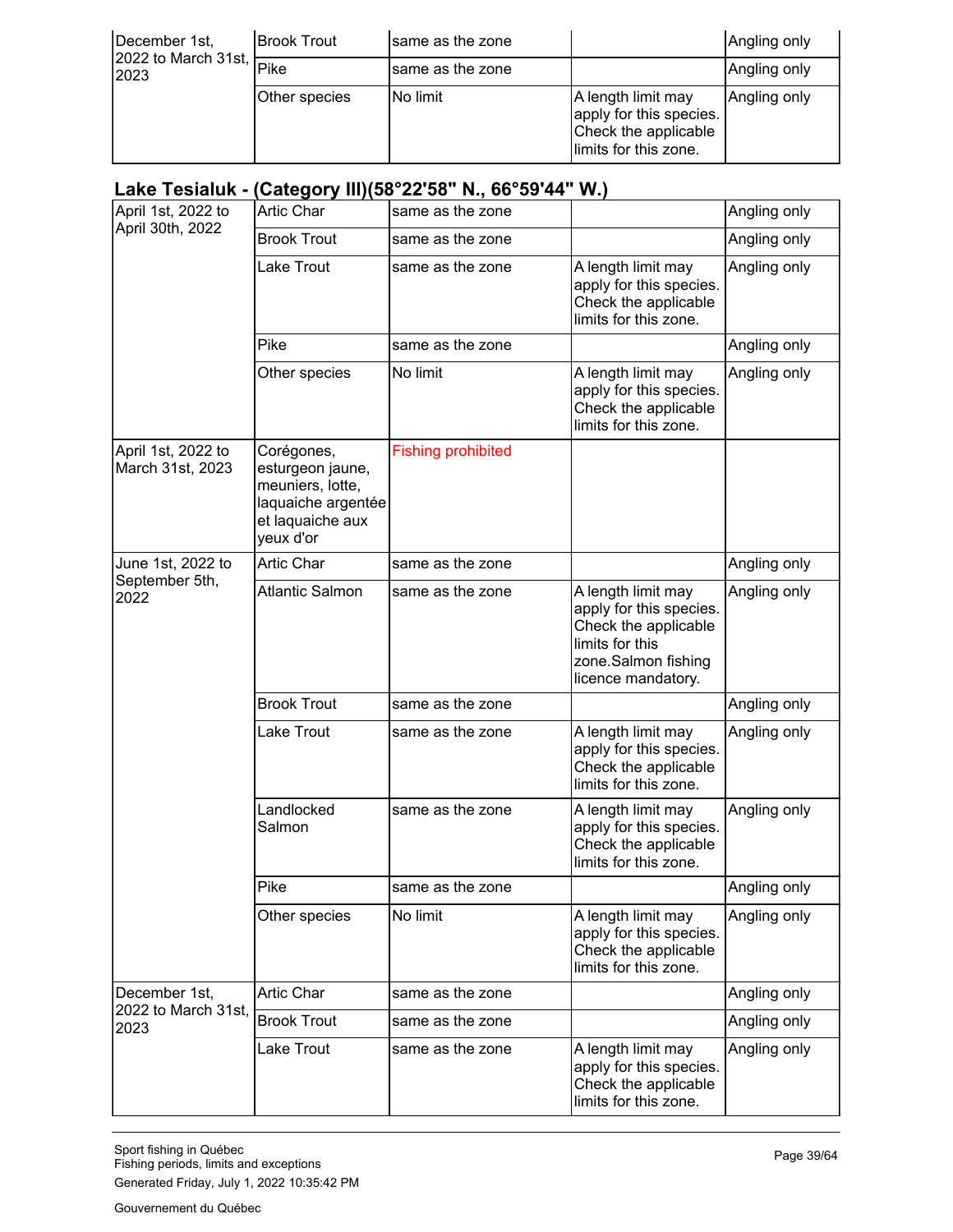| December 1st,                  | Pike          | same as the zone |                                                                                                | Angling only |
|--------------------------------|---------------|------------------|------------------------------------------------------------------------------------------------|--------------|
| $ 2022$ to March 31st,<br>2023 | Other species | No limit         | A length limit may<br>apply for this species.<br>Check the applicable<br>limits for this zone. | Angling only |

#### **Lake Théophile-Poitras - (55°31'00" N., 64°30'46" W.)**

| April 1st, 2022 to<br>March 31st, 2023 | Corégones,<br>esturgeon jaune,<br>meuniers, lotte,<br>laquaiche argentée<br>et laquaiche aux<br>yeux d'or | <b>Fishing prohibited</b> |                                                                                                                                       |              |
|----------------------------------------|-----------------------------------------------------------------------------------------------------------|---------------------------|---------------------------------------------------------------------------------------------------------------------------------------|--------------|
| June 1st, 2022 to                      | <b>Artic Char</b>                                                                                         | same as the zone          |                                                                                                                                       | Angling only |
| September 5th,<br>2022                 | <b>Atlantic Salmon</b>                                                                                    | same as the zone          | A length limit may<br>apply for this species.<br>Check the applicable<br>limits for this<br>zone.Salmon fishing<br>licence mandatory. | Angling only |
|                                        | <b>Brook Trout</b>                                                                                        | same as the zone          |                                                                                                                                       | Angling only |
|                                        | Lake Trout                                                                                                | same as the zone          | A length limit may<br>apply for this species.<br>Check the applicable<br>limits for this zone.                                        | Angling only |
|                                        | Landlocked<br>Salmon                                                                                      | same as the zone          | A length limit may<br>apply for this species.<br>Check the applicable<br>limits for this zone.                                        | Angling only |
|                                        | Pike                                                                                                      | same as the zone          |                                                                                                                                       | Angling only |
|                                        | Other species                                                                                             | No limit                  | A length limit may<br>apply for this species.<br>Check the applicable<br>limits for this zone.                                        | Angling only |

# **Lake Tunulliup - (58°27'39" N., 66°33'29" W.)**

| April 1st, 2022 to                     | <b>Artic Char</b>                                                                                         | same as the zone          |                                                                                                | Angling only |
|----------------------------------------|-----------------------------------------------------------------------------------------------------------|---------------------------|------------------------------------------------------------------------------------------------|--------------|
| April 30th, 2022                       | <b>Brook Trout</b>                                                                                        | same as the zone          |                                                                                                | Angling only |
|                                        | Lake Trout                                                                                                | same as the zone          | A length limit may<br>apply for this species.<br>Check the applicable<br>limits for this zone. | Angling only |
|                                        | Pike                                                                                                      | same as the zone          |                                                                                                | Angling only |
|                                        | Other species                                                                                             | No limit                  | A length limit may<br>apply for this species.<br>Check the applicable<br>limits for this zone. | Angling only |
| April 1st, 2022 to<br>March 31st, 2023 | Corégones,<br>esturgeon jaune,<br>meuniers, lotte,<br>laquaiche argentée<br>et laquaiche aux<br>yeux d'or | <b>Fishing prohibited</b> |                                                                                                |              |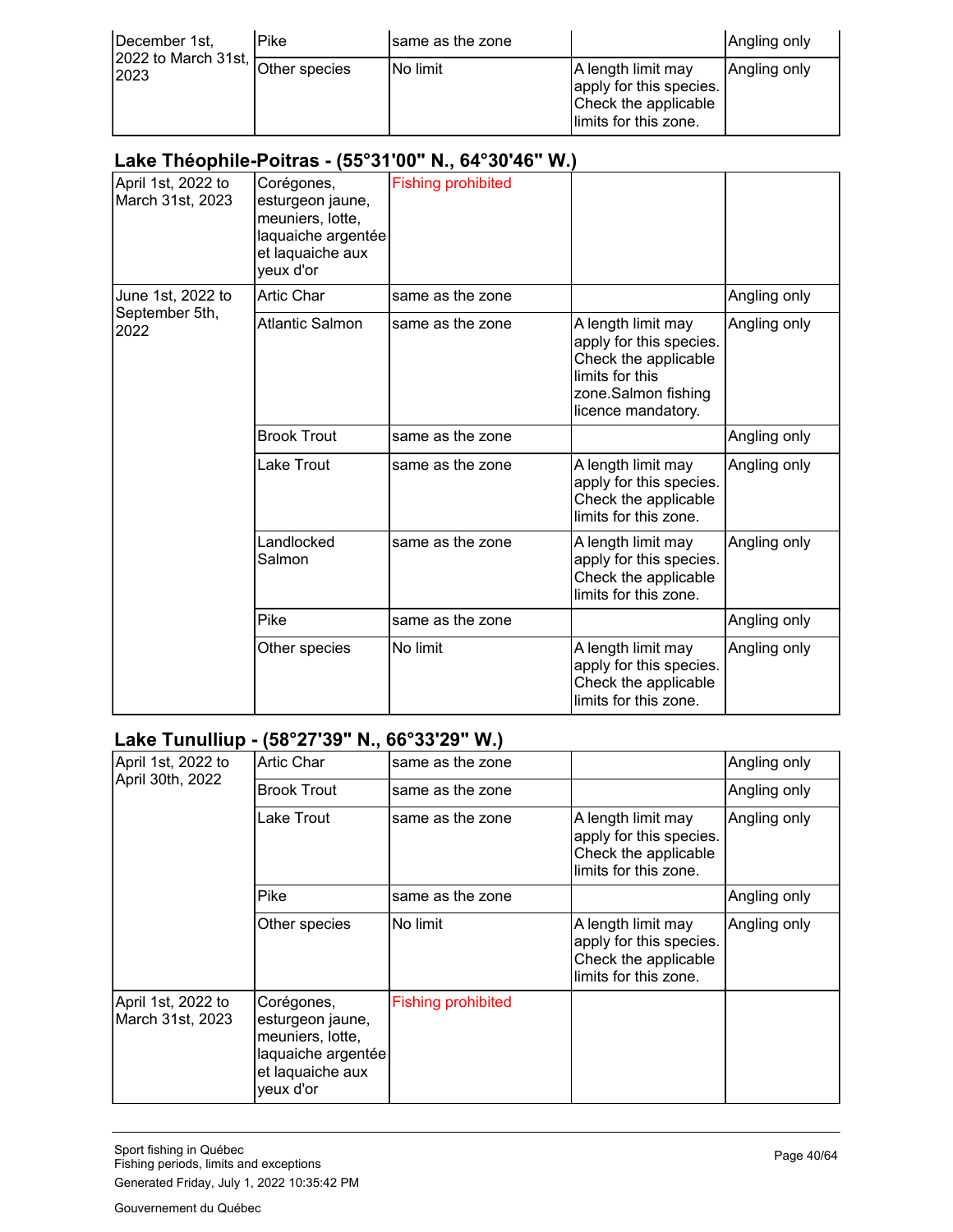| June 1st, 2022 to<br>September 5th,<br>2022 | <b>Atlantic Salmon</b> | same as the zone | A length limit may<br>apply for this species.<br>Check the applicable<br>limits for this<br>zone.Salmon fishing<br>licence mandatory. | Angling only |
|---------------------------------------------|------------------------|------------------|---------------------------------------------------------------------------------------------------------------------------------------|--------------|
|                                             | <b>Brook Trout</b>     | same as the zone |                                                                                                                                       | Angling only |
|                                             | Lake Trout             | same as the zone | A length limit may<br>apply for this species.<br>Check the applicable<br>limits for this zone.                                        | Angling only |
|                                             | Landlocked<br>Salmon   | same as the zone | A length limit may<br>apply for this species.<br>Check the applicable<br>limits for this zone.                                        | Angling only |
|                                             | Pike                   | same as the zone |                                                                                                                                       | Angling only |
| June 1st, 2022 to                           | <b>Artic Char</b>      | same as the zone |                                                                                                                                       | Angling only |
| September 15th,<br>2022                     | Other species          | No limit         | A length limit may<br>apply for this species.<br>Check the applicable<br>limits for this zone.                                        | Angling only |
| December 1st,<br>2022 to March 31st,        | Artic Char             | same as the zone |                                                                                                                                       | Angling only |
| 2023                                        | <b>Brook Trout</b>     | same as the zone |                                                                                                                                       | Angling only |
|                                             | Lake Trout             | same as the zone | A length limit may<br>apply for this species.<br>Check the applicable<br>limits for this zone.                                        | Angling only |
|                                             | Pike                   | same as the zone |                                                                                                                                       | Angling only |
|                                             | Other species          | No limit         | A length limit may<br>apply for this species.<br>Check the applicable<br>limits for this zone.                                        | Angling only |

# **Lake Turcotte - (58°08' N., 68°49' W.)**

| April 1st, 2022 to                     | <b>Artic Char</b>                                                                                         | same as the zone          |                                                                                                | Angling only |
|----------------------------------------|-----------------------------------------------------------------------------------------------------------|---------------------------|------------------------------------------------------------------------------------------------|--------------|
| April 30th, 2022                       | <b>Brook Trout</b>                                                                                        | same as the zone          |                                                                                                | Angling only |
|                                        | Pike                                                                                                      | same as the zone          |                                                                                                | Angling only |
|                                        | Other species                                                                                             | No limit                  | A length limit may<br>apply for this species.<br>Check the applicable<br>limits for this zone. | Angling only |
| April 1st, 2022 to<br>March 31st, 2023 | Corégones,<br>esturgeon jaune,<br>meuniers, lotte,<br>laquaiche argentée<br>et laquaiche aux<br>yeux d'or | <b>Fishing prohibited</b> |                                                                                                |              |
| June 1st, 2022 to S                    | <b>Artic Char</b>                                                                                         | same as the zone          |                                                                                                | Angling only |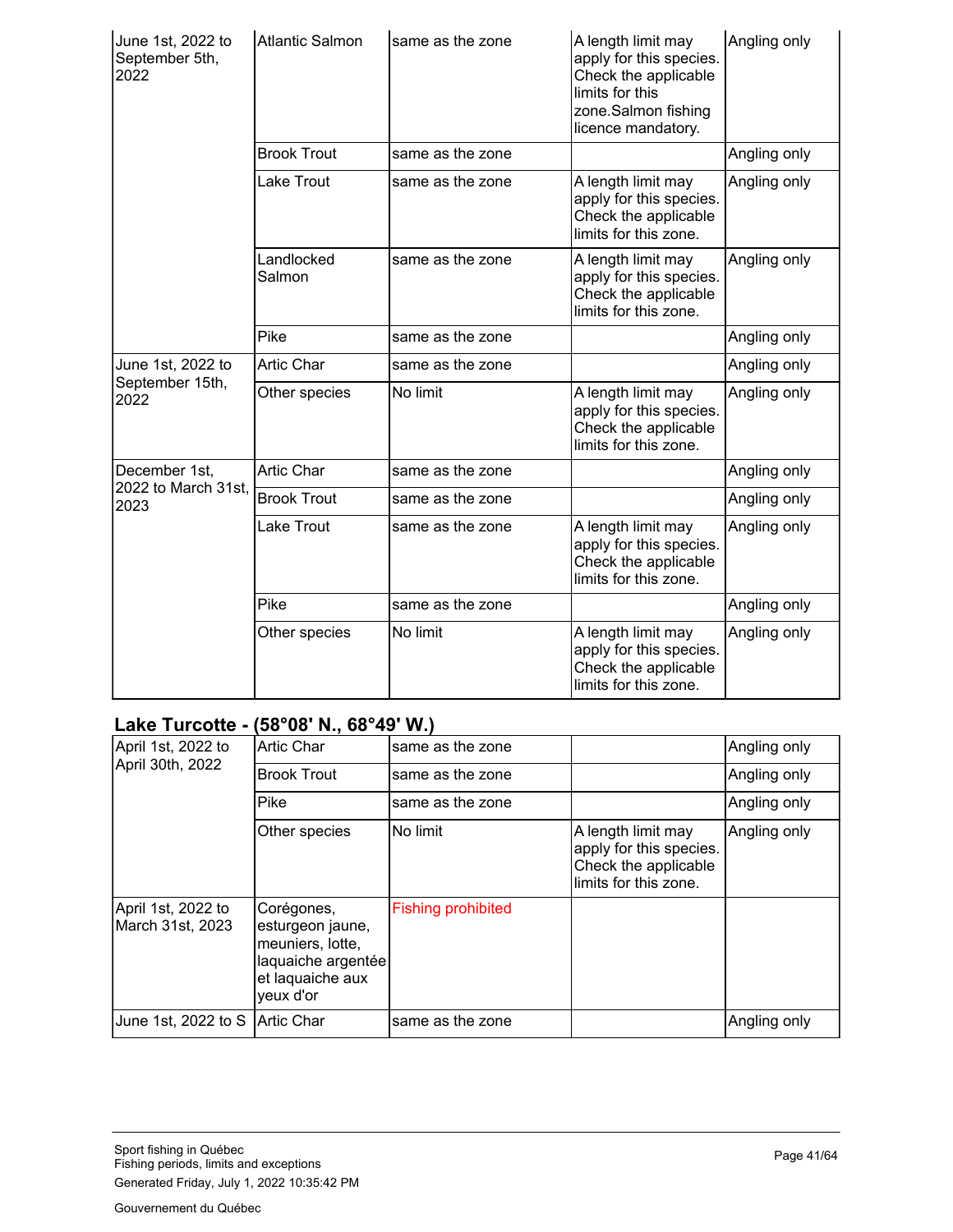| June 1st, 2022 to<br>September 5th,<br>2022 | <b>Atlantic Salmon</b>         | same as the zone | A length limit may<br>apply for this species.<br>Check the applicable<br>limits for this<br>zone.Salmon fishing<br>licence mandatory. | Angling only |
|---------------------------------------------|--------------------------------|------------------|---------------------------------------------------------------------------------------------------------------------------------------|--------------|
|                                             | <b>Brook Trout</b>             | same as the zone |                                                                                                                                       | Angling only |
|                                             | Lake Trout and<br>Splake Trout | same as the zone | A length limit may<br>apply for this species.<br>Check the applicable<br>limits for this zone.                                        | Angling only |
|                                             | Landlocked<br>Salmon           | same as the zone | A length limit may<br>apply for this species.<br>Check the applicable<br>limits for this zone.                                        | Angling only |
|                                             | Pike                           | same as the zone |                                                                                                                                       | Angling only |
|                                             | Other species                  | No limit         | A length limit may<br>apply for this species.<br>Check the applicable<br>limits for this zone.                                        | Angling only |
| December 1st,<br>2022 to March 31st,        | <b>Artic Char</b>              | same as the zone |                                                                                                                                       | Angling only |
| 2023                                        | <b>Brook Trout</b>             | same as the zone |                                                                                                                                       | Angling only |
|                                             | Pike                           | same as the zone |                                                                                                                                       | Angling only |
|                                             | Other species                  | No limit         | A length limit may<br>apply for this species.<br>Check the applicable<br>limits for this zone.                                        | Angling only |

# **Lake Ujarasujjulik - (Terres I, Kangiqsualujjuaq)(58°45'49" N., 65°48'10" W.)**

| .<br>April 1st, 2022 to                     | <b>Artic Char</b>                                                                                         | same as the zone          |                                                                                                                                       | Angling only |
|---------------------------------------------|-----------------------------------------------------------------------------------------------------------|---------------------------|---------------------------------------------------------------------------------------------------------------------------------------|--------------|
| April 30th, 2022                            | <b>Brook Trout</b>                                                                                        | same as the zone          |                                                                                                                                       | Angling only |
|                                             | Lake Trout                                                                                                | same as the zone          | A length limit may<br>apply for this species.<br>Check the applicable<br>limits for this zone.                                        | Angling only |
|                                             | Pike                                                                                                      | same as the zone          |                                                                                                                                       | Angling only |
|                                             | Other species                                                                                             | No limit                  | A length limit may<br>apply for this species.<br>Check the applicable<br>limits for this zone.                                        | Angling only |
| April 1st, 2022 to<br>March 31st, 2023      | Corégones,<br>esturgeon jaune,<br>meuniers, lotte,<br>laquaiche argentée<br>et laquaiche aux<br>yeux d'or | <b>Fishing prohibited</b> |                                                                                                                                       |              |
| June 1st, 2022 to<br>September 5th,<br>2022 | <b>Artic Char</b>                                                                                         | same as the zone          |                                                                                                                                       | Angling only |
|                                             | Atlantic Salmon                                                                                           | same as the zone          | A length limit may<br>apply for this species.<br>Check the applicable<br>limits for this<br>zone.Salmon fishing<br>licence mandatory. | Angling only |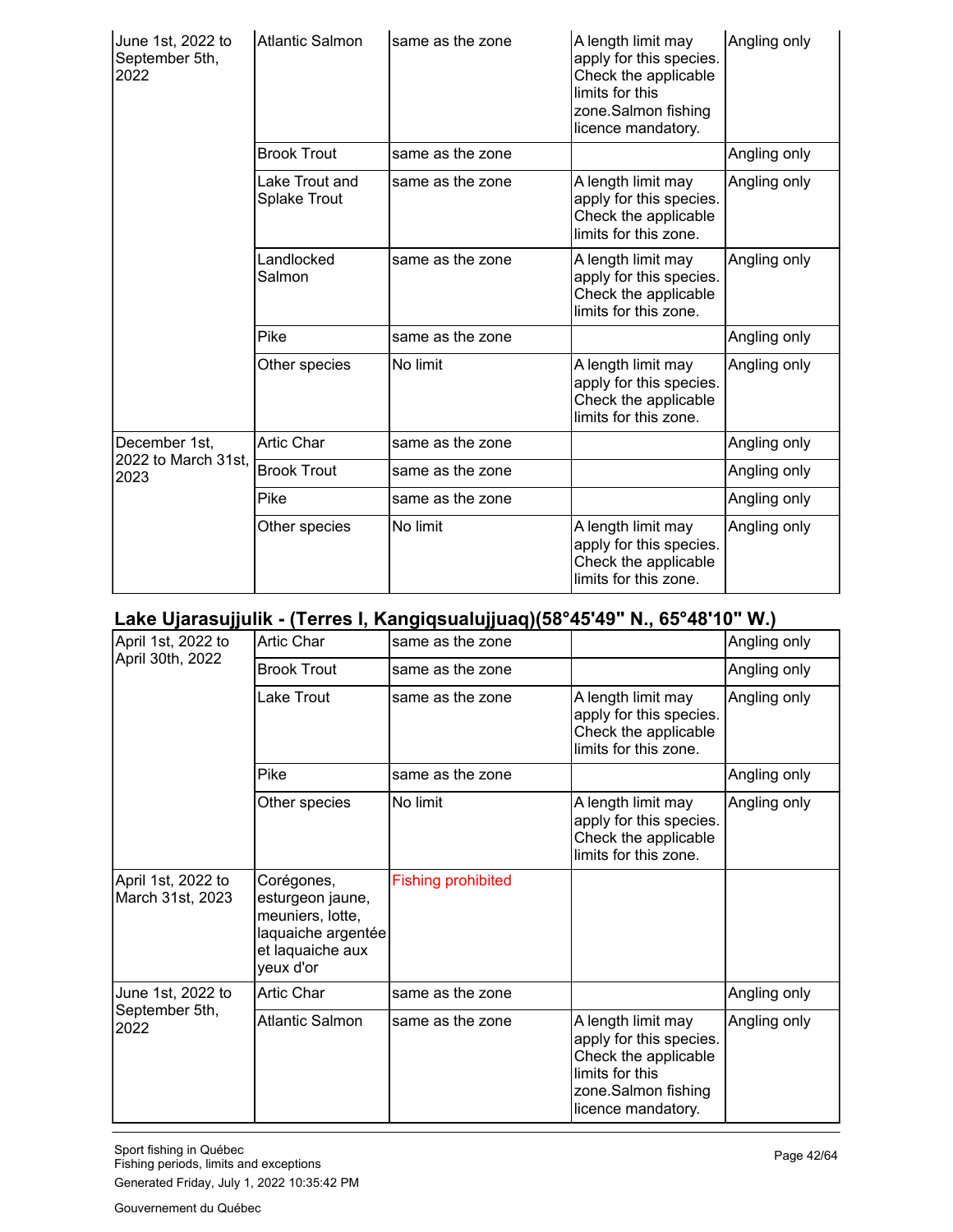| June 1st, 2022 to           | <b>Brook Trout</b>   | same as the zone |                                                                                                | Angling only |
|-----------------------------|----------------------|------------------|------------------------------------------------------------------------------------------------|--------------|
| September 5th,<br>2022      | Lake Trout           | same as the zone | A length limit may<br>apply for this species.<br>Check the applicable<br>limits for this zone. | Angling only |
|                             | Landlocked<br>Salmon | same as the zone | A length limit may<br>apply for this species.<br>Check the applicable<br>limits for this zone. | Angling only |
|                             | Pike                 | same as the zone |                                                                                                | Angling only |
|                             | Other species        | No limit         | A length limit may<br>apply for this species.<br>Check the applicable<br>limits for this zone. | Angling only |
| December 1st,               | <b>Artic Char</b>    | same as the zone |                                                                                                | Angling only |
| 2022 to March 31st,<br>2023 | <b>Brook Trout</b>   | same as the zone |                                                                                                | Angling only |
|                             | Lake Trout           | same as the zone | A length limit may<br>apply for this species.<br>Check the applicable<br>limits for this zone. | Angling only |
|                             | Pike                 | same as the zone |                                                                                                | Angling only |
|                             | Other species        | No limit         | A length limit may<br>apply for this species.<br>Check the applicable<br>limits for this zone. | Angling only |

#### **Lake Vacher - (54°55' N., 66°55' W.)**

| April 1st, 2022 to                     | <b>Artic Char</b>                                                                                         | same as the zone          |                                                                                                                                       | Angling only |
|----------------------------------------|-----------------------------------------------------------------------------------------------------------|---------------------------|---------------------------------------------------------------------------------------------------------------------------------------|--------------|
| April 30th, 2022                       | <b>Brook Trout</b>                                                                                        | same as the zone          |                                                                                                                                       | Angling only |
|                                        | Pike                                                                                                      | same as the zone          |                                                                                                                                       | Angling only |
|                                        | Other species                                                                                             | No limit                  | A length limit may<br>apply for this species.<br>Check the applicable<br>limits for this zone.                                        | Angling only |
| April 1st, 2022 to<br>March 31st, 2023 | Corégones,<br>esturgeon jaune,<br>meuniers, lotte,<br>laquaiche argentée<br>et laquaiche aux<br>yeux d'or | <b>Fishing prohibited</b> |                                                                                                                                       |              |
| June 1st, 2022 to                      | <b>Artic Char</b>                                                                                         | same as the zone          |                                                                                                                                       | Angling only |
| September 5th,<br>2022                 | <b>Atlantic Salmon</b>                                                                                    | same as the zone          | A length limit may<br>apply for this species.<br>Check the applicable<br>limits for this<br>zone.Salmon fishing<br>licence mandatory. | Angling only |
|                                        | <b>Brook Trout</b>                                                                                        | same as the zone          |                                                                                                                                       | Angling only |
|                                        | Lake Trout and<br>Splake Trout                                                                            | same as the zone          | A length limit may<br>apply for this species.<br>Check the applicable<br>limits for this zone.                                        | Angling only |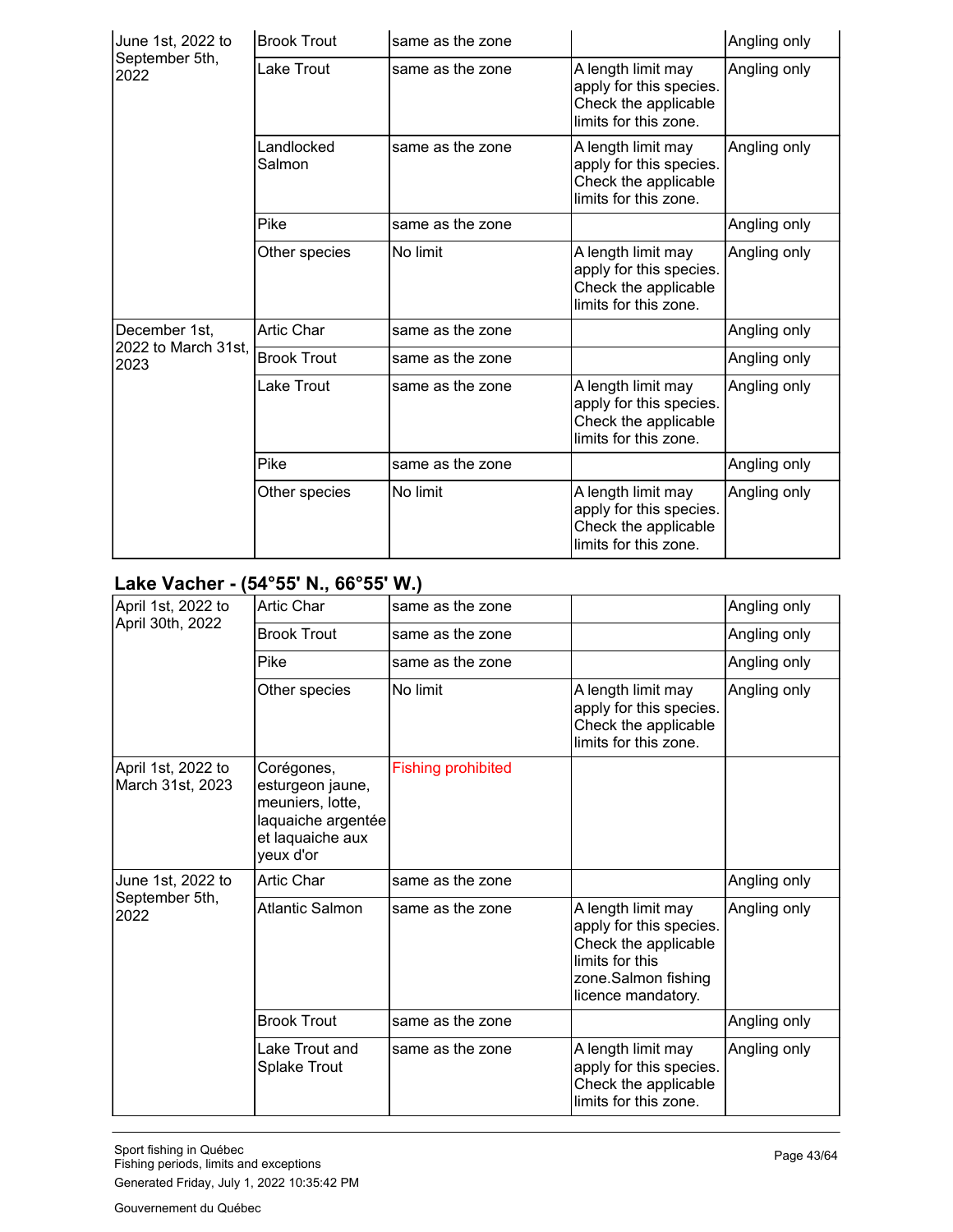| June 1st, 2022 to<br>September 5th,<br>2022 | Landlocked<br>Salmon | same as the zone | A length limit may<br>apply for this species.<br>Check the applicable<br>limits for this zone. | Angling only |
|---------------------------------------------|----------------------|------------------|------------------------------------------------------------------------------------------------|--------------|
|                                             | Pike                 | same as the zone |                                                                                                | Angling only |
|                                             | Other species        | No limit         | A length limit may<br>apply for this species.<br>Check the applicable<br>limits for this zone. | Angling only |
| December 1st,                               | Artic Char           | same as the zone |                                                                                                | Angling only |
| 2022 to March 31st,<br>2023                 | <b>Brook Trout</b>   | same as the zone |                                                                                                | Angling only |
|                                             | Pike                 | same as the zone |                                                                                                | Angling only |
|                                             | Other species        | No limit         | A length limit may<br>apply for this species.<br>Check the applicable<br>limits for this zone. | Angling only |

# **Lake Woussen - (Category I, Kangirsuk, (60°04'02" N., 70°16'35" W.))**

| April 1st, 2022 to                     | <b>Artic Char</b>                                                                                         | same as the zone          |                                                                                                                                       | Angling only |
|----------------------------------------|-----------------------------------------------------------------------------------------------------------|---------------------------|---------------------------------------------------------------------------------------------------------------------------------------|--------------|
| April 30th, 2022                       | <b>Brook Trout</b>                                                                                        | same as the zone          |                                                                                                                                       | Angling only |
|                                        | Lake Trout                                                                                                | same as the zone          | A length limit may<br>apply for this species.<br>Check the applicable<br>limits for this zone.                                        | Angling only |
|                                        | Pike                                                                                                      | same as the zone          |                                                                                                                                       | Angling only |
|                                        | Other species                                                                                             | No limit                  | A length limit may<br>apply for this species.<br>Check the applicable<br>limits for this zone.                                        | Angling only |
| April 1st, 2022 to<br>March 31st, 2023 | Corégones,<br>esturgeon jaune,<br>meuniers, lotte,<br>laquaiche argentée<br>et laquaiche aux<br>yeux d'or | <b>Fishing prohibited</b> |                                                                                                                                       |              |
| June 1st, 2022 to                      | <b>Artic Char</b>                                                                                         | same as the zone          |                                                                                                                                       | Angling only |
| September 5th,<br>2022                 | <b>Atlantic Salmon</b>                                                                                    | same as the zone          | A length limit may<br>apply for this species.<br>Check the applicable<br>limits for this<br>zone.Salmon fishing<br>licence mandatory. | Angling only |
|                                        | <b>Brook Trout</b>                                                                                        | same as the zone          |                                                                                                                                       | Angling only |
|                                        | <b>Lake Trout</b>                                                                                         | same as the zone          | A length limit may<br>apply for this species.<br>Check the applicable<br>limits for this zone.                                        | Angling only |
|                                        | Landlocked<br>Salmon                                                                                      | same as the zone          | A length limit may<br>apply for this species.<br>Check the applicable<br>limits for this zone.                                        | Angling only |
|                                        | Pike                                                                                                      | same as the zone          |                                                                                                                                       | Angling only |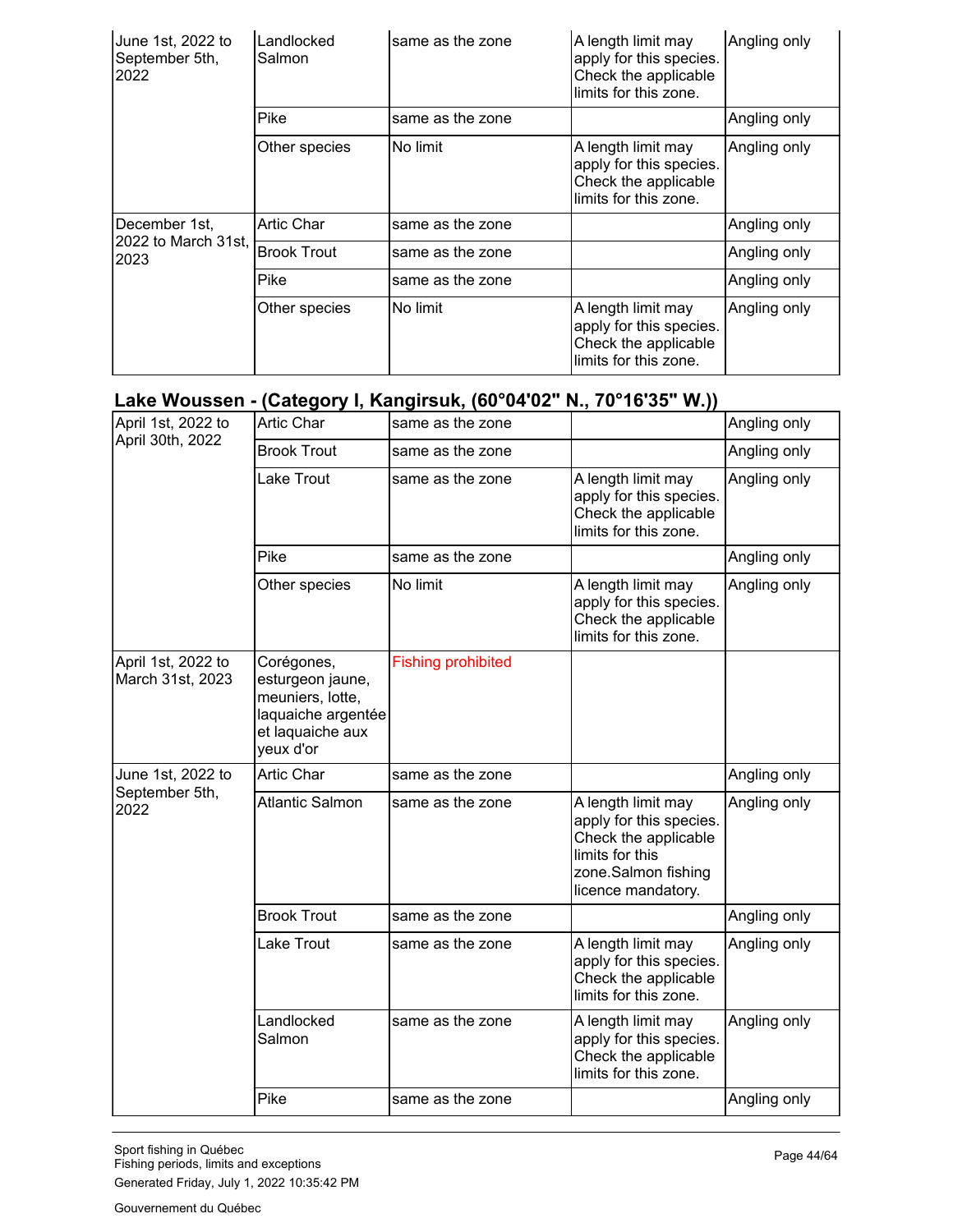| June 1st, 2022 to<br>September 5th,<br>2022 | Other species      | No limit         | A length limit may<br>apply for this species.<br>Check the applicable<br>limits for this zone. | Angling only |
|---------------------------------------------|--------------------|------------------|------------------------------------------------------------------------------------------------|--------------|
| December 1st,                               | <b>Artic Char</b>  | same as the zone |                                                                                                | Angling only |
| 2022 to March 31st,<br>2023                 | <b>Brook Trout</b> | same as the zone |                                                                                                | Angling only |
|                                             | Lake Trout         | same as the zone | A length limit may<br>apply for this species.<br>Check the applicable<br>limits for this zone. | Angling only |
|                                             | Pike               | same as the zone |                                                                                                | Angling only |
|                                             | Other species      | No limit         | A length limit may<br>apply for this species.<br>Check the applicable<br>limits for this zone. | Angling only |

**River à la Baleine - between a line joining point 56°50'22" N., 66°29'36" W. downstream from lac Ninawawe and point 56°37'24" N., 66°12'00" W. at the mouth of lac Ninawawe.**

**Fishing prohibited** April 1st, 2022 to M All species

#### **River à la Baleine - between a line joining points 58°00'00" N., 67°43'33" W. and 58°00'00" N., 67°42'18" W. to point 56°50'22" N., 66°29'36" W. downstream from lac Ninawawe.**

| April 1st, 2022 to<br>March 31st, 2023         | Corégones,<br>esturgeon jaune,<br>meuniers, lotte,<br>laquaiche argentée<br>et laquaiche aux<br>yeux d'or | <b>Fishing prohibited</b>                                           |                                                                                                |                           |
|------------------------------------------------|-----------------------------------------------------------------------------------------------------------|---------------------------------------------------------------------|------------------------------------------------------------------------------------------------|---------------------------|
| June 1st, 2022 to<br>August 15th, 2022         | <b>Artic Char</b>                                                                                         | same as the zone                                                    |                                                                                                | Angling or fly<br>fishing |
|                                                | <b>Atlantic Salmon</b>                                                                                    | 2, including not more than A length limit may<br>one large specimen | apply for this species.<br>Check the applicable<br>limits for this zone.                       | Angling or fly<br>fishing |
|                                                | <b>Brook Trout</b>                                                                                        | same as the zone                                                    |                                                                                                | Angling or fly<br>fishing |
|                                                | Lake Trout                                                                                                | same as the zone                                                    | A length limit may<br>apply for this species.<br>Check the applicable<br>limits for this zone. | Angling or fly<br>fishing |
|                                                | Pike                                                                                                      | same as the zone                                                    |                                                                                                | Angling or fly<br>fishing |
|                                                | Other species                                                                                             | No limit                                                            | A length limit may<br>apply for this species.<br>Check the applicable<br>limits for this zone. | Angling or fly<br>fishing |
| August 16th, 2022<br>to September 5th,<br>2022 | <b>Brook Trout</b>                                                                                        | same as the zone                                                    |                                                                                                | Fly fishing only          |
|                                                | Lake Trout                                                                                                | same as the zone                                                    | A length limit may<br>apply for this species.<br>Check the applicable<br>limits for this zone. | Fly fishing only          |
|                                                | Pike                                                                                                      | same as the zone                                                    |                                                                                                | Fly fishing only          |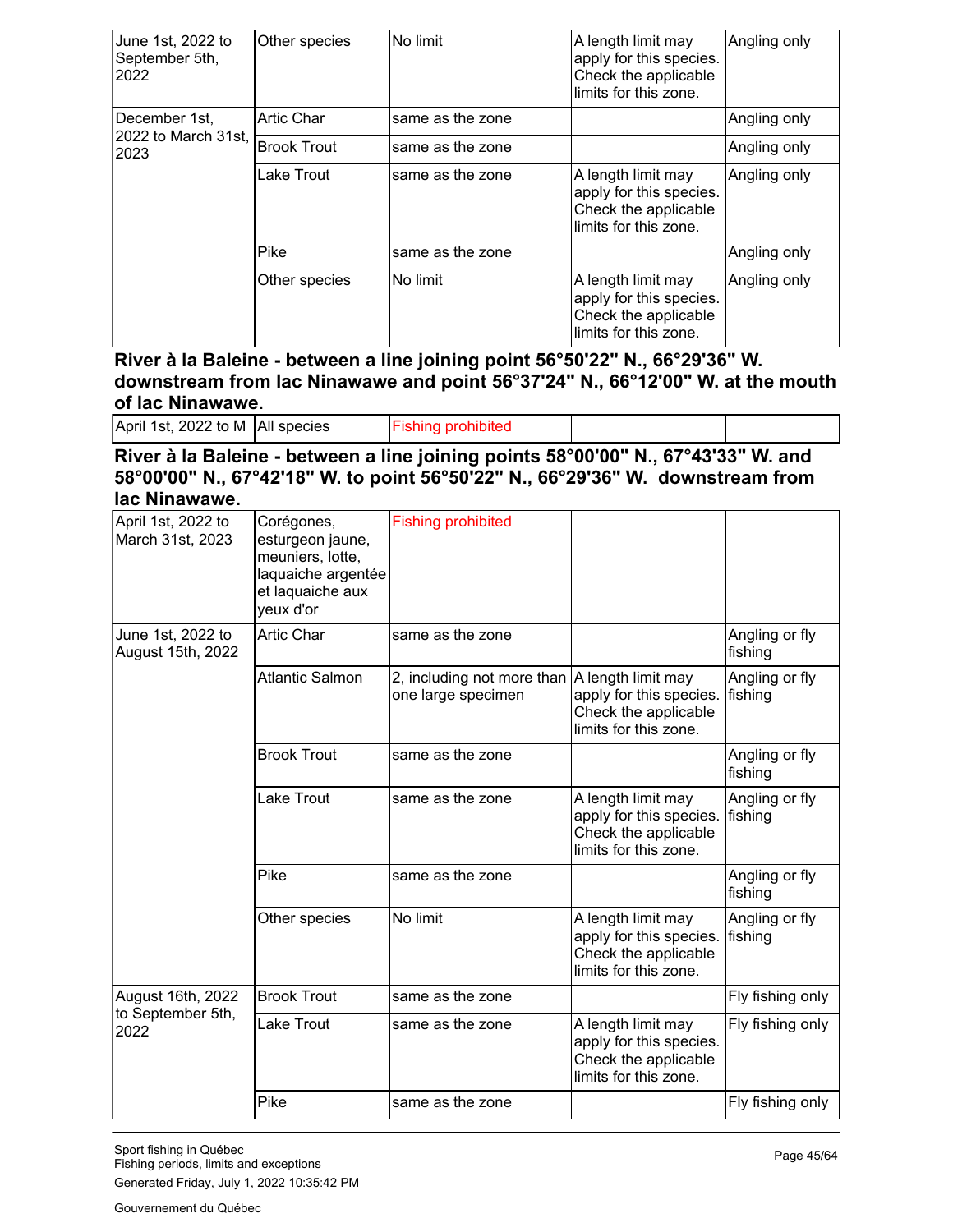| August 16th, 2022<br>to September 30th,<br>2022 | Artic Char             | same as the zone                                                      |                                                                                                | Fly fishing only |
|-------------------------------------------------|------------------------|-----------------------------------------------------------------------|------------------------------------------------------------------------------------------------|------------------|
|                                                 | <b>Atlantic Salmon</b> | 2, including not more than   A length limit may<br>one large specimen | apply for this species.<br>Check the applicable<br>limits for this zone.                       | Fly fishing only |
|                                                 | Other species          | No limit                                                              | A length limit may<br>apply for this species.<br>Check the applicable<br>limits for this zone. | Fly fishing only |

#### **River Abrat - \* (Category II Kangiqsualujjuaq), between points 59°15' N., 65°19' W. and 59°04' N., 65°07' W. \* (Category III, Killiniq), between points 59°02'02" N., 65°22'19" W. and 59°14'30" N., 65°32'15" W.**

| April 1st, 2022 to<br>March 31st, 2023       | Corégones,<br>esturgeon jaune,<br>meuniers, lotte,<br>laquaiche argentée<br>et laquaiche aux<br>yeux d'or | <b>Fishing prohibited</b> |                                                                                                                                       |              |
|----------------------------------------------|-----------------------------------------------------------------------------------------------------------|---------------------------|---------------------------------------------------------------------------------------------------------------------------------------|--------------|
| June 1st, 2022 to<br>September 5th,<br>2022  | <b>Atlantic Salmon</b>                                                                                    | same as the zone          | A length limit may<br>apply for this species.<br>Check the applicable<br>limits for this<br>zone.Salmon fishing<br>licence mandatory. | Angling only |
|                                              | <b>Brook Trout</b>                                                                                        | same as the zone          |                                                                                                                                       | Angling only |
|                                              | Lake Trout                                                                                                | same as the zone          | A length limit may<br>apply for this species.<br>Check the applicable<br>limits for this zone.                                        | Angling only |
|                                              | Landlocked<br>Salmon                                                                                      | same as the zone          | A length limit may<br>apply for this species.<br>Check the applicable<br>limits for this zone.                                        | Angling only |
|                                              | <b>Pike</b>                                                                                               | same as the zone          |                                                                                                                                       | Angling only |
| June 1st, 2022 to<br>September 15th,<br>2022 | <b>Artic Char</b>                                                                                         | same as the zone          |                                                                                                                                       | Angling only |
|                                              | Other species                                                                                             | No limit                  | A length limit may<br>apply for this species.<br>Check the applicable<br>limits for this zone.                                        | Angling only |

#### **River Alluviaq - (Category II, Killiniq) between points 59°22'19" N., 64°56'22" W. and 59°02'59" N., 64°32'21" W.**

| April 1st, 2022 to<br>March 31st, 2023      | Corégones,<br>esturgeon jaune,<br>meuniers, lotte,<br>laquaiche argentée<br>et laquaiche aux<br>yeux d'or | <b>Fishing prohibited</b> |                                                                                                                                       |              |
|---------------------------------------------|-----------------------------------------------------------------------------------------------------------|---------------------------|---------------------------------------------------------------------------------------------------------------------------------------|--------------|
| June 1st, 2022 to<br>September 5th,<br>2022 | Atlantic Salmon                                                                                           | same as the zone          | A length limit may<br>apply for this species.<br>Check the applicable<br>limits for this<br>zone.Salmon fishing<br>licence mandatory. | Angling only |
|                                             | <b>Brook Trout</b>                                                                                        | same as the zone          |                                                                                                                                       | Angling only |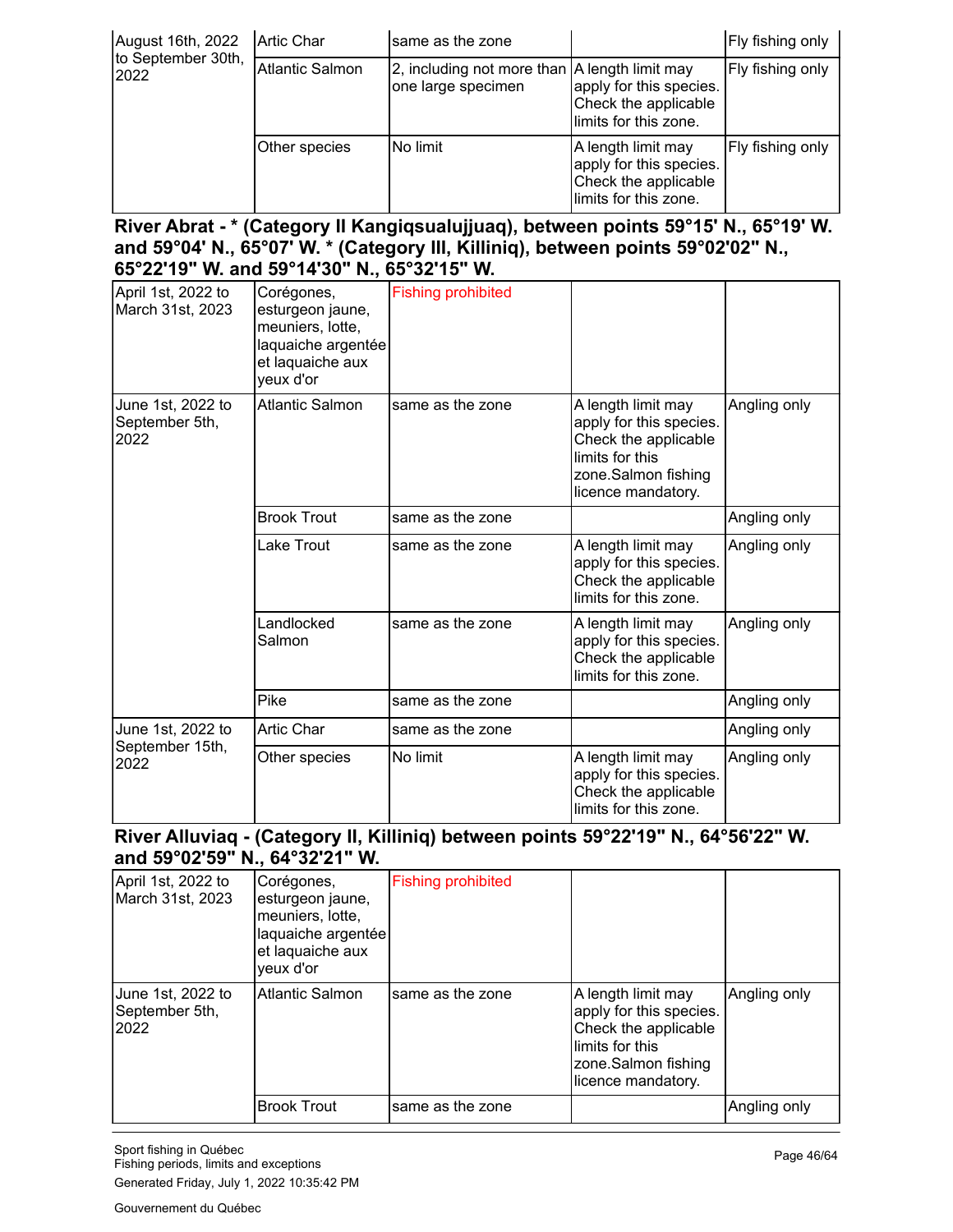| June 1st, 2022 to<br>September 5th,<br>2022 | <b>Lake Trout</b>    | same as the zone | A length limit may<br>apply for this species.<br>Check the applicable<br>limits for this zone. | Angling only |
|---------------------------------------------|----------------------|------------------|------------------------------------------------------------------------------------------------|--------------|
|                                             | Landlocked<br>Salmon | same as the zone | A length limit may<br>apply for this species.<br>Check the applicable<br>limits for this zone. | Angling only |
|                                             | Pike                 | same as the zone |                                                                                                | Angling only |
| June 1st, 2022 to                           | <b>Artic Char</b>    | same as the zone |                                                                                                | Angling only |
| September 15th,<br>2022                     | Other species        | No limit         | A length limit may<br>apply for this species.<br>Check the applicable<br>limits for this zone. | Angling only |

#### **River Arnaud - (Category II, Kangirsuk), between points 59°59' N., 71°53' W. and 60°01' N., 70°44' W.**

| April 1st, 2022 to<br>March 31st, 2023       | Corégones,<br>esturgeon jaune,<br>meuniers, lotte,<br>laquaiche argentée<br>et laquaiche aux<br>yeux d'or | <b>Fishing prohibited</b> |                                                                                                                                       |              |
|----------------------------------------------|-----------------------------------------------------------------------------------------------------------|---------------------------|---------------------------------------------------------------------------------------------------------------------------------------|--------------|
| June 1st, 2022 to<br>September 5th,<br>2022  | Atlantic Salmon                                                                                           | same as the zone          | A length limit may<br>apply for this species.<br>Check the applicable<br>limits for this<br>zone.Salmon fishing<br>licence mandatory. | Angling only |
|                                              | <b>Brook Trout</b>                                                                                        | same as the zone          |                                                                                                                                       | Angling only |
|                                              | Lake Trout                                                                                                | same as the zone          | A length limit may<br>apply for this species.<br>Check the applicable<br>limits for this zone.                                        | Angling only |
|                                              | Landlocked<br>Salmon                                                                                      | same as the zone          | A length limit may<br>apply for this species.<br>Check the applicable<br>limits for this zone.                                        | Angling only |
|                                              | Pike                                                                                                      | same as the zone          |                                                                                                                                       | Angling only |
| June 1st, 2022 to<br>September 15th,<br>2022 | <b>Artic Char</b>                                                                                         | same as the zone          |                                                                                                                                       | Angling only |
|                                              | Other species                                                                                             | No limit                  | A length limit may<br>apply for this species.<br>Check the applicable<br>limits for this zone.                                        | Angling only |

#### **River Arnaud - (Terres III, Kangirsuk), entre les points 60°01' N., 70°44' O. et 60°01' N., 70°23' O.**

| April 1st, 2022 to<br>April 30th, 2022 | Lake Trout and<br><b>ISplake Trout</b> | same as the zone | A length limit may<br>apply for this species.<br>Check the applicable | Angling only |
|----------------------------------------|----------------------------------------|------------------|-----------------------------------------------------------------------|--------------|
|                                        |                                        |                  | llimits for this zone.                                                |              |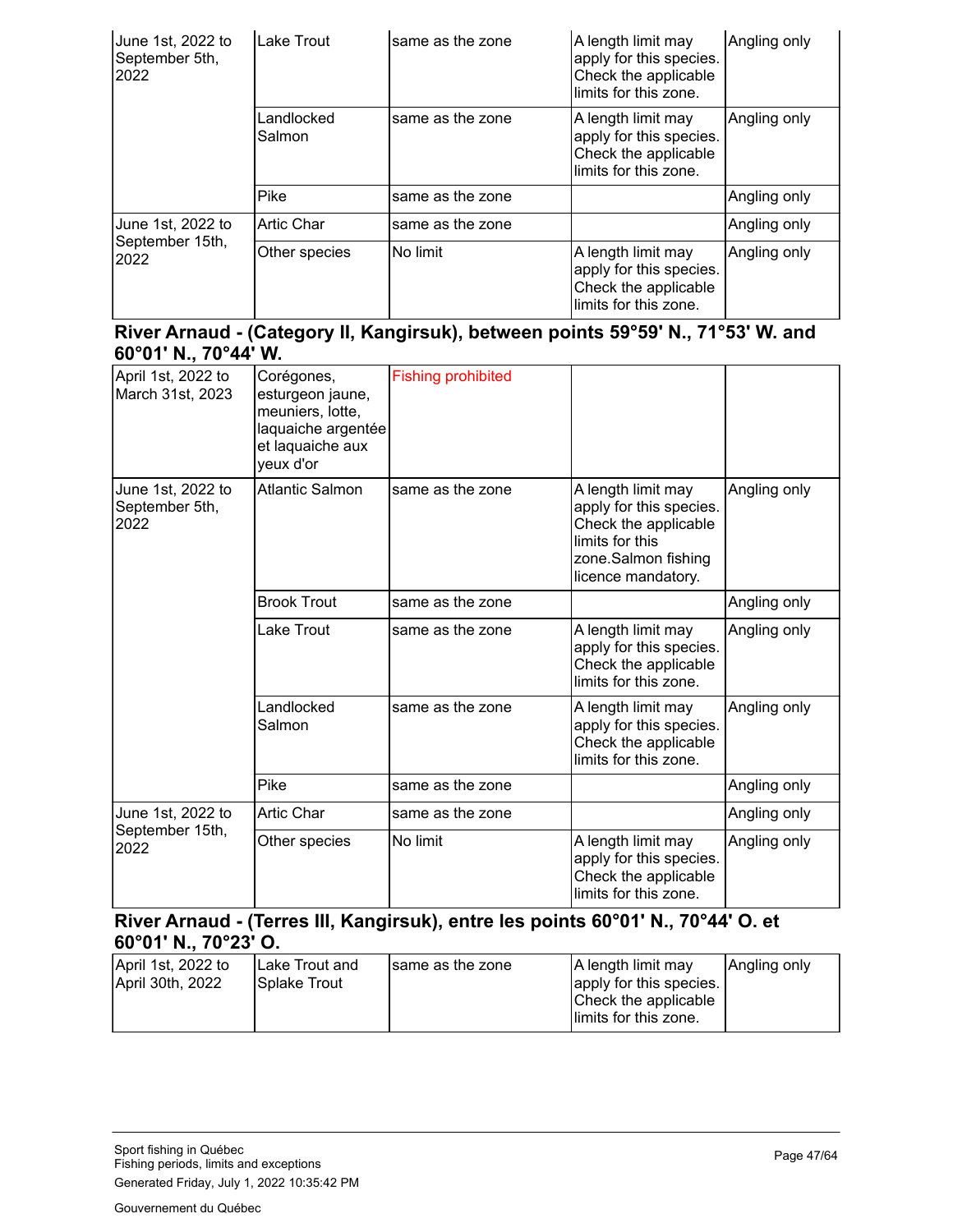| April 1st, 2022 to<br>March 31st, 2023       | Corégones,<br>esturgeon jaune,<br>meuniers, lotte,<br>laquaiche argentée<br>et laquaiche aux<br>yeux d'or | <b>Fishing prohibited</b> |                                                                                                                                       |              |
|----------------------------------------------|-----------------------------------------------------------------------------------------------------------|---------------------------|---------------------------------------------------------------------------------------------------------------------------------------|--------------|
| June 1st, 2022 to<br>September 5th,<br>2022  | <b>Atlantic Salmon</b>                                                                                    | same as the zone          | A length limit may<br>apply for this species.<br>Check the applicable<br>limits for this<br>zone.Salmon fishing<br>licence mandatory. | Angling only |
|                                              | <b>Brook Trout</b>                                                                                        | same as the zone          |                                                                                                                                       | Angling only |
|                                              | Lake Trout and<br><b>Splake Trout</b>                                                                     | same as the zone          | A length limit may<br>apply for this species.<br>Check the applicable<br>limits for this zone.                                        | Angling only |
|                                              | Landlocked<br>Salmon                                                                                      | same as the zone          | A length limit may<br>apply for this species.<br>Check the applicable<br>limits for this zone.                                        | Angling only |
|                                              | Pike                                                                                                      | same as the zone          |                                                                                                                                       | Angling only |
| June 1st, 2022 to<br>September 30th,         | <b>Artic Char</b>                                                                                         | same as the zone          |                                                                                                                                       | Angling only |
| 2022                                         | Other species                                                                                             | No limit                  | A length limit may<br>apply for this species.<br>Check the applicable<br>limits for this zone.                                        | Angling only |
| December 1st,<br>2022 to March 31st,<br>2023 | Lake Trout and<br><b>Splake Trout</b>                                                                     | same as the zone          | A length limit may<br>apply for this species.<br>Check the applicable<br>limits for this zone.                                        | Angling only |

#### **River aux Feuilles - between a line joining points 58°45'30" N., 70°08'42" W. and 58°46'56" N., 70°07'57" W. and a line joining points 57°23'36" N., 74°30'00" W. and 57°25'34" N., 74°30'00" W.**

| April 1st, 2022 to<br>March 31st, 2023       | Corégones,<br>esturgeon jaune,<br>meuniers, lotte,<br>laquaiche argentée<br>et laquaiche aux<br>yeux d'or | <b>Fishing prohibited</b>                        |                                                                                                |                           |
|----------------------------------------------|-----------------------------------------------------------------------------------------------------------|--------------------------------------------------|------------------------------------------------------------------------------------------------|---------------------------|
| June 1st, 2022 to<br>September 5th,          | <b>Brook Trout</b>                                                                                        | same as the zone                                 |                                                                                                | Angling or fly<br>fishing |
| 2022                                         | Lake Trout                                                                                                | same as the zone                                 | A length limit may<br>apply for this species.<br>Check the applicable<br>limits for this zone. | Angling or fly<br>fishing |
|                                              | Pike                                                                                                      | same as the zone                                 |                                                                                                | Angling or fly<br>fishing |
| June 1st, 2022 to<br>September 30th,<br>2022 | <b>Artic Char</b>                                                                                         | same as the zone                                 |                                                                                                | Angling or fly<br>fishing |
|                                              | <b>Atlantic Salmon</b>                                                                                    | 2, including not more than<br>one large specimen | A length limit may<br>apply for this species.<br>Check the applicable<br>limits for this zone. | Angling or fly<br>fishing |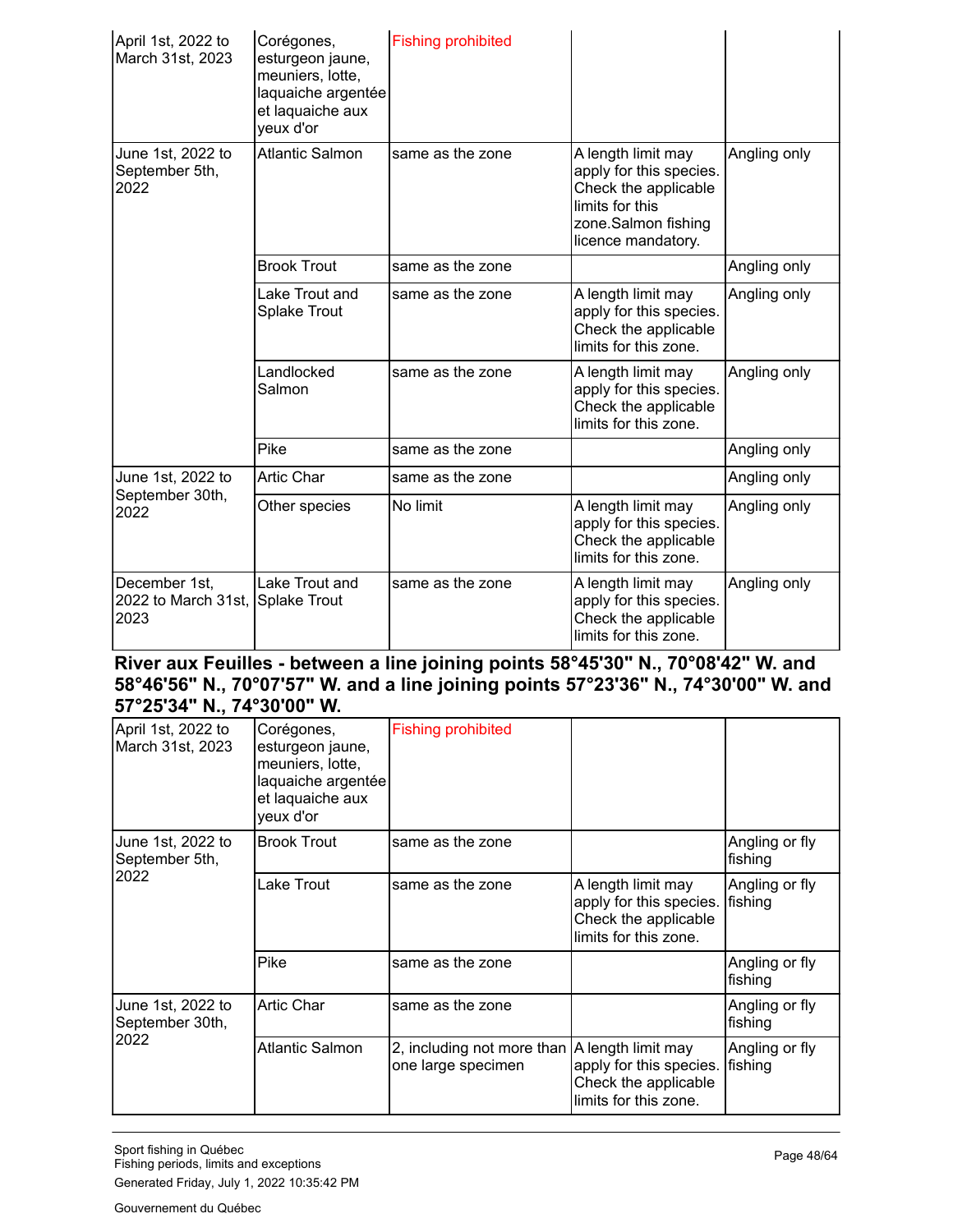| IJune 1st. 2022 to | Other species | No limit | A length limit may               | Angling or fly |
|--------------------|---------------|----------|----------------------------------|----------------|
| September 30th,    |               |          | apply for this species. If shing |                |
| 2022               |               |          | Check the applicable             |                |
|                    |               |          | Ilimits for this zone.           |                |

**River aux Mélèzes - between a line joining points 57°41'24" N., 69°27'00" W. and 57°41'00" N., 69°27'00" W. and points 57°23'11" N., 70°39'00" W. and 57°23'32" N., 70°38'59" W.**

Fishing prohibited April 1st, 2022 to M All species

**River aux Mélèzes - between point 57°12'00" N., 71°38'00" W. and a line joining points 56°52'30" N., 72°50'00" W. and 56°52'20" N., 72°50'00" W.**

**Fishing prohibited** April 1st, 2022 to M All species

**River aux Mélèzes - between points 57°23'11" N., 70°39'00" W. and 57°23'32" N., 70°38'59" W. and points 57°12'10" N., 71°38'02" W. and 57°12'52" N., 71°38'07" W.**

| April 1st, 2022 to<br>March 31st, 2023          | Corégones,<br>esturgeon jaune,<br>meuniers, lotte,<br>laquaiche argentée<br>et laquaiche aux<br>yeux d'or | <b>Fishing prohibited</b>                                 |                                                                                                |                           |
|-------------------------------------------------|-----------------------------------------------------------------------------------------------------------|-----------------------------------------------------------|------------------------------------------------------------------------------------------------|---------------------------|
| June 1st, 2022 to<br>August 15th, 2022          | Artic Char                                                                                                | same as the zone                                          |                                                                                                | Angling or fly<br>fishing |
|                                                 | <b>Atlantic Salmon</b>                                                                                    | 2, including not more than<br>one large specimen          | A length limit may<br>apply for this species.<br>Check the applicable<br>limits for this zone. | Angling or fly<br>fishing |
|                                                 | <b>Brook Trout</b>                                                                                        | same as the zone                                          |                                                                                                | Angling or fly<br>fishing |
|                                                 | Lake Trout                                                                                                | same as the zone                                          | A length limit may<br>apply for this species.<br>Check the applicable<br>limits for this zone. | Angling or fly<br>fishing |
|                                                 | Pike                                                                                                      | same as the zone                                          |                                                                                                | Angling or fly<br>fishing |
|                                                 | Other species                                                                                             | No limit                                                  | A length limit may<br>apply for this species.<br>Check the applicable<br>limits for this zone. | Angling or fly<br>fishing |
| August 16th, 2022<br>to September 5th,          | <b>Brook Trout</b>                                                                                        | 15 or 8 kg + 1 brook trout,<br>whichever is reached first |                                                                                                | Fly fishing only          |
| 2022                                            | Lake Trout                                                                                                | same as the zone                                          | A length limit may<br>apply for this species.<br>Check the applicable<br>limits for this zone. | Fly fishing only          |
|                                                 | Pike                                                                                                      | same as the zone                                          |                                                                                                | Fly fishing only          |
| August 16th, 2022<br>to September 30th,<br>2022 | Artic Char                                                                                                | same as the zone                                          |                                                                                                | Fly fishing only          |
|                                                 | <b>Atlantic Salmon</b>                                                                                    | 2, including not more than<br>one large specimen          | A length limit may<br>apply for this species.<br>Check the applicable<br>limits for this zone. | Fly fishing only          |
|                                                 | Other species                                                                                             | No limit                                                  | A length limit may<br>apply for this species.<br>Check the applicable<br>limits for this zone. | Fly fishing only          |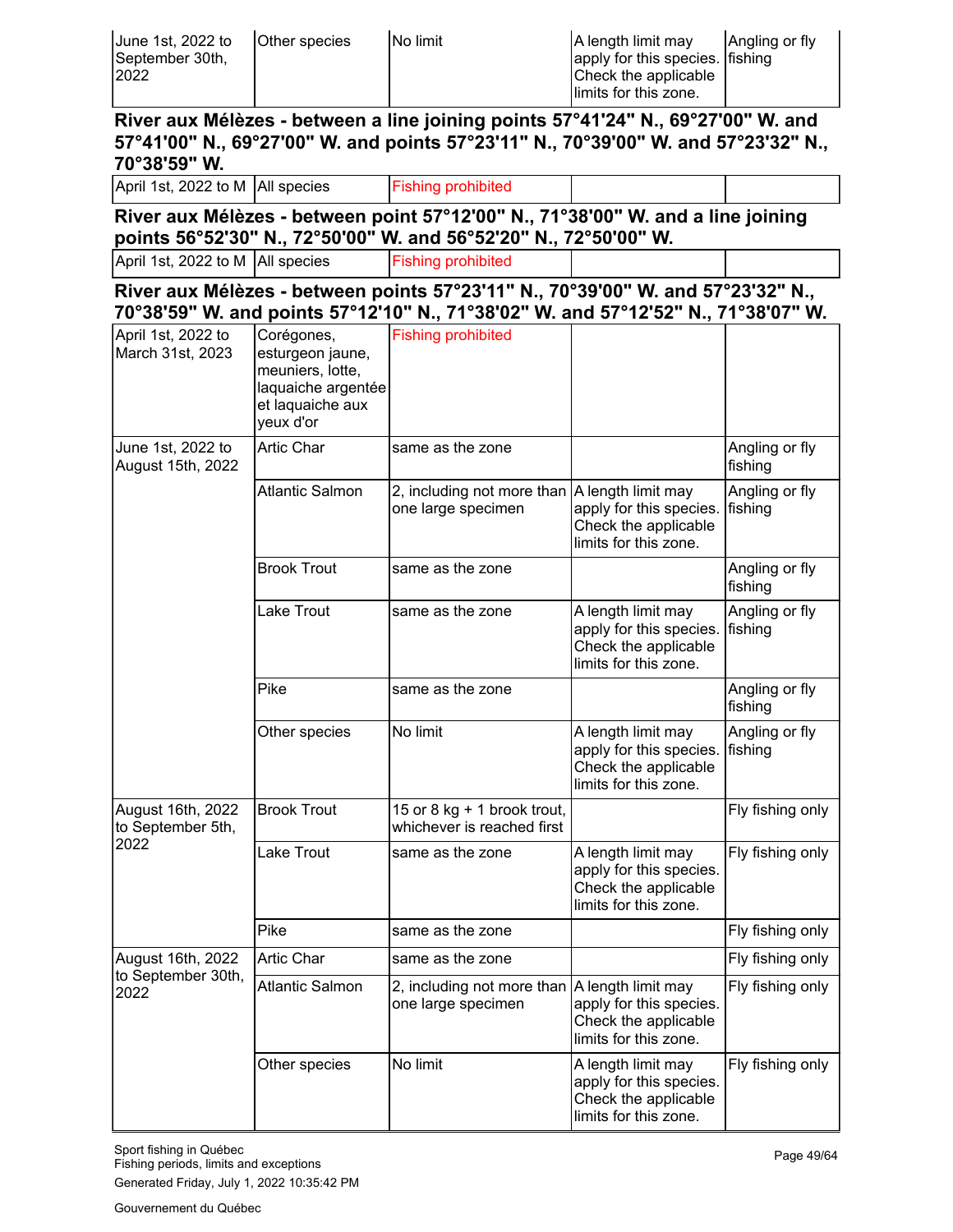#### **River Barnoin - (Category II, Kangiqsuallujjuaq), between points 58°40' N., 65°37' W. and 58°32' N., 65°28' W. and 58°28' N., 65°21' W. and 58°16' N., 65°11' W.**

| April 1st, 2022 to<br>March 31st, 2023       | Corégones,<br>esturgeon jaune,<br>meuniers, lotte,<br>laquaiche argentée<br>et laquaiche aux<br>yeux d'or | <b>Fishing prohibited</b> |                                                                                                                                       |              |
|----------------------------------------------|-----------------------------------------------------------------------------------------------------------|---------------------------|---------------------------------------------------------------------------------------------------------------------------------------|--------------|
| June 1st, 2022 to<br>September 5th,<br>2022  | <b>Atlantic Salmon</b>                                                                                    | same as the zone          | A length limit may<br>apply for this species.<br>Check the applicable<br>limits for this<br>zone.Salmon fishing<br>licence mandatory. | Angling only |
|                                              | <b>Brook Trout</b>                                                                                        | same as the zone          |                                                                                                                                       | Angling only |
|                                              | Lake Trout                                                                                                | same as the zone          | A length limit may<br>apply for this species.<br>Check the applicable<br>limits for this zone.                                        | Angling only |
|                                              | Landlocked<br>Salmon                                                                                      | same as the zone          | A length limit may<br>apply for this species.<br>Check the applicable<br>limits for this zone.                                        | Angling only |
|                                              | Pike                                                                                                      | same as the zone          |                                                                                                                                       | Angling only |
| June 1st, 2022 to<br>September 15th,<br>2022 | <b>Artic Char</b>                                                                                         | same as the zone          |                                                                                                                                       | Angling only |
|                                              | Other species                                                                                             | No limit                  | A length limit may<br>apply for this species.<br>Check the applicable<br>limits for this zone.                                        | Angling only |

#### **River Barnoin - (Category III), between points 58°31'46,15" N., 65°17'18,31" W. et 58°25' N., 65°00' W.**

| April 1st, 2022 to<br>April 30th, 2022      | Lake Trout and<br>Splake Trout                                                                            | same as the zone          | A length limit may<br>apply for this species.<br>Check the applicable<br>limits for this zone.                                        | Angling only |
|---------------------------------------------|-----------------------------------------------------------------------------------------------------------|---------------------------|---------------------------------------------------------------------------------------------------------------------------------------|--------------|
| April 1st, 2022 to<br>March 31st, 2023      | Corégones,<br>esturgeon jaune,<br>meuniers, lotte,<br>laquaiche argentée<br>et laquaiche aux<br>yeux d'or | <b>Fishing prohibited</b> |                                                                                                                                       |              |
| June 1st, 2022 to<br>September 5th,<br>2022 | Atlantic Salmon                                                                                           | same as the zone          | A length limit may<br>apply for this species.<br>Check the applicable<br>limits for this<br>zone.Salmon fishing<br>licence mandatory. | Angling only |
|                                             | <b>Brook Trout</b>                                                                                        | same as the zone          |                                                                                                                                       | Angling only |
|                                             | Lake Trout and<br><b>Splake Trout</b>                                                                     | same as the zone          | A length limit may<br>apply for this species.<br>Check the applicable<br>limits for this zone.                                        | Angling only |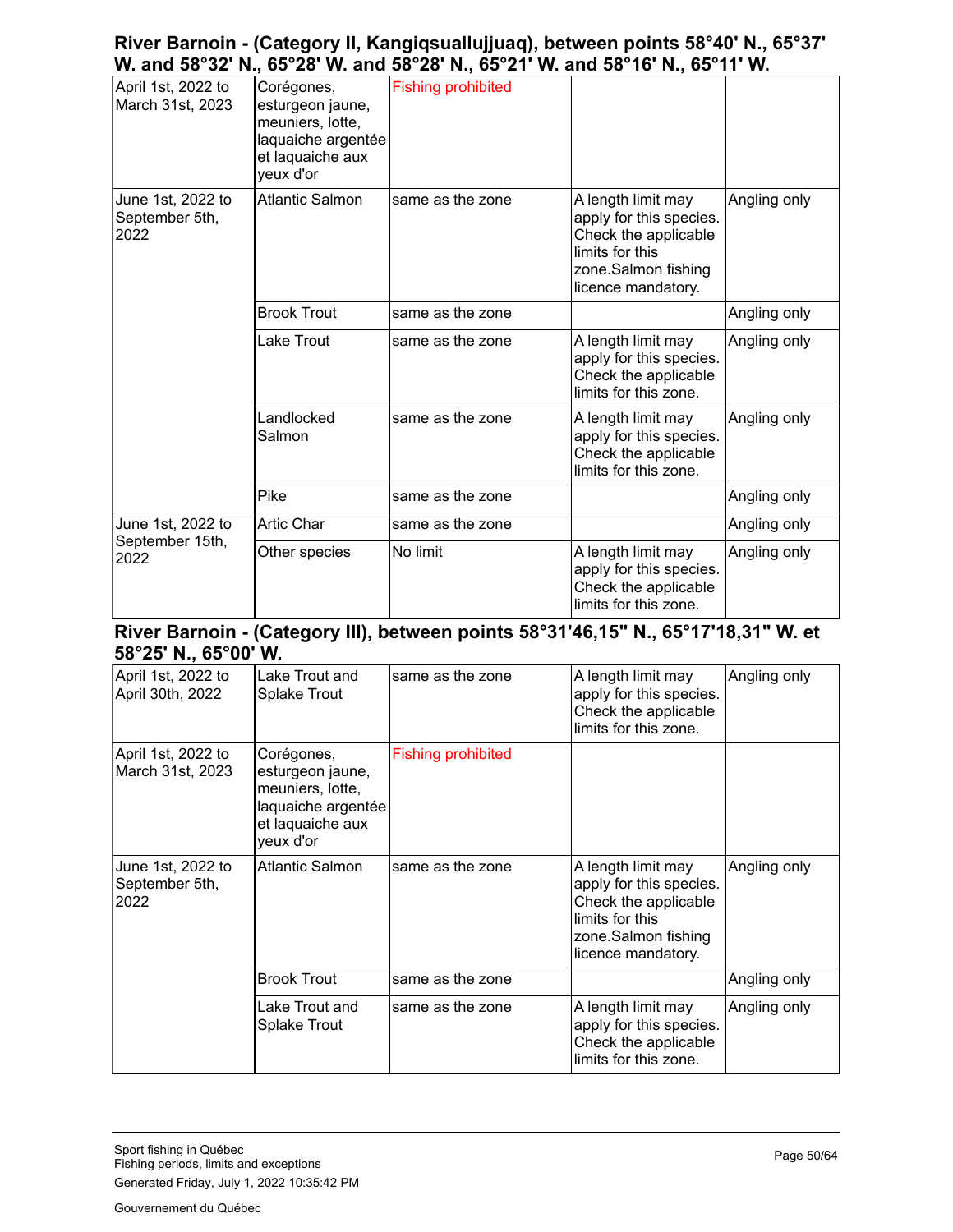| June 1st, 2022 to<br>September 5th,<br>2022               | Landlocked<br>Salmon | same as the zone | A length limit may<br>apply for this species.<br>Check the applicable<br>limits for this zone. | Angling only |
|-----------------------------------------------------------|----------------------|------------------|------------------------------------------------------------------------------------------------|--------------|
|                                                           | Pike                 | same as the zone |                                                                                                | Angling only |
| June 1st, 2022 to                                         | <b>Artic Char</b>    | same as the zone |                                                                                                | Angling only |
| September 30th,<br>2022                                   | Other species        | No limit         | A length limit may<br>apply for this species.<br>Check the applicable<br>limits for this zone. | Angling only |
| December 1st,<br>2022 to March 31st, Splake Trout<br>2023 | Lake Trout and       | same as the zone | A length limit may<br>apply for this species.<br>Check the applicable<br>limits for this zone. | Angling only |

**River Bérard - (Categories I and II, Tasiujaq), between points 58°35' N., 70°02' W. and 58°38' N., 69°59' W.**

| April 1st, 2022 to<br>March 31st, 2023       | Corégones,<br>esturgeon jaune,<br>meuniers, lotte,<br>laquaiche argentée<br>et laquaiche aux<br>yeux d'or | <b>Fishing prohibited</b> |                                                                                                                                       |              |
|----------------------------------------------|-----------------------------------------------------------------------------------------------------------|---------------------------|---------------------------------------------------------------------------------------------------------------------------------------|--------------|
| June 1st, 2022 to<br>September 5th,<br>2022  | <b>Atlantic Salmon</b>                                                                                    | same as the zone          | A length limit may<br>apply for this species.<br>Check the applicable<br>limits for this<br>zone.Salmon fishing<br>licence mandatory. | Angling only |
|                                              | <b>Brook Trout</b>                                                                                        | same as the zone          |                                                                                                                                       | Angling only |
|                                              | Lake Trout                                                                                                | same as the zone          | A length limit may<br>apply for this species.<br>Check the applicable<br>limits for this zone.                                        | Angling only |
|                                              | Landlocked<br>Salmon                                                                                      | same as the zone          | A length limit may<br>apply for this species.<br>Check the applicable<br>limits for this zone.                                        | Angling only |
|                                              | Pike                                                                                                      | same as the zone          |                                                                                                                                       | Angling only |
| June 1st, 2022 to<br>September 15th,<br>2022 | <b>Artic Char</b>                                                                                         | same as the zone          |                                                                                                                                       | Angling only |
|                                              | Other species                                                                                             | No limit                  | A length limit may<br>apply for this species.<br>Check the applicable<br>limits for this zone.                                        | Angling only |

**River Caniapiscau - La partie entre sa confluence avec la Rivière Koksoak et la Chute du Calcaire située à 27 km en amont.**

| Same as zone                                | Other species        | Isame as the zone |                                                                                                                |  |
|---------------------------------------------|----------------------|-------------------|----------------------------------------------------------------------------------------------------------------|--|
| June 1st, 2022 to<br>September 5th,<br>2022 | Landlocked<br>Salmon |                   | A length limit may<br>apply for this species.<br>Check the applicable<br>llimits for this<br>zone.Angling only |  |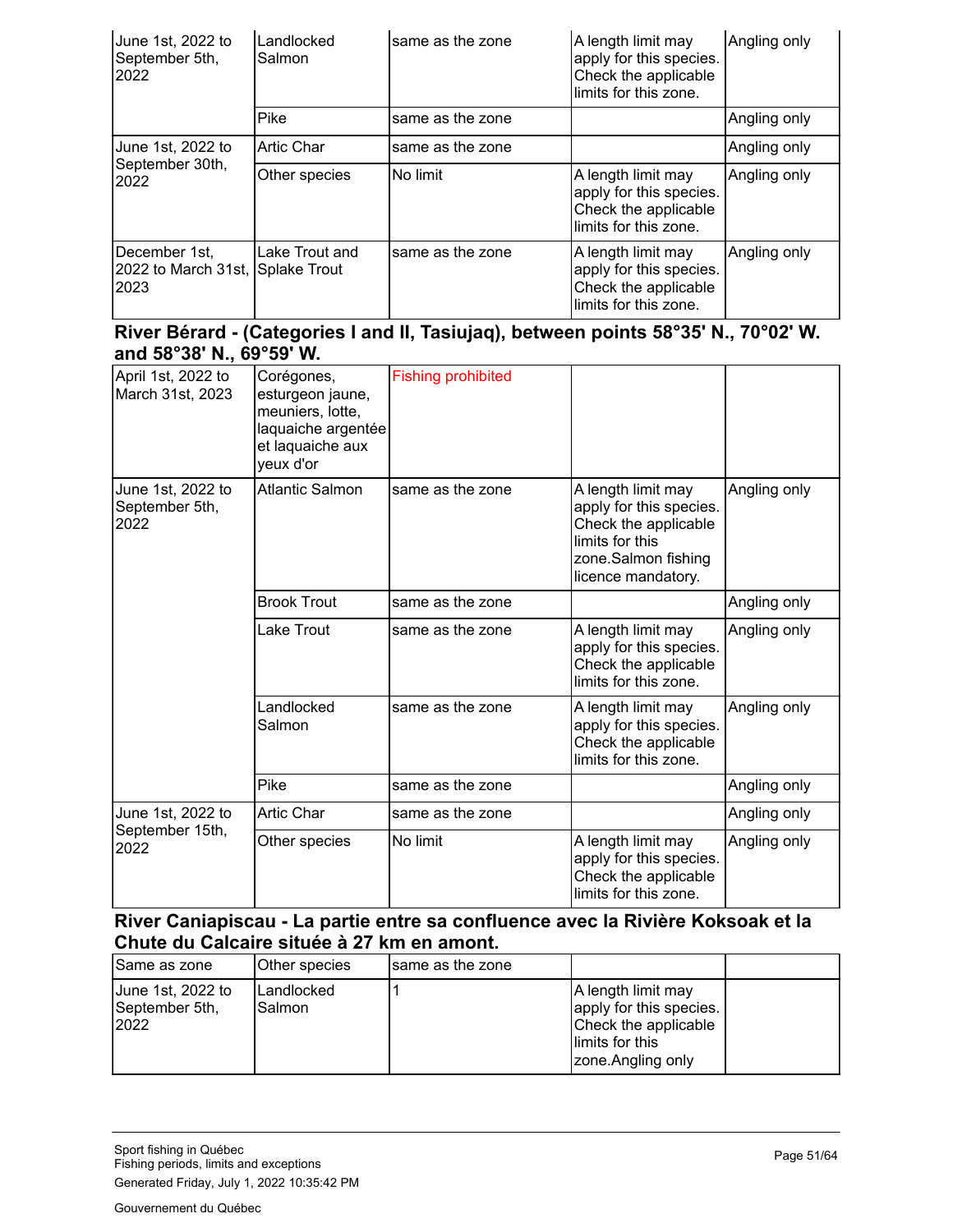#### **River de Pas - between its point of confluence with rivière George, delimited by a line joining points 55°53'04" N., 64°45'54" W. and 55°53'04" N., 64°45'18" W. and point 55°49'31" N., 65°03'18" W.**

| April 1st, 2022 to<br>March 31st, 2023 | Corégones,<br>esturgeon jaune,<br>meuniers, lotte,<br>laquaiche argentée<br>et laquaiche aux<br>yeux d'or | <b>Fishing prohibited</b>                           |                                                                                                |                           |
|----------------------------------------|-----------------------------------------------------------------------------------------------------------|-----------------------------------------------------|------------------------------------------------------------------------------------------------|---------------------------|
| June 1st, 2022 to<br>August 15th, 2022 | <b>Artic Char</b>                                                                                         | 5                                                   |                                                                                                | Angling or fly<br>fishing |
|                                        | <b>Atlantic Salmon</b>                                                                                    | 2, including not more than<br>one large specimen    | A length limit may<br>apply for this species.<br>Check the applicable<br>limits for this zone. | Angling or fly<br>fishing |
|                                        | <b>Brook Trout</b>                                                                                        | 15 or 8 kg + 1 trout,<br>whichever is reached first |                                                                                                | Angling or fly<br>fishing |
|                                        | Lake Trout                                                                                                | 3                                                   | A length limit may<br>apply for this species.<br>Check the applicable<br>limits for this zone. | Angling or fly<br>fishing |
|                                        | Pike                                                                                                      | 10 in all                                           |                                                                                                | Angling or fly<br>fishing |
|                                        | Other species                                                                                             | No limit                                            | A length limit may<br>apply for this species.<br>Check the applicable<br>limits for this zone. | Angling or fly<br>fishing |
| August 16th, 2022                      | <b>Brook Trout</b>                                                                                        | same as the zone                                    |                                                                                                | Fly fishing only          |
| to September 5th,<br>2022              | Lake Trout                                                                                                | same as the zone                                    | A length limit may<br>apply for this species.<br>Check the applicable<br>limits for this zone. | Fly fishing only          |
|                                        | Pike                                                                                                      | same as the zone                                    |                                                                                                | Fly fishing only          |
| August 16th, 2022                      | Artic Char                                                                                                | same as the zone                                    |                                                                                                | Fly fishing only          |
| to September 30th,<br>2022             | <b>Atlantic Salmon</b>                                                                                    | 2, including not more than<br>one large specimen    | A length limit may<br>apply for this species.<br>Check the applicable<br>limits for this zone. | Fly fishing only          |
|                                        | Other species                                                                                             | Aucune limite                                       | A length limit may<br>apply for this species.<br>Check the applicable<br>limits for this zone. | Fly fishing only          |

#### **River de Pas - between point 55°28'30" N., 65°07'00" W. and point 55°09'02" N., 65°37'00" W.**

| April 1st, 2022 to<br>March 31st, 2023        | Corégones,<br>esturgeon jaune,<br>meuniers, lotte,<br>laquaiche argentée<br>et laquaiche aux<br>yeux d'or | <b>Fishing prohibited</b> |                            |
|-----------------------------------------------|-----------------------------------------------------------------------------------------------------------|---------------------------|----------------------------|
| June 1st, 2022 to<br><b>August 15th, 2022</b> | l Artic Char                                                                                              | 5                         | Angling or fly <br>fishing |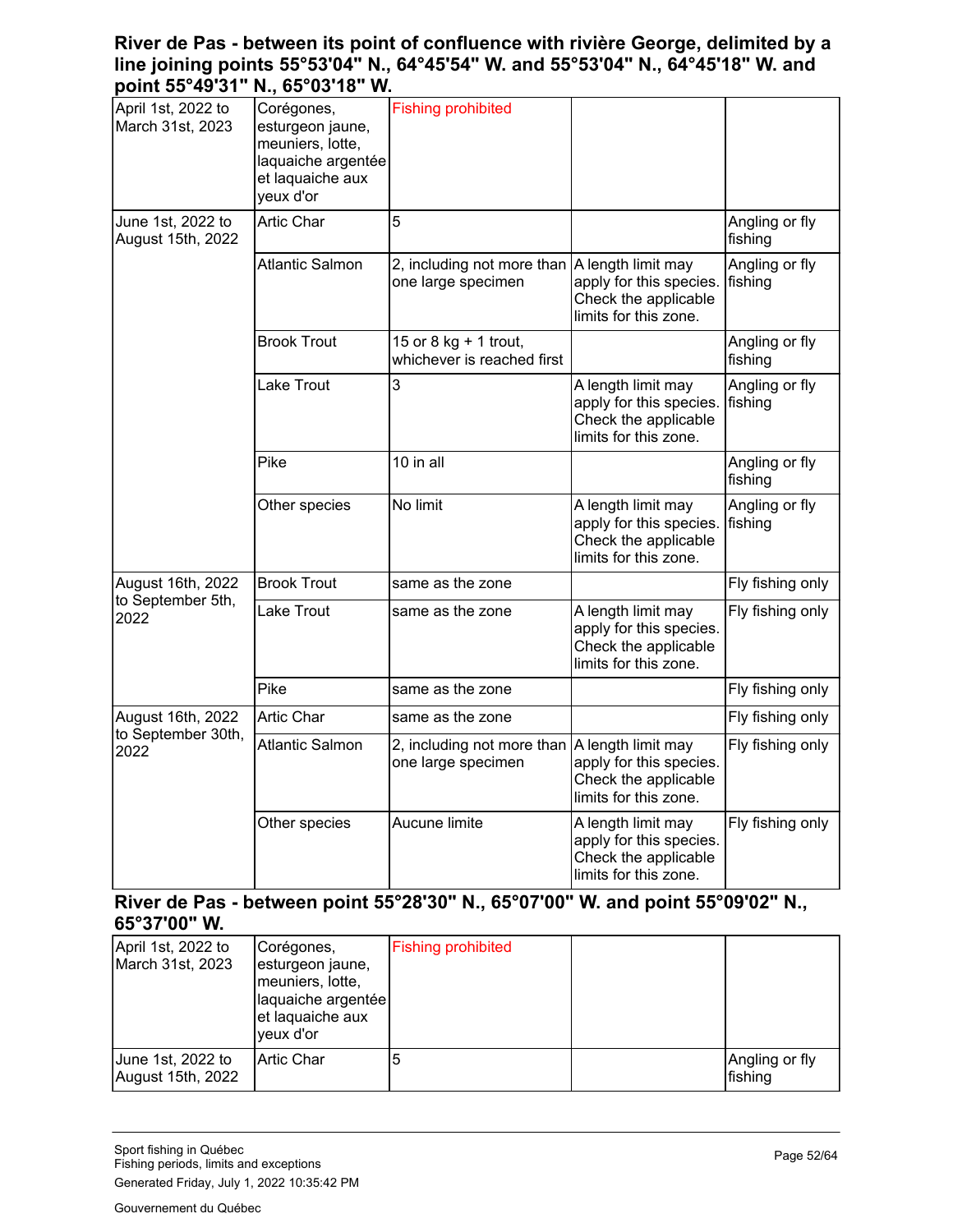| June 1st, 2022 to<br>August 15th, 2022 | <b>Atlantic Salmon</b> | 2, including not more than A length limit may<br>one large specimen | apply for this species.<br>Check the applicable<br>limits for this zone.                       | Angling or fly<br>fishing |
|----------------------------------------|------------------------|---------------------------------------------------------------------|------------------------------------------------------------------------------------------------|---------------------------|
|                                        | <b>Brook Trout</b>     | 15 or 8 kg + 1 trout,<br>whichever is reached first                 |                                                                                                | Angling or fly<br>fishing |
|                                        | Lake Trout             | 3                                                                   | A length limit may<br>apply for this species.<br>Check the applicable<br>limits for this zone. | Angling or fly<br>fishing |
|                                        | Pike                   | 10 in all                                                           |                                                                                                | Angling or fly<br>fishing |
|                                        | Other species          | No limit                                                            | A length limit may<br>apply for this species.<br>Check the applicable<br>limits for this zone. | Angling or fly<br>fishing |
| August 16th, 2022                      | <b>Brook Trout</b>     | same as the zone                                                    |                                                                                                | Fly fishing only          |
| to September 5th,<br>2022              | Lake Trout             | same as the zone                                                    | A length limit may<br>apply for this species.<br>Check the applicable<br>limits for this zone. | Fly fishing only          |
|                                        | Pike                   | same as the zone                                                    |                                                                                                | Fly fishing only          |
| August 16th, 2022                      | <b>Artic Char</b>      | same as the zone                                                    |                                                                                                | Fly fishing only          |
| to September 30th,<br>2022             | <b>Atlantic Salmon</b> | 2, including not more than<br>one large specimen                    | A length limit may<br>apply for this species.<br>Check the applicable<br>limits for this zone. | Fly fishing only          |
|                                        | Other species          | Aucune limite                                                       | A length limit may<br>apply for this species.<br>Check the applicable<br>limits for this zone. | Fly fishing only          |

**River Delay - between its point of confluence with rivière Du Gué delimited by a line joining points 56°56'42" N., 71°28'18" W. and 56°56'24" N., 71°28'18" W. and a line joining points 56°14'59" N., 70°50'19" W. and 56°14'47" N., 70°50'35" W.**

| April 1st, 2022 to<br>March 31st, 2023 | Corégones,<br>esturgeon jaune,<br>meuniers, lotte,<br>laquaiche argentée<br>et laquaiche aux<br>yeux d'or | <b>Fishing prohibited</b>                                           |                                                                                                |                           |
|----------------------------------------|-----------------------------------------------------------------------------------------------------------|---------------------------------------------------------------------|------------------------------------------------------------------------------------------------|---------------------------|
| June 1st, 2022 to<br>August 15th, 2022 | <b>Artic Char</b>                                                                                         | same as the zone                                                    |                                                                                                | Angling or fly<br>fishing |
|                                        | Atlantic Salmon                                                                                           | 2, including not more than A length limit may<br>one large specimen | apply for this species.<br>Check the applicable<br>limits for this zone.                       | Angling or fly<br>fishing |
|                                        | <b>Brook Trout</b>                                                                                        | same as the zone                                                    |                                                                                                | Angling or fly<br>fishing |
|                                        | Lake Trout                                                                                                | same as the zone                                                    | A length limit may<br>apply for this species.<br>Check the applicable<br>limits for this zone. | Angling or fly<br>fishing |
|                                        | Pike                                                                                                      | same as the zone                                                    |                                                                                                | Angling or fly<br>fishing |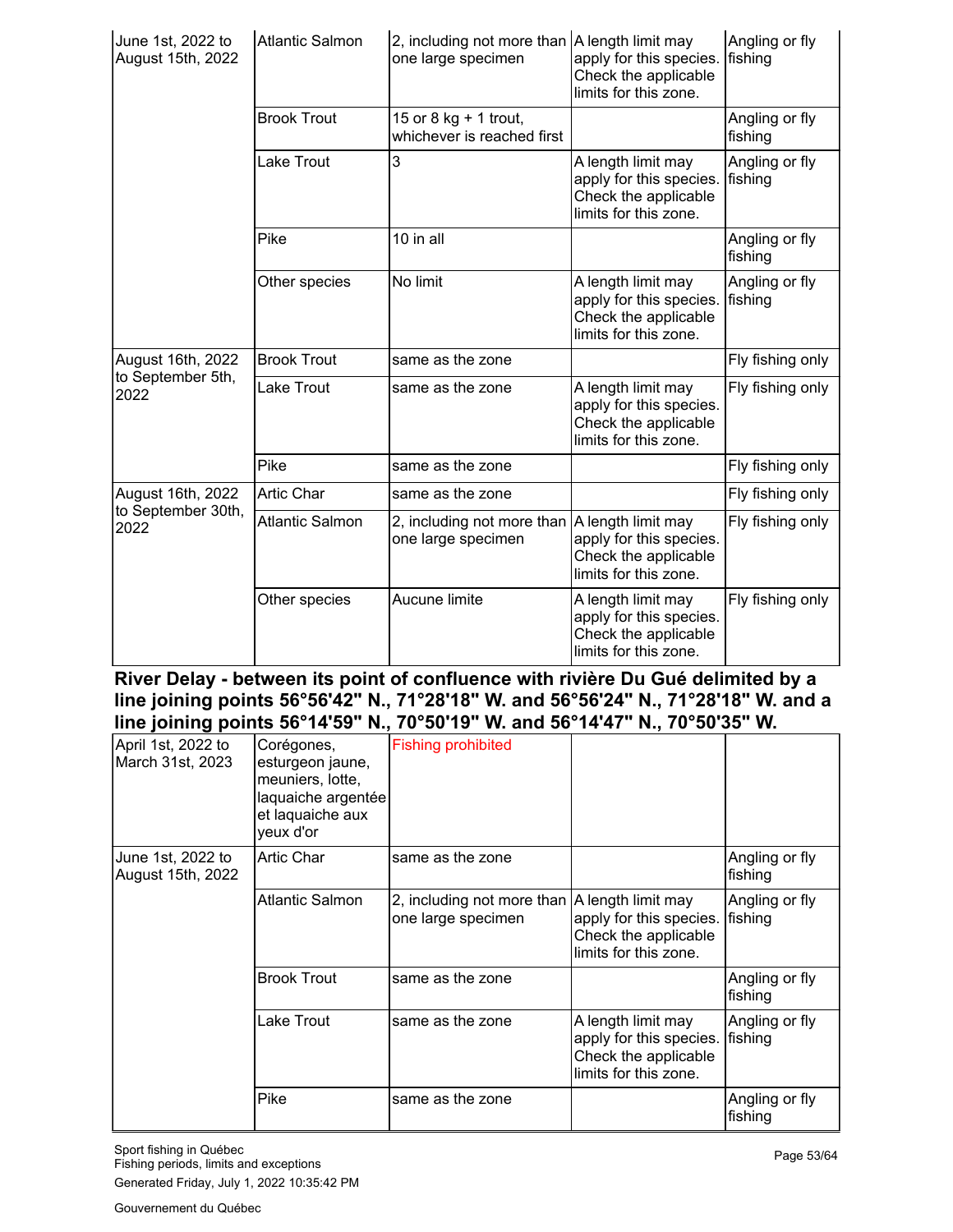| June 1st, 2022 to<br>August 15th, 2022 | Other species      | No limit                                                    | A length limit may<br>apply for this species.<br>Check the applicable<br>limits for this zone. | Angling or fly<br>fishing |
|----------------------------------------|--------------------|-------------------------------------------------------------|------------------------------------------------------------------------------------------------|---------------------------|
| August 16th, 2022<br>to September 5th, | <b>Brook Trout</b> | 15 or 8 kg $+$ 1 brook trout,<br>whichever is reached first |                                                                                                | Fly fishing only          |
| 2022                                   | Lake Trout         | same as the zone                                            | A length limit may<br>apply for this species.<br>Check the applicable<br>limits for this zone. | Fly fishing only          |
|                                        | Pike               | same as the zone                                            |                                                                                                | Fly fishing only          |
| August 16th, 2022                      | <b>Artic Char</b>  | same as the zone                                            |                                                                                                | Fly fishing only          |
| to September 30th,<br>2022             | Atlantic Salmon    | 2, including not more than<br>one large specimen            | A length limit may<br>apply for this species.<br>Check the applicable<br>limits for this zone. | Fly fishing only          |
|                                        | Other species      | No limit                                                    | A length limit may<br>apply for this species.<br>Check the applicable<br>limits for this zone. | Fly fishing only          |

**River du Gué - between its point of confluence with rivière Aux Mélèzes delimited by a line joining points 57°21'00" N., 70°43'54" W. and 57°21'00" N., 70°45'24" W. and a line joining points 56°37'06" N., 72°20'00" W. and 56°37'10" N., 72°20'00" W.**

|                                                | Jr                                                                                                        |                                                           |                                                                                                |                           |
|------------------------------------------------|-----------------------------------------------------------------------------------------------------------|-----------------------------------------------------------|------------------------------------------------------------------------------------------------|---------------------------|
| April 1st, 2022 to<br>March 31st, 2023         | Corégones,<br>esturgeon jaune,<br>meuniers, lotte,<br>laquaiche argentée<br>et laquaiche aux<br>yeux d'or | <b>Fishing prohibited</b>                                 |                                                                                                |                           |
| June 1st, 2022 to<br>August 15th, 2022         | <b>Artic Char</b>                                                                                         | same as the zone                                          |                                                                                                | Angling or fly<br>fishing |
|                                                | <b>Atlantic Salmon</b>                                                                                    | 2, including not more than<br>one large specimen          | A length limit may<br>apply for this species.<br>Check the applicable<br>limits for this zone. | Angling or fly<br>fishing |
|                                                | <b>Brook Trout</b>                                                                                        | same as the zone                                          |                                                                                                | Angling or fly<br>fishing |
|                                                | Lake Trout                                                                                                | same as the zone                                          | A length limit may<br>apply for this species.<br>Check the applicable<br>limits for this zone. | Angling or fly<br>fishing |
|                                                | Pike                                                                                                      | same as the zone                                          |                                                                                                | Angling or fly<br>fishing |
|                                                | Other species                                                                                             | No limit                                                  | A length limit may<br>apply for this species.<br>Check the applicable<br>limits for this zone. | Angling or fly<br>fishing |
| August 16th, 2022<br>to September 5th,<br>2022 | <b>Brook Trout</b>                                                                                        | 15 or 8 kg + 1 brook trout,<br>whichever is reached first |                                                                                                | Fly fishing only          |
|                                                | Lake Trout                                                                                                | same as the zone                                          | A length limit may<br>apply for this species.<br>Check the applicable<br>limits for this zone. | Fly fishing only          |
|                                                | Pike                                                                                                      | same as the zone                                          |                                                                                                | Fly fishing only          |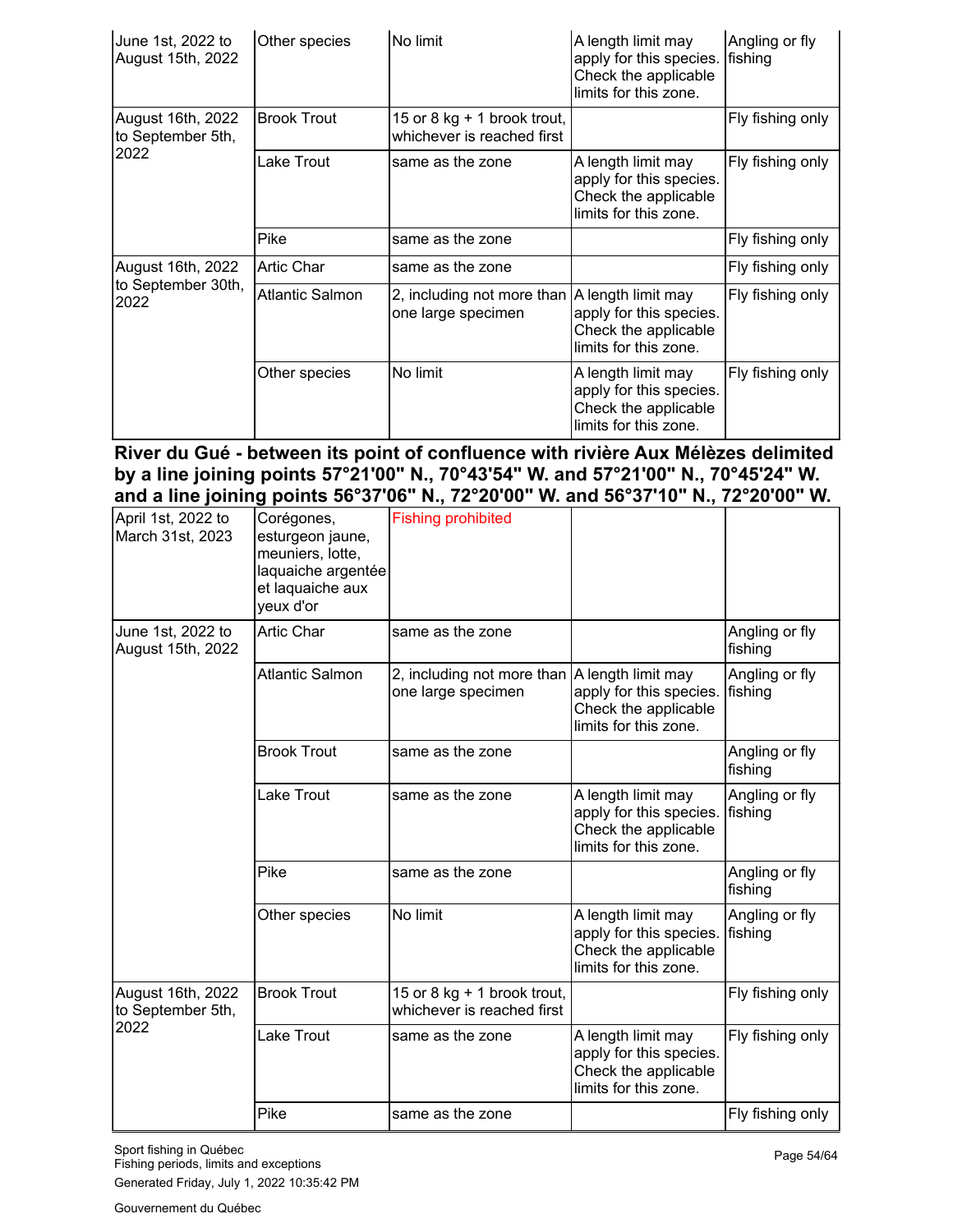| August 16th, 2022<br>to September 30th,<br>2022 | Artic Char             | same as the zone                                                      |                                                                                                 | Fly fishing only        |
|-------------------------------------------------|------------------------|-----------------------------------------------------------------------|-------------------------------------------------------------------------------------------------|-------------------------|
|                                                 | <b>Atlantic Salmon</b> | 2, including not more than   A length limit may<br>one large specimen | apply for this species.<br>Check the applicable<br>llimits for this zone.                       | Fly fishing only        |
|                                                 | Other species          | No limit                                                              | A length limit may<br>apply for this species.<br>Check the applicable<br>llimits for this zone. | <b>Fly fishing only</b> |

#### **River Duquet - between points 62°02' N., 74°31' W. and 61°57' N., 74°40' W.**

| April 1st, 2022 to<br>April 30th, 2022                    | Lake Trout and<br><b>Splake Trout</b>                                                                     | same as the zone          | A length limit may<br>apply for this species.<br>Check the applicable<br>limits for this zone.                                        | Angling only |
|-----------------------------------------------------------|-----------------------------------------------------------------------------------------------------------|---------------------------|---------------------------------------------------------------------------------------------------------------------------------------|--------------|
| April 1st, 2022 to<br>March 31st, 2023                    | Corégones,<br>esturgeon jaune,<br>meuniers, lotte,<br>laquaiche argentée<br>et laquaiche aux<br>yeux d'or | <b>Fishing prohibited</b> |                                                                                                                                       |              |
| June 1st, 2022 to<br>September 5th,<br>2022               | <b>Atlantic Salmon</b>                                                                                    | same as the zone          | A length limit may<br>apply for this species.<br>Check the applicable<br>limits for this<br>zone.Salmon fishing<br>licence mandatory. | Angling only |
|                                                           | <b>Brook Trout</b>                                                                                        | same as the zone          |                                                                                                                                       | Angling only |
|                                                           | Lake Trout and<br><b>Splake Trout</b>                                                                     | same as the zone          | A length limit may<br>apply for this species.<br>Check the applicable<br>limits for this zone.                                        | Angling only |
|                                                           | Landlocked<br>Salmon                                                                                      | same as the zone          | A length limit may<br>apply for this species.<br>Check the applicable<br>limits for this zone.                                        | Angling only |
|                                                           | Pike                                                                                                      | same as the zone          |                                                                                                                                       | Angling only |
| June 1st, 2022 to                                         | <b>Artic Char</b>                                                                                         | same as the zone          |                                                                                                                                       | Angling only |
| September 30th,<br>2022                                   | Other species                                                                                             | No limit                  | A length limit may<br>apply for this species.<br>Check the applicable<br>limits for this zone.                                        | Angling only |
| December 1st,<br>2022 to March 31st, Splake Trout<br>2023 | Lake Trout and                                                                                            | same as the zone          | A length limit may<br>apply for this species.<br>Check the applicable<br>limits for this zone.                                        | Angling only |

**River Ford - between its point of confluence with rivière George, delimited by a line joining points 58°10'44" N., 65°47'00" W. and 58°10'34" N., 65°47'00" W. and point 58°08'56" N., 65°35'00" W.**

| Trout<br>Brook | Isame as the zone | Fly fishing only |
|----------------|-------------------|------------------|
|                |                   |                  |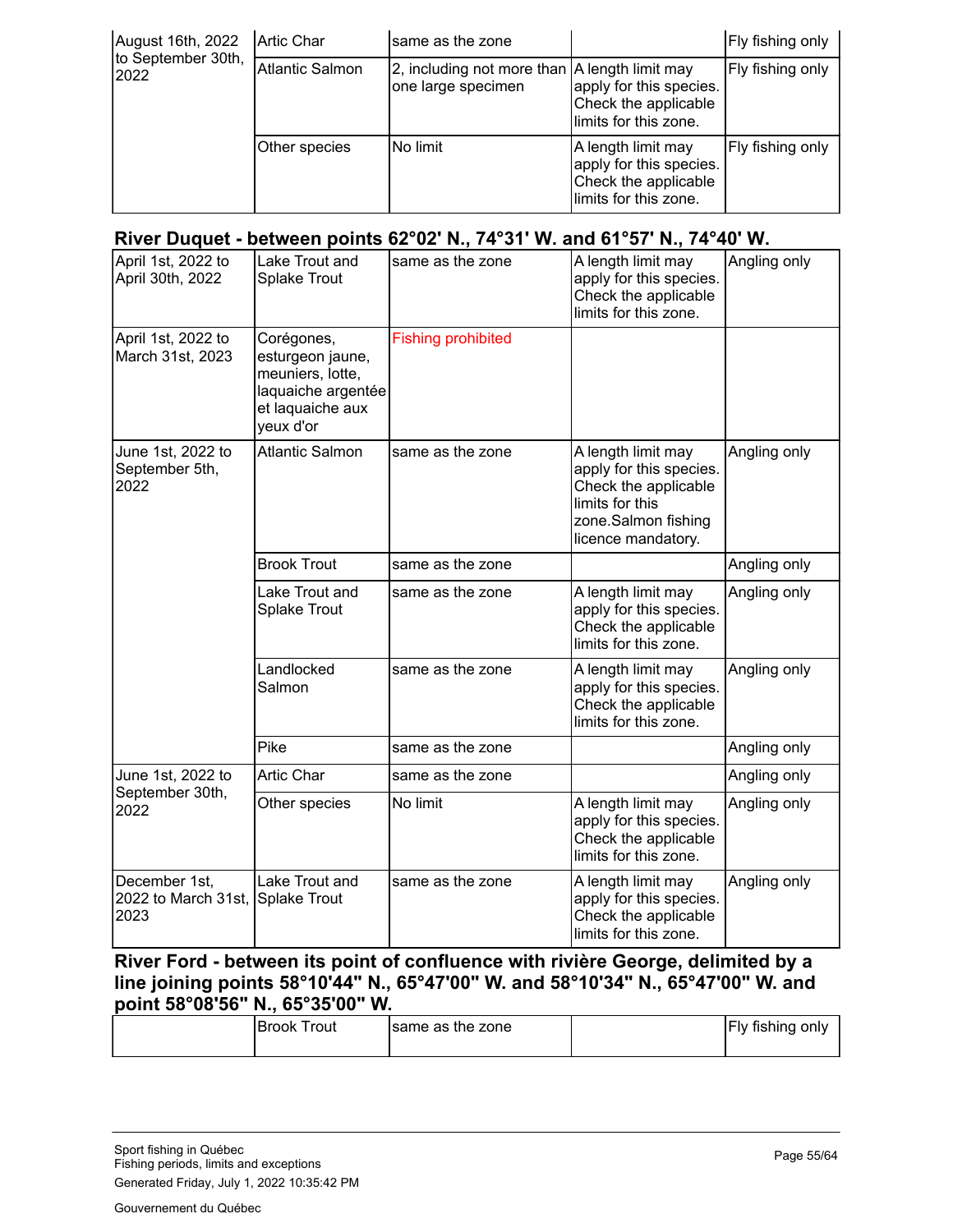|                                        | Lake Trout                                                                                                | same as the zone                    | A length limit may<br>apply for this species.<br>Check the applicable<br>limits for this zone. | Fly fishing only          |
|----------------------------------------|-----------------------------------------------------------------------------------------------------------|-------------------------------------|------------------------------------------------------------------------------------------------|---------------------------|
|                                        | Pike                                                                                                      | same as the zone                    |                                                                                                | Fly fishing only          |
| April 1st, 2022 to<br>March 31st, 2023 | Corégones,<br>esturgeon jaune,<br>meuniers, lotte,<br>laquaiche argentée<br>et laquaiche aux<br>yeux d'or | <b>Fishing prohibited</b>           |                                                                                                |                           |
| June 1st, 2022 to<br>August 15th, 2022 | Artic Char                                                                                                | same as the zone                    |                                                                                                | Angling or fly<br>fishing |
|                                        | <b>Atlantic Salmon</b>                                                                                    | 2 including at most 1<br>large      | A length limit may<br>apply for this species.<br>Check the applicable<br>limits for this zone. | Angling or fly<br>fishing |
|                                        | Other species                                                                                             | No limit                            | A length limit may<br>apply for this species.<br>Check the applicable<br>limits for this zone. | Angling or fly<br>fishing |
| June 1st, 2022 to<br>September 5th,    | <b>Brook Trout</b>                                                                                        | same as the zone                    |                                                                                                | Angling or fly<br>fishing |
| 2022                                   | Lake Trout                                                                                                | same as the zone                    | A length limit may<br>apply for this species.<br>Check the applicable<br>limits for this zone. | Angling or fly<br>fishing |
|                                        | Pike                                                                                                      | same as the zone                    |                                                                                                | Angling or fly<br>fishing |
| August 16th, 2022                      | <b>Artic Char</b>                                                                                         | same as the zone                    |                                                                                                | Fly fishing only          |
| to September 30th,<br>2022             | <b>Atlantic Salmon</b>                                                                                    | 2 of which not more than<br>1 large | A length limit may<br>apply for this species.<br>Check the applicable<br>limits for this zone. | Fly fishing only          |
|                                        | Other species                                                                                             | No limit                            | A length limit may<br>apply for this species.<br>Check the applicable<br>limits for this zone. | Fly fishing only          |

**River George - \* between a line joining points 58°41'59" N., 66°03'00" W. and 58°39'11" N., 66°02'58" W. and the northern limit of zone 24 delimited by a line joining points 56°32'07" N., 64°43'58" W. and 56°30'57" N., 64°45'41" W. \* between the southern limit of zone 24 delimited by a line joining points 56°02'08" N., 64°44'28" W. and 56°01'52" N., 64°44'54" W. and the northern tip of the island at the point of confluence of Georges and De Pas rivers at point 55°53'04" N., 64°45'38" W. \* between the northern tip of the island at the point of confluence of Georges and De Pas rivers at point 55°53'04" N., 64°45'38" W. and point 55°17'00" N., 64°29'52" W.**

| April 1st, 2022 to<br>March 31st, 2023 | Corégones,<br>esturgeon jaune,<br>meuniers, lotte,<br>laquaiche argentée<br>et laquaiche aux | <b>Fishing prohibited</b> |  |
|----------------------------------------|----------------------------------------------------------------------------------------------|---------------------------|--|
|                                        | yeux d'or                                                                                    |                           |  |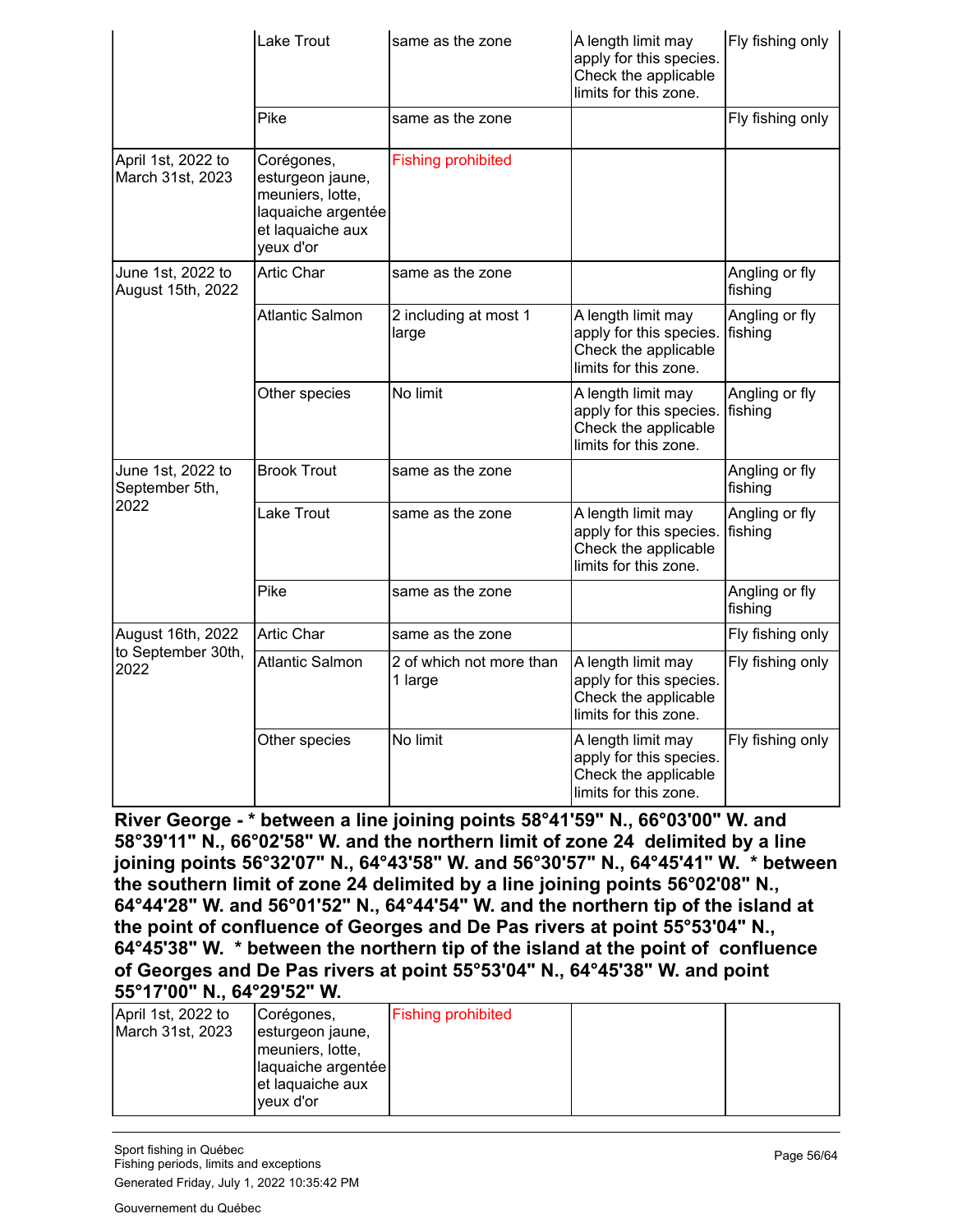| June 1st, 2022 to<br>August 15th, 2022 | Artic Char             | 5                                                                   |                                                                                                | Angling or fly<br>fishing |
|----------------------------------------|------------------------|---------------------------------------------------------------------|------------------------------------------------------------------------------------------------|---------------------------|
|                                        | <b>Atlantic Salmon</b> | 2, including not more than A length limit may<br>one large specimen | apply for this species.<br>Check the applicable<br>limits for this zone.                       | Angling or fly<br>fishing |
|                                        | <b>Brook Trout</b>     | 15 or 8 kg + 1 trout,<br>whichever is reached first                 |                                                                                                | Angling or fly<br>fishing |
|                                        | Lake Trout             | 3                                                                   | A length limit may<br>apply for this species.<br>Check the applicable<br>limits for this zone. | Angling or fly<br>fishing |
|                                        | Pike                   | 10 in all                                                           |                                                                                                | Angling or fly<br>fishing |
|                                        | Other species          | No limit                                                            | A length limit may<br>apply for this species.<br>Check the applicable<br>limits for this zone. | Angling or fly<br>fishing |
| August 16th, 2022                      | <b>Brook Trout</b>     | same as the zone                                                    |                                                                                                | Fly fishing only          |
| to September 5th,<br>2022              | <b>Lake Trout</b>      | same as the zone                                                    | A length limit may<br>apply for this species.<br>Check the applicable<br>limits for this zone. | Fly fishing only          |
|                                        | Pike                   | same as the zone                                                    |                                                                                                | Fly fishing only          |
| August 16th, 2022                      | Artic Char             | same as the zone                                                    |                                                                                                | Fly fishing only          |
| to September 30th,<br>2022             | <b>Atlantic Salmon</b> | 2, including not more than A length limit may<br>one large specimen | apply for this species.<br>Check the applicable<br>limits for this zone.                       | Fly fishing only          |
|                                        | Other species          | No limit                                                            | A length limit may<br>apply for this species.<br>Check the applicable<br>limits for this zone. | Fly fishing only          |

**River Goudalie - the portion of Goudalie river comprised between its point of confluence with rivière Aux Feuilles, delimited by a line joining points 57°56'18" N., 72°58'32" W. and 57°55'44" N., 72°58'44" W., and a line joining points 58°02'42" N., 73°19'00" W. and 58°02'18" N., 73°19'00" W.**

| April 1st, 2022 to<br>March 31st, 2023  | Corégones,<br>esturgeon jaune,<br>meuniers, lotte,<br>laquaiche argentée<br>et laquaiche aux<br>yeux d'or | <b>Fishing prohibited</b> |                                                                                                |                           |
|-----------------------------------------|-----------------------------------------------------------------------------------------------------------|---------------------------|------------------------------------------------------------------------------------------------|---------------------------|
| June 1st, 2022 to<br>September 5th,     | <b>Brook Trout</b>                                                                                        | same as the zone          |                                                                                                | Angling or fly<br>fishing |
| 2022                                    | Lake Trout                                                                                                | same as the zone          | A length limit may<br>apply for this species.<br>Check the applicable<br>limits for this zone. | Angling or fly<br>fishing |
|                                         | Pike                                                                                                      | same as the zone          |                                                                                                | Angling or fly<br>fishing |
| June 1st, 2022 to<br>September 30th, 20 | <b>Artic Char</b>                                                                                         | same as the zone          |                                                                                                | Angling or fly<br>fishing |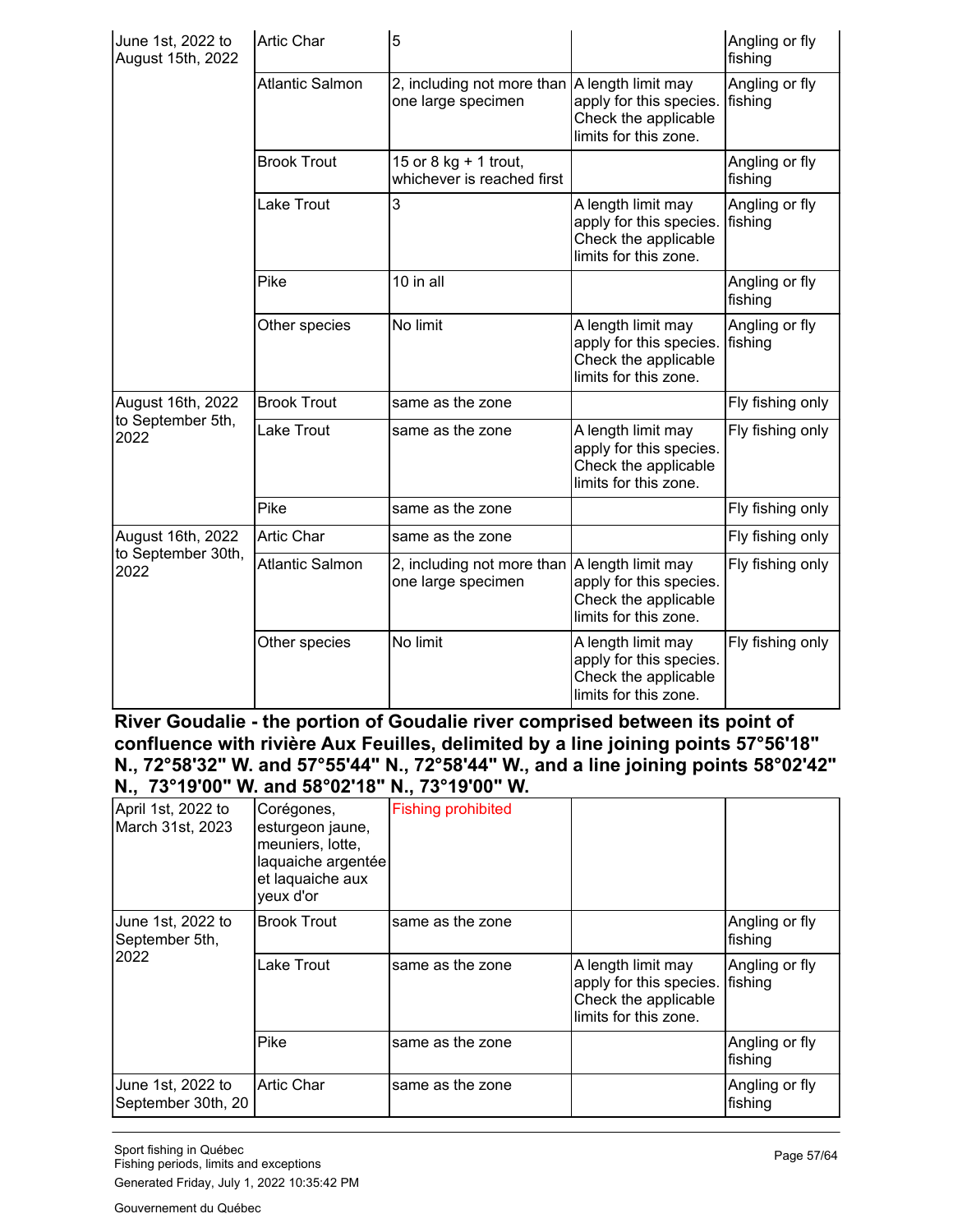| June 1st, 2022 to<br>September 30th,<br>2022 | Atlantic Salmon | 2, including not more than A length limit may<br>one large specimen | apply for this species. fishing<br>Check the applicable<br>llimits for this zone.                       | Angling or fly |
|----------------------------------------------|-----------------|---------------------------------------------------------------------|---------------------------------------------------------------------------------------------------------|----------------|
|                                              | Other species   | INo limit                                                           | A length limit may<br>apply for this species. fishing<br>Check the applicable<br>llimits for this zone. | Angling or fly |

#### **River Koksoak - between a line joining points 58°32'59" N., 68°11'08" W. and 58°31'50" N., 68°07'32" W. and a line joining points 57°41'24" N., 69°27'00" W. and 57°41'00" N., 69°27'00" W.**

| April 1st, 2022 to<br>March 31st, 2023 | Corégones,<br>esturgeon jaune,<br>meuniers, lotte,<br>laquaiche argentée<br>et laquaiche aux<br>yeux d'or | <b>Fishing prohibited</b>                                           |                                                                                                |                           |
|----------------------------------------|-----------------------------------------------------------------------------------------------------------|---------------------------------------------------------------------|------------------------------------------------------------------------------------------------|---------------------------|
| June 1st, 2022 to<br>September 5th,    | <b>Brook Trout</b>                                                                                        | same as the zone                                                    |                                                                                                | Angling or fly<br>fishing |
| 2022                                   | Lake Trout                                                                                                | same as the zone                                                    | A length limit may<br>apply for this species.<br>Check the applicable<br>limits for this zone. | Angling or fly<br>fishing |
|                                        | Pike                                                                                                      | same as the zone                                                    |                                                                                                | Angling or fly<br>fishing |
| June 1st, 2022 to<br>September 30th,   | <b>Artic Char</b>                                                                                         | same as the zone                                                    |                                                                                                | Angling or fly<br>fishing |
| 2022                                   | Atlantic Salmon                                                                                           | 2, including not more than A length limit may<br>one large specimen | apply for this species.<br>Check the applicable<br>limits for this zone.                       | Angling or fly<br>fishing |
|                                        | Other species                                                                                             | No limit                                                            | A length limit may<br>apply for this species.<br>Check the applicable<br>limits for this zone. | Angling or fly<br>fishing |

#### **River Koroc - the stretch on Category II lands of Kangiqsualujjuaq.**

| April 1st, 2022 to                          | <b>Brook Trout</b>                                                                                        | same as the zone          |                                                                                                                                       | Angling only |
|---------------------------------------------|-----------------------------------------------------------------------------------------------------------|---------------------------|---------------------------------------------------------------------------------------------------------------------------------------|--------------|
| April 30th, 2022                            | Lake Trout                                                                                                | same as the zone          | A length limit may<br>apply for this species.<br>Check the applicable<br>limits for this zone.                                        | Angling only |
|                                             | Pike                                                                                                      | same as the zone          |                                                                                                                                       | Angling only |
| April 1st, 2022 to<br>March 31st, 2023      | Corégones,<br>esturgeon jaune,<br>meuniers, lotte,<br>laquaiche argentée<br>et laquaiche aux<br>yeux d'or | <b>Fishing prohibited</b> |                                                                                                                                       |              |
| June 1st, 2022 to<br>September 5th,<br>2022 | <b>Atlantic Salmon</b>                                                                                    | same as the zone          | A length limit may<br>apply for this species.<br>Check the applicable<br>limits for this<br>zone.Salmon fishing<br>licence mandatory. | Angling only |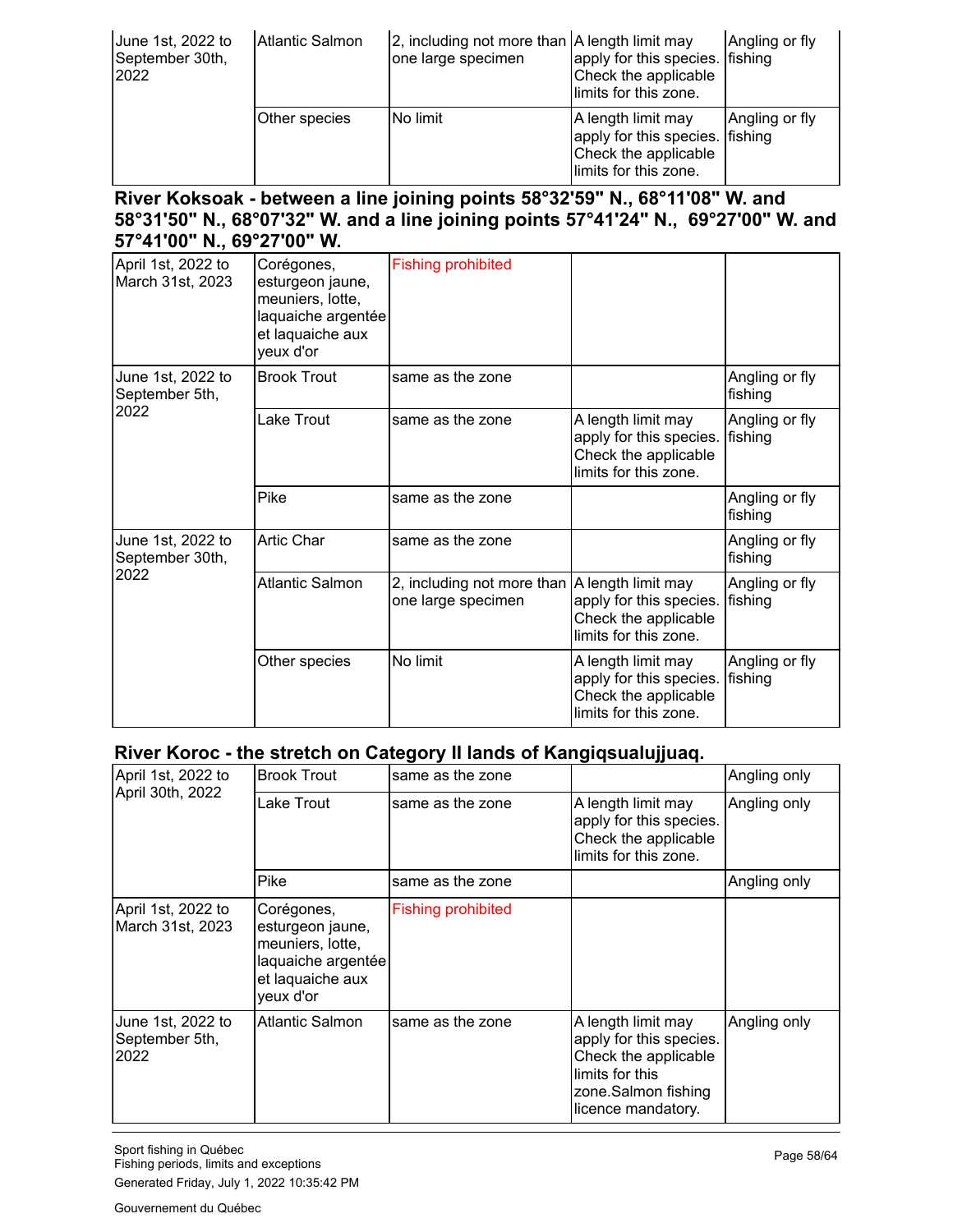| June 1st, 2022 to           | <b>Brook Trout</b>   | same as the zone |                                                                                                | Angling only |
|-----------------------------|----------------------|------------------|------------------------------------------------------------------------------------------------|--------------|
| September 5th,<br>2022      | Lake Trout           | same as the zone | A length limit may<br>apply for this species.<br>Check the applicable<br>limits for this zone. | Angling only |
|                             | Landlocked<br>Salmon | same as the zone | A length limit may<br>apply for this species.<br>Check the applicable<br>limits for this zone. | Angling only |
|                             | Pike                 | same as the zone |                                                                                                | Angling only |
| June 1st, 2022 to           | <b>Artic Char</b>    | same as the zone |                                                                                                | Angling only |
| September 15th,<br>2022     | Other species        | No limit         | A length limit may<br>apply for this species.<br>Check the applicable<br>limits for this zone. | Angling only |
| December 1st,               | <b>Brook Trout</b>   | same as the zone |                                                                                                | Angling only |
| 2022 to March 31st,<br>2023 | Lake Trout           | same as the zone | A length limit may<br>apply for this species.<br>Check the applicable<br>limits for this zone. | Angling only |
|                             | Pike                 | same as the zone |                                                                                                | Angling only |

#### **River Koroc - the stretch on Category III lands.**

| April 1st, 2022 to<br>March 31st, 2023 | Corégones,<br>esturgeon jaune,<br>meuniers, lotte,<br>laquaiche argentée<br>et laquaiche aux<br>yeux d'or | <b>Fishing prohibited</b> |                                                                                                |              |
|----------------------------------------|-----------------------------------------------------------------------------------------------------------|---------------------------|------------------------------------------------------------------------------------------------|--------------|
| June 1st, 2022 to                      | <b>Artic Char</b>                                                                                         | same as the zone          |                                                                                                | Angling only |
| September 5th,<br>2022                 | <b>Atlantic Salmon</b>                                                                                    | same as the zone          | A length limit may<br>apply for this species.<br>Check the applicable<br>limits for this zone. | Angling only |
|                                        | <b>Brook Trout</b>                                                                                        | same as the zone          |                                                                                                | Angling only |
|                                        | Lake Trout                                                                                                | same as the zone          | A length limit may<br>apply for this species.<br>Check the applicable<br>limits for this zone. | Angling only |
|                                        | Landlocked<br>Salmon                                                                                      | same as the zone          | A length limit may<br>apply for this species.<br>Check the applicable<br>limits for this zone. | Angling only |
|                                        | Pike                                                                                                      | same as the zone          |                                                                                                | Angling only |
|                                        | Other species                                                                                             | No limit                  |                                                                                                | Angling only |

**River Lagrevé - between the lac Qamanikuluk outlet, on Category II lands of Kangiqsualujjuaq, and its junction with Ungava bay, except for Lac Tunulliup.**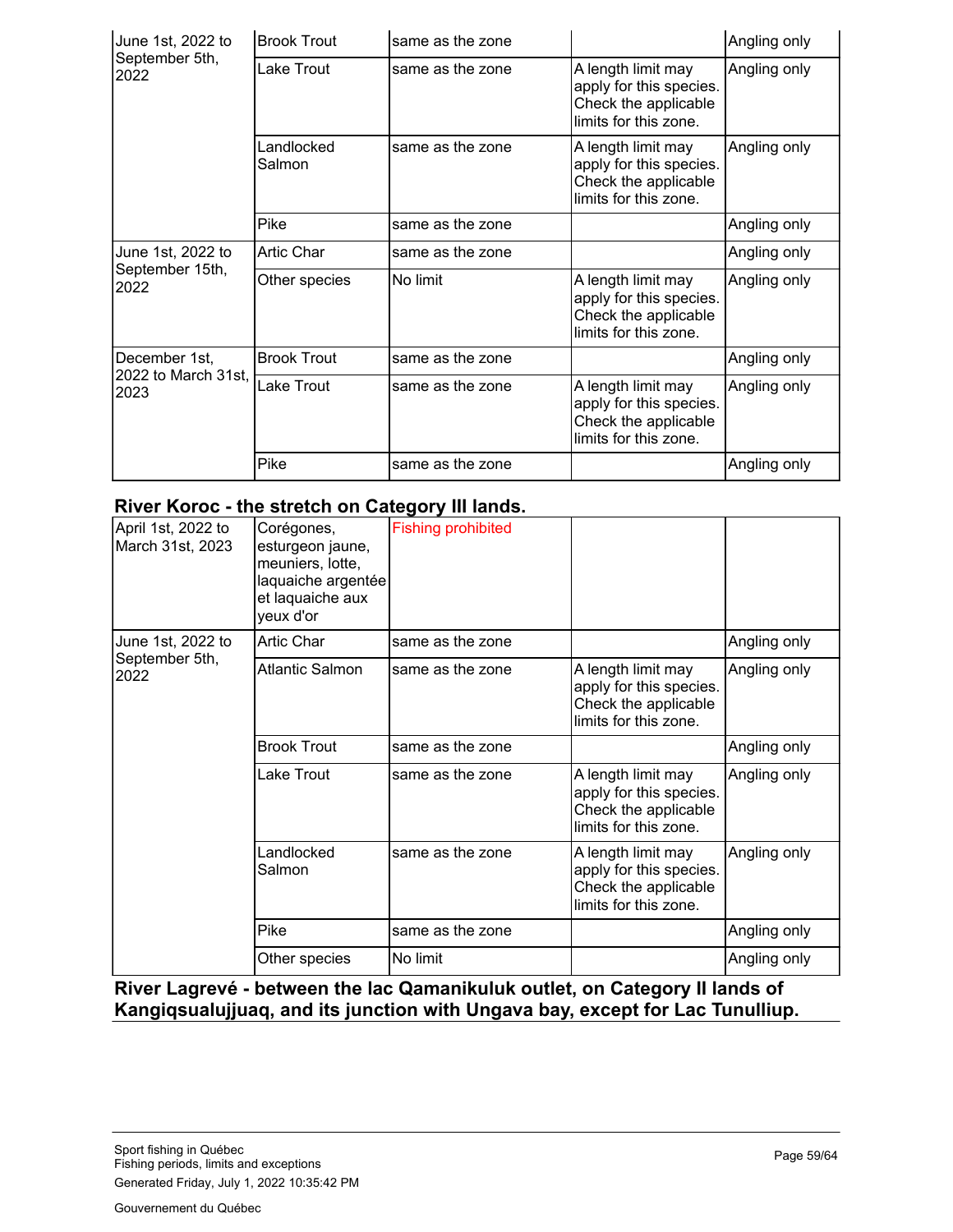| April 1st, 2022 to<br>March 31st, 2023       | Corégones,<br>esturgeon jaune,<br>meuniers, lotte,<br>laquaiche argentée<br>et laquaiche aux<br>yeux d'or | <b>Fishing prohibited</b> |                                                                                                                                       |              |
|----------------------------------------------|-----------------------------------------------------------------------------------------------------------|---------------------------|---------------------------------------------------------------------------------------------------------------------------------------|--------------|
| June 1st, 2022 to<br>September 5th,<br>2022  | <b>Atlantic Salmon</b>                                                                                    | same as the zone          | A length limit may<br>apply for this species.<br>Check the applicable<br>limits for this<br>zone.Salmon fishing<br>licence mandatory. | Angling only |
|                                              | <b>Brook Trout</b>                                                                                        | same as the zone          |                                                                                                                                       | Angling only |
|                                              | Lake Trout                                                                                                | same as the zone          | A length limit may<br>apply for this species.<br>Check the applicable<br>limits for this zone.                                        | Angling only |
|                                              | Landlocked<br>Salmon                                                                                      | same as the zone          | A length limit may<br>apply for this species.<br>Check the applicable<br>limits for this zone.                                        | Angling only |
|                                              | Pike                                                                                                      | same as the zone          |                                                                                                                                       | Angling only |
| June 1st, 2022 to<br>September 15th,<br>2022 | <b>Artic Char</b>                                                                                         | same as the zone          |                                                                                                                                       | Angling only |
|                                              | Other species                                                                                             | No limit                  | A length limit may<br>apply for this species.<br>Check the applicable<br>limits for this zone.                                        | Angling only |

#### **River Maricourt - between its point of confluence with rivière Delay delimited by a line connecting points 56°31'38" N., 71°04'40" W. and 56°31'42" N., 71°04'40" W. and point 56°33'04" N., 70°55'00" W.**

| April 1st, 2022 to<br>March 31st, 2023 | Corégones,<br>esturgeon jaune,<br>meuniers, lotte,<br>laquaiche argentée<br>et laquaiche aux<br>yeux d'or | <b>Fishing prohibited</b>                        |                                                                                                |                           |
|----------------------------------------|-----------------------------------------------------------------------------------------------------------|--------------------------------------------------|------------------------------------------------------------------------------------------------|---------------------------|
| June 1st, 2022 to<br>August 15th, 2022 | <b>Artic Char</b>                                                                                         | same as the zone                                 |                                                                                                | Angling or fly<br>fishing |
|                                        | <b>Atlantic Salmon</b>                                                                                    | 2, including not more than<br>one large specimen | A length limit may<br>apply for this species.<br>Check the applicable<br>limits for this zone. | Angling or fly<br>fishing |
|                                        | <b>Brook Trout</b>                                                                                        | same as the zone                                 |                                                                                                | Angling or fly<br>fishing |
|                                        | Lake Trout                                                                                                | same as the zone                                 | A length limit may<br>apply for this species.<br>Check the applicable<br>limits for this zone. | Angling or fly<br>fishing |
|                                        | Pike                                                                                                      | same as the zone                                 |                                                                                                | Angling or fly<br>fishing |
|                                        | Other species                                                                                             | No limit                                         | A length limit may<br>apply for this species.<br>Check the applicable<br>limits for this zone. | Angling or fly<br>fishing |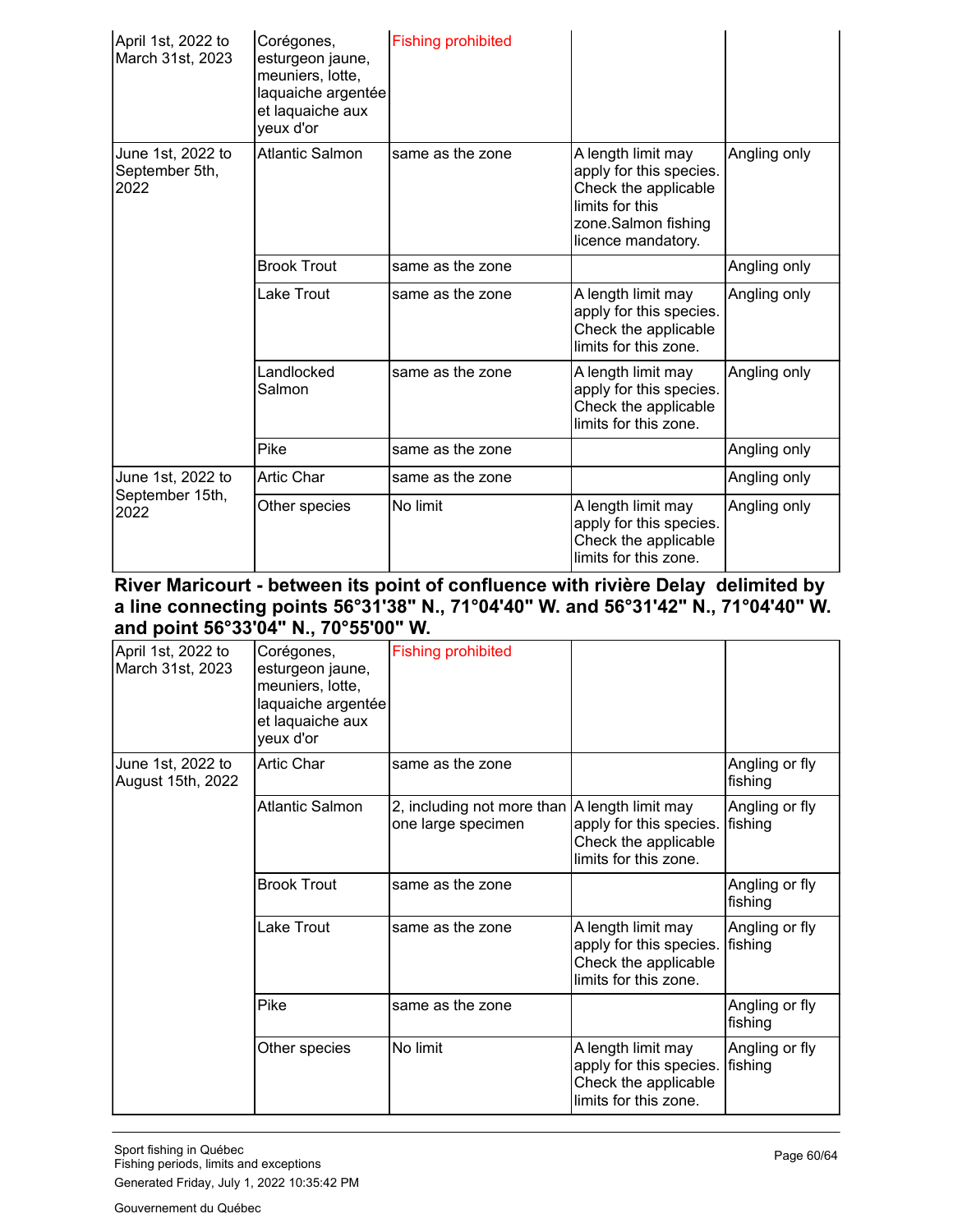| August 16th, 2022<br>to September 5th,<br>2022 | <b>Brook Trout</b>     | 15 or 8 kg + 1 brook trout,<br>whichever is reached first           |                                                                                                | Fly fishing only |
|------------------------------------------------|------------------------|---------------------------------------------------------------------|------------------------------------------------------------------------------------------------|------------------|
|                                                | Lake Trout             | same as the zone                                                    | A length limit may<br>apply for this species.<br>Check the applicable<br>limits for this zone. | Fly fishing only |
|                                                | Pike                   | same as the zone                                                    |                                                                                                | Fly fishing only |
| August 16th, 2022                              | <b>Artic Char</b>      | same as the zone                                                    |                                                                                                | Fly fishing only |
| to September 30th,<br>2022                     | <b>Atlantic Salmon</b> | 2, including not more than A length limit may<br>one large specimen | apply for this species.<br>Check the applicable<br>limits for this zone.                       | Fly fishing only |
|                                                | Other species          | No limit                                                            | A length limit may<br>apply for this species.<br>Check the applicable<br>limits for this zone. | Fly fishing only |

#### **River Péladeau - (Categories II, Aupaluk and Tasiujaq), between points 58°50' N., 70°45' W. and 58°35' N., 70°30' W.**

| April 1st, 2022 to<br>March 31st, 2023       | Corégones,<br>esturgeon jaune,<br>meuniers, lotte,<br>laquaiche argentée<br>et laquaiche aux<br>yeux d'or | <b>Fishing prohibited</b> |                                                                                                                                       |              |
|----------------------------------------------|-----------------------------------------------------------------------------------------------------------|---------------------------|---------------------------------------------------------------------------------------------------------------------------------------|--------------|
| June 1st, 2022 to<br>September 5th,<br>2022  | <b>Atlantic Salmon</b>                                                                                    | same as the zone          | A length limit may<br>apply for this species.<br>Check the applicable<br>limits for this<br>zone.Salmon fishing<br>licence mandatory. | Angling only |
|                                              | <b>Brook Trout</b>                                                                                        | same as the zone          |                                                                                                                                       | Angling only |
|                                              | Lake Trout                                                                                                | same as the zone          | A length limit may<br>apply for this species.<br>Check the applicable<br>limits for this zone.                                        | Angling only |
|                                              | Landlocked<br>Salmon                                                                                      | same as the zone          | A length limit may<br>apply for this species.<br>Check the applicable<br>limits for this zone.                                        | Angling only |
|                                              | Pike                                                                                                      | same as the zone          |                                                                                                                                       | Angling only |
| June 1st, 2022 to<br>September 15th,<br>2022 | <b>Artic Char</b>                                                                                         | same as the zone          |                                                                                                                                       | Angling only |
|                                              | Other species                                                                                             | No limit                  | A length limit may<br>apply for this species.<br>Check the applicable<br>limits for this zone.                                        | Angling only |

**River Qurlutuq - between points 58°26'47,17" N., 66°48'43,90" W. and 58°21' N., 66°40' W.**

| April 1st, 2022 to<br>Lake Trout and<br>April 30th, 2022<br>ISplake Trout | same as the zone | A length limit may<br>apply for this species.<br>Check the applicable<br>llimits for this zone. | Angling only |
|---------------------------------------------------------------------------|------------------|-------------------------------------------------------------------------------------------------|--------------|
|---------------------------------------------------------------------------|------------------|-------------------------------------------------------------------------------------------------|--------------|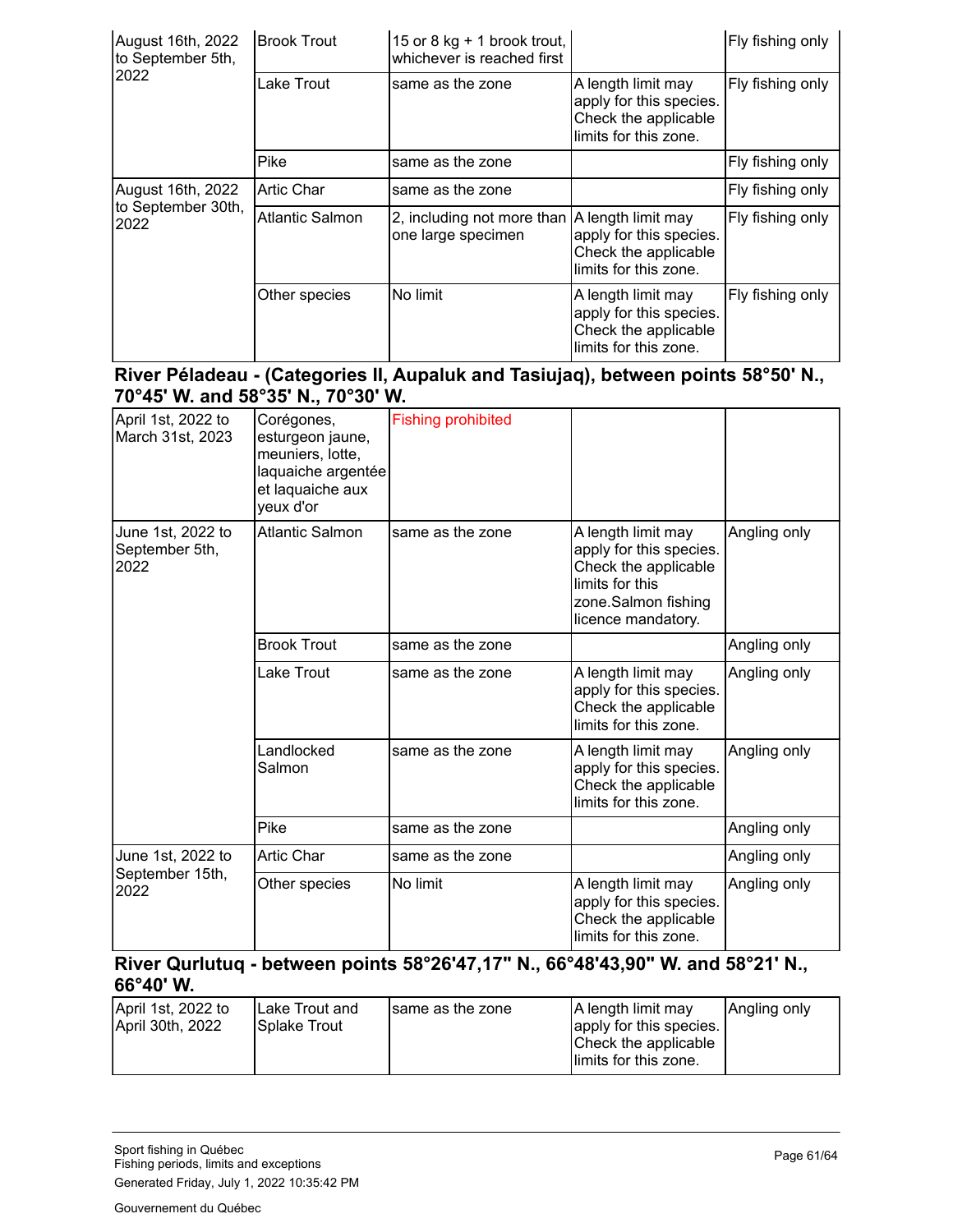| April 1st, 2022 to<br>March 31st, 2023       | Corégones,<br>esturgeon jaune,<br>meuniers, lotte,<br>laquaiche argentée<br>et laquaiche aux<br>yeux d'or | <b>Fishing prohibited</b> |                                                                                                                                       |              |
|----------------------------------------------|-----------------------------------------------------------------------------------------------------------|---------------------------|---------------------------------------------------------------------------------------------------------------------------------------|--------------|
| June 1st, 2022 to<br>September 5th,<br>2022  | <b>Atlantic Salmon</b>                                                                                    | same as the zone          | A length limit may<br>apply for this species.<br>Check the applicable<br>limits for this<br>zone.Salmon fishing<br>licence mandatory. | Angling only |
|                                              | <b>Brook Trout</b>                                                                                        | same as the zone          |                                                                                                                                       | Angling only |
|                                              | Lake Trout and<br><b>Splake Trout</b>                                                                     | same as the zone          | A length limit may<br>apply for this species.<br>Check the applicable<br>limits for this zone.                                        | Angling only |
|                                              | Landlocked<br>Salmon                                                                                      | same as the zone          | A length limit may<br>apply for this species.<br>Check the applicable<br>limits for this zone.                                        | Angling only |
|                                              | Pike                                                                                                      | same as the zone          |                                                                                                                                       | Angling only |
| June 1st, 2022 to                            | <b>Artic Char</b>                                                                                         | same as the zone          |                                                                                                                                       | Angling only |
| September 30th,<br>2022                      | Other species                                                                                             | No limit                  | A length limit may<br>apply for this species.<br>Check the applicable<br>limits for this zone.                                        | Angling only |
| December 1st,<br>2022 to March 31st,<br>2023 | Lake Trout and<br><b>Splake Trout</b>                                                                     | same as the zone          | A length limit may<br>apply for this species.<br>Check the applicable<br>limits for this zone.                                        | Angling only |

# **River Wakeham - the stretch on Category II lands of Kangiqsujuaq.**

| April 1st, 2022 to<br>April 30th, 2022      | <b>Brook Trout</b>                                                                                        | same as the zone          |                                                                                                                                       | Angling only |
|---------------------------------------------|-----------------------------------------------------------------------------------------------------------|---------------------------|---------------------------------------------------------------------------------------------------------------------------------------|--------------|
|                                             | Lake Trout                                                                                                | same as the zone          | A length limit may<br>apply for this species.<br>Check the applicable<br>limits for this zone.                                        | Angling only |
|                                             | Pike                                                                                                      | same as the zone          |                                                                                                                                       | Angling only |
| April 1st, 2022 to<br>March 31st, 2023      | Corégones,<br>esturgeon jaune,<br>meuniers, lotte,<br>laquaiche argentée<br>et laquaiche aux<br>yeux d'or | <b>Fishing prohibited</b> |                                                                                                                                       |              |
| June 1st, 2022 to<br>September 5th,<br>2022 | <b>Atlantic Salmon</b>                                                                                    | same as the zone          | A length limit may<br>apply for this species.<br>Check the applicable<br>limits for this<br>zone.Salmon fishing<br>licence mandatory. | Angling only |
|                                             | <b>Brook Trout</b>                                                                                        | same as the zone          |                                                                                                                                       | Angling only |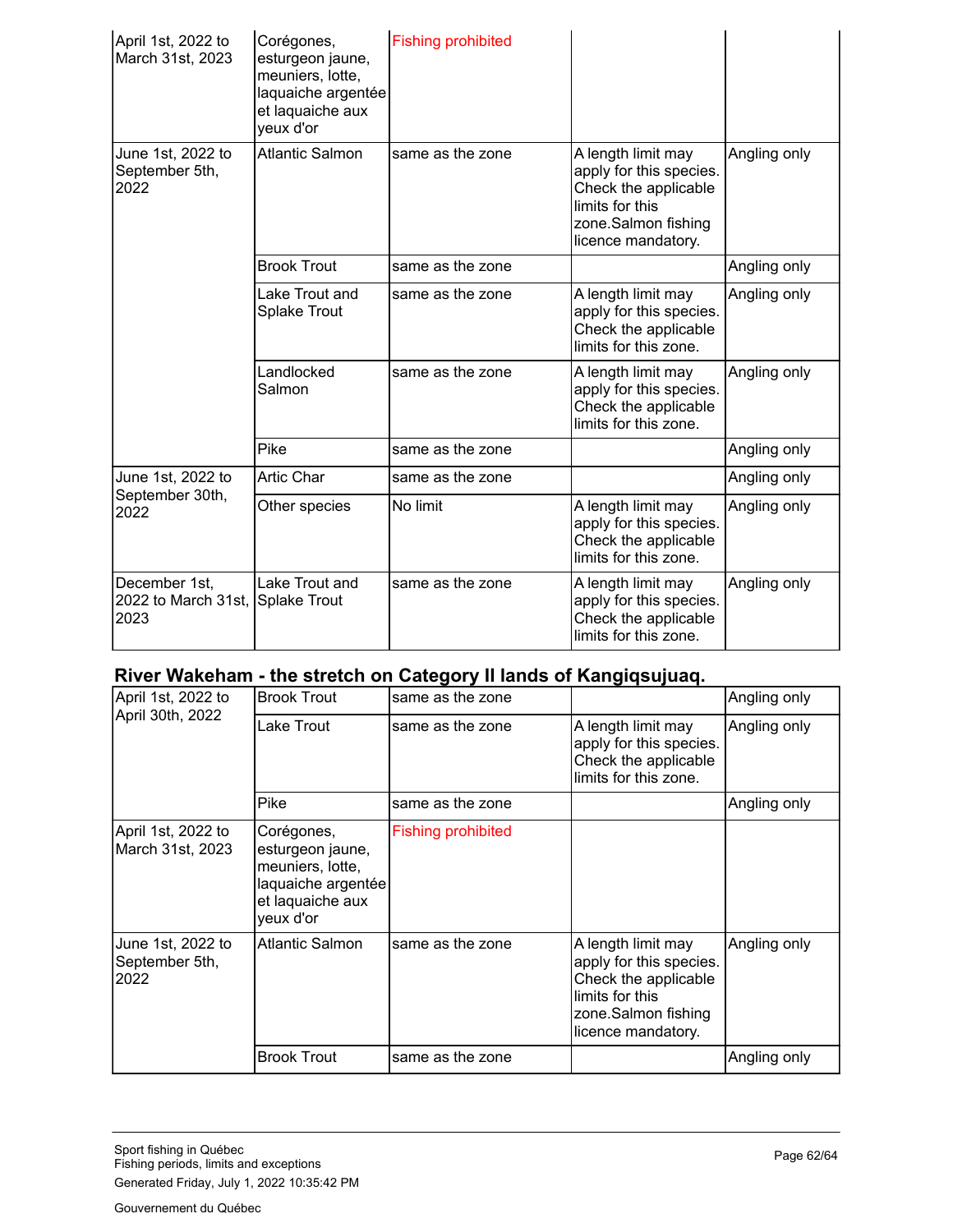| June 1st, 2022 to<br>September 5th,<br>2022  | Lake Trout           | Same as zone     | A length limit may<br>apply for this species.<br>Check the applicable<br>limits for this zone. | Angling only |
|----------------------------------------------|----------------------|------------------|------------------------------------------------------------------------------------------------|--------------|
|                                              | Landlocked<br>Salmon | same as the zone | A length limit may<br>apply for this species.<br>Check the applicable<br>limits for this zone. | Angling only |
|                                              | Pike                 | same as the zone |                                                                                                | Angling only |
| June 1st, 2022 to<br>September 15th,<br>2022 | <b>Artic Char</b>    | same as the zone |                                                                                                | Angling only |
|                                              | Other species        | No limit         | A length limit may<br>apply for this species.<br>Check the applicable<br>limits for this zone. | Angling only |
| December 1st,<br>2022 to March 31st,<br>2023 | <b>Brook Trout</b>   | same as the zone |                                                                                                |              |
|                                              | Lake Trout           | same as the zone | A length limit may<br>apply for this species.<br>Check the applicable<br>limits for this zone. |              |
|                                              | Pike                 | same as the zone |                                                                                                |              |

# **River Wakeham - the stretch on Category III lands.**

| April 1st, 2022 to<br>April 30th, 2022 | Lake Trout and<br>Splake Trout                                                                            | same as the zone          | A length limit may<br>apply for this species.<br>Check the applicable<br>limits for this zone.                                        | Angling only |
|----------------------------------------|-----------------------------------------------------------------------------------------------------------|---------------------------|---------------------------------------------------------------------------------------------------------------------------------------|--------------|
| April 1st, 2022 to<br>March 31st, 2023 | Corégones,<br>esturgeon jaune,<br>meuniers, lotte,<br>laquaiche argentée<br>et laquaiche aux<br>yeux d'or | <b>Fishing prohibited</b> |                                                                                                                                       |              |
| June 1st, 2022 to                      | <b>Artic Char</b>                                                                                         | same as the zone          |                                                                                                                                       | Angling only |
| September 5th,<br>2022                 | <b>Atlantic Salmon</b>                                                                                    | same as the zone          | A length limit may<br>apply for this species.<br>Check the applicable<br>limits for this<br>zone.Salmon fishing<br>licence mandatory. | Angling only |
|                                        | <b>Brook Trout</b>                                                                                        | same as the zone          |                                                                                                                                       | Angling only |
|                                        | Lake Trout and<br><b>Splake Trout</b>                                                                     | same as the zone          | A length limit may<br>apply for this species.<br>Check the applicable<br>limits for this zone.                                        | Angling only |
|                                        | Landlocked<br>Salmon                                                                                      | same as the zone          | A length limit may<br>apply for this species.<br>Check the applicable<br>limits for this zone.                                        | Angling only |
|                                        | Pike                                                                                                      | same as the zone          |                                                                                                                                       | Angling only |
|                                        | Other species                                                                                             | No limit                  | A length limit may<br>apply for this species.<br>Check the applicable<br>limits for this zone.                                        | Angling only |